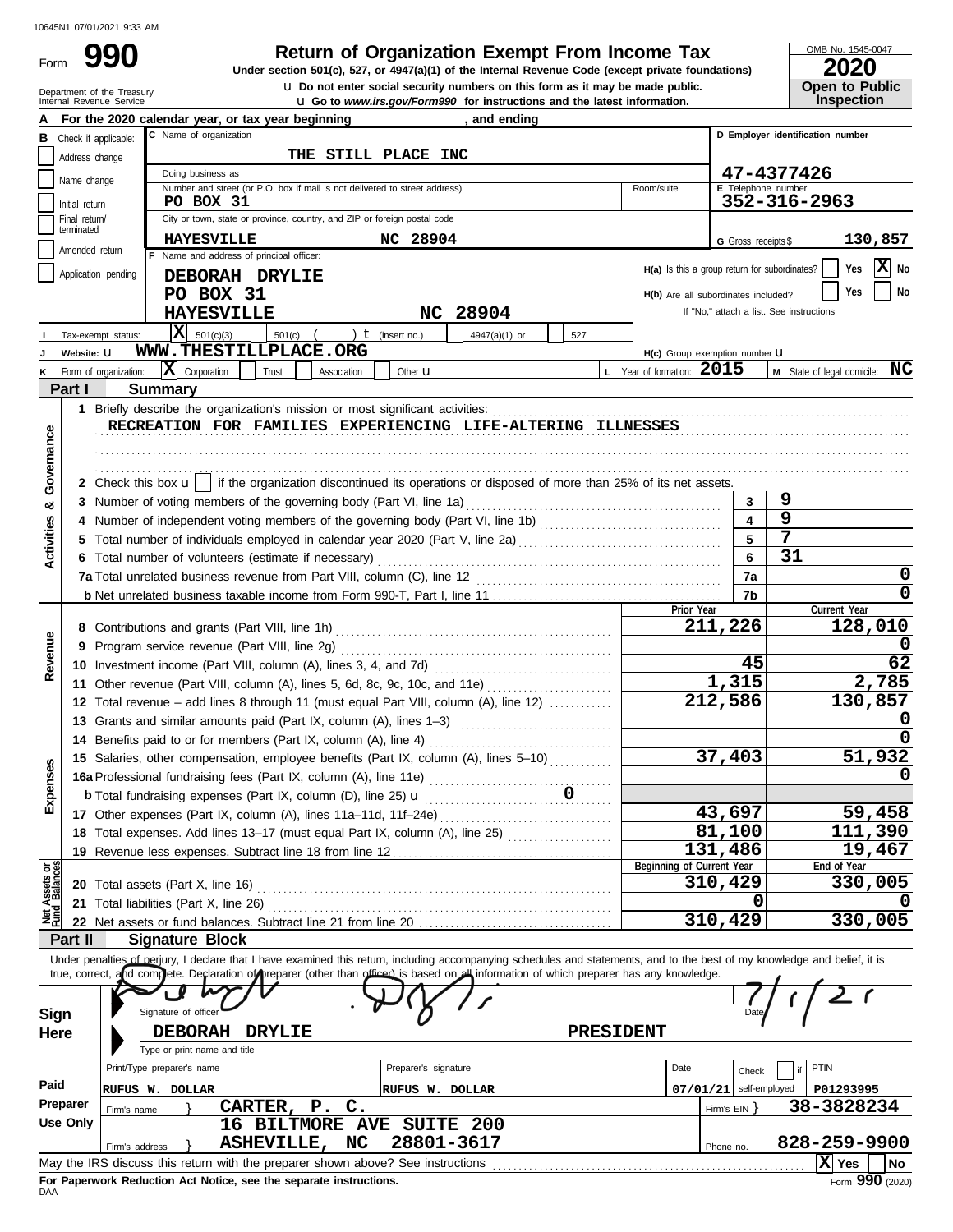|   | Form 990 (2020) THE STILL PLACE INC                                                                                                                                                                                                                                                                                                                                                                                                                                                                               |                                  | 47-4377426  | Page 2                       |
|---|-------------------------------------------------------------------------------------------------------------------------------------------------------------------------------------------------------------------------------------------------------------------------------------------------------------------------------------------------------------------------------------------------------------------------------------------------------------------------------------------------------------------|----------------------------------|-------------|------------------------------|
|   | <b>Statement of Program Service Accomplishments</b><br>Part III                                                                                                                                                                                                                                                                                                                                                                                                                                                   |                                  |             |                              |
|   |                                                                                                                                                                                                                                                                                                                                                                                                                                                                                                                   |                                  |             | $\boxed{\mathbf{x}}$         |
|   | 1 Briefly describe the organization's mission:<br>SEE SCHEDULE O                                                                                                                                                                                                                                                                                                                                                                                                                                                  |                                  |             |                              |
|   |                                                                                                                                                                                                                                                                                                                                                                                                                                                                                                                   |                                  |             |                              |
|   |                                                                                                                                                                                                                                                                                                                                                                                                                                                                                                                   |                                  |             |                              |
|   | 2 Did the organization undertake any significant program services during the year which were not listed on the                                                                                                                                                                                                                                                                                                                                                                                                    |                                  |             |                              |
|   |                                                                                                                                                                                                                                                                                                                                                                                                                                                                                                                   |                                  |             | Yes $X$ No<br>$\Box$         |
|   | If "Yes," describe these new services on Schedule O.                                                                                                                                                                                                                                                                                                                                                                                                                                                              |                                  |             |                              |
| 3 | Did the organization cease conducting, or make significant changes in how it conducts, any program<br>services?                                                                                                                                                                                                                                                                                                                                                                                                   |                                  |             | $\Box$ Yes $\overline{X}$ No |
|   | If "Yes," describe these changes on Schedule O.                                                                                                                                                                                                                                                                                                                                                                                                                                                                   |                                  |             |                              |
| 4 | Describe the organization's program service accomplishments for each of its three largest program services, as measured by                                                                                                                                                                                                                                                                                                                                                                                        |                                  |             |                              |
|   | expenses. Section 501(c)(3) and 501(c)(4) organizations are required to report the amount of grants and allocations to others,<br>the total expenses, and revenue, if any, for each program service reported.                                                                                                                                                                                                                                                                                                     |                                  |             |                              |
|   |                                                                                                                                                                                                                                                                                                                                                                                                                                                                                                                   |                                  |             |                              |
|   | 4a (Code: ) (Expenses \$ 92,019 including grants of \$ ) (Revenue \$                                                                                                                                                                                                                                                                                                                                                                                                                                              |                                  |             |                              |
|   | THE STILL PLACE PROVIDED 23 UNIQUE RETREATS FREE OF CHARGE TO 22 FAMILIES<br>WITH SERIOUSLY ILL CHILDREN IN 2020. DIAGNOSES INCLUDED BRAIN TUMORS,<br>SICKLE CELL DISEASE, LEUKEMIA, SARCOMA, SEVERE NEUROLOGIC IMPAIRMENT DUE TO<br>BIRTH INJURIES AND INFECTIONS AND RETINOBLASTOMA.<br>RETREATS. 149 RETREAT DAYS WERE PROVIDED FREE OF CHARGE INCLUDING MOST<br>MEALS, LODGING, ART, NATURE ACTIVITIES, CHILD CARE, EXCURSIONS AND<br>ADVENTURES SUCH AS HORSEBACK RIDING, ZIP-LINING AND WHITEWATER RAFTING. |                                  |             | 119 INDIVIDUALS ATTENDED     |
|   |                                                                                                                                                                                                                                                                                                                                                                                                                                                                                                                   |                                  |             |                              |
|   |                                                                                                                                                                                                                                                                                                                                                                                                                                                                                                                   |                                  |             |                              |
|   | N/A                                                                                                                                                                                                                                                                                                                                                                                                                                                                                                               |                                  |             |                              |
|   |                                                                                                                                                                                                                                                                                                                                                                                                                                                                                                                   |                                  |             |                              |
|   |                                                                                                                                                                                                                                                                                                                                                                                                                                                                                                                   |                                  |             |                              |
|   |                                                                                                                                                                                                                                                                                                                                                                                                                                                                                                                   |                                  |             |                              |
|   |                                                                                                                                                                                                                                                                                                                                                                                                                                                                                                                   |                                  |             |                              |
|   |                                                                                                                                                                                                                                                                                                                                                                                                                                                                                                                   |                                  |             |                              |
|   |                                                                                                                                                                                                                                                                                                                                                                                                                                                                                                                   |                                  |             |                              |
|   |                                                                                                                                                                                                                                                                                                                                                                                                                                                                                                                   |                                  |             |                              |
|   |                                                                                                                                                                                                                                                                                                                                                                                                                                                                                                                   |                                  |             |                              |
|   |                                                                                                                                                                                                                                                                                                                                                                                                                                                                                                                   |                                  |             |                              |
|   |                                                                                                                                                                                                                                                                                                                                                                                                                                                                                                                   |                                  |             |                              |
|   | 4c (Code:<br>$\ldots$ ) (Expenses \$                                                                                                                                                                                                                                                                                                                                                                                                                                                                              | including grants of \$           |             | $($ Revenue \$               |
|   | N/A                                                                                                                                                                                                                                                                                                                                                                                                                                                                                                               |                                  |             |                              |
|   |                                                                                                                                                                                                                                                                                                                                                                                                                                                                                                                   |                                  |             |                              |
|   |                                                                                                                                                                                                                                                                                                                                                                                                                                                                                                                   |                                  |             |                              |
|   |                                                                                                                                                                                                                                                                                                                                                                                                                                                                                                                   |                                  |             |                              |
|   |                                                                                                                                                                                                                                                                                                                                                                                                                                                                                                                   |                                  |             |                              |
|   |                                                                                                                                                                                                                                                                                                                                                                                                                                                                                                                   |                                  |             |                              |
|   |                                                                                                                                                                                                                                                                                                                                                                                                                                                                                                                   |                                  |             |                              |
|   |                                                                                                                                                                                                                                                                                                                                                                                                                                                                                                                   |                                  |             |                              |
|   |                                                                                                                                                                                                                                                                                                                                                                                                                                                                                                                   |                                  |             |                              |
|   |                                                                                                                                                                                                                                                                                                                                                                                                                                                                                                                   |                                  |             |                              |
|   |                                                                                                                                                                                                                                                                                                                                                                                                                                                                                                                   |                                  |             |                              |
|   | 4d Other program services (Describe on Schedule O.)                                                                                                                                                                                                                                                                                                                                                                                                                                                               |                                  |             |                              |
|   | (Expenses \$<br><b>4e</b> Total program service expenses <b>u</b>                                                                                                                                                                                                                                                                                                                                                                                                                                                 | including grants of \$<br>92,019 | (Revenue \$ |                              |
|   |                                                                                                                                                                                                                                                                                                                                                                                                                                                                                                                   |                                  |             |                              |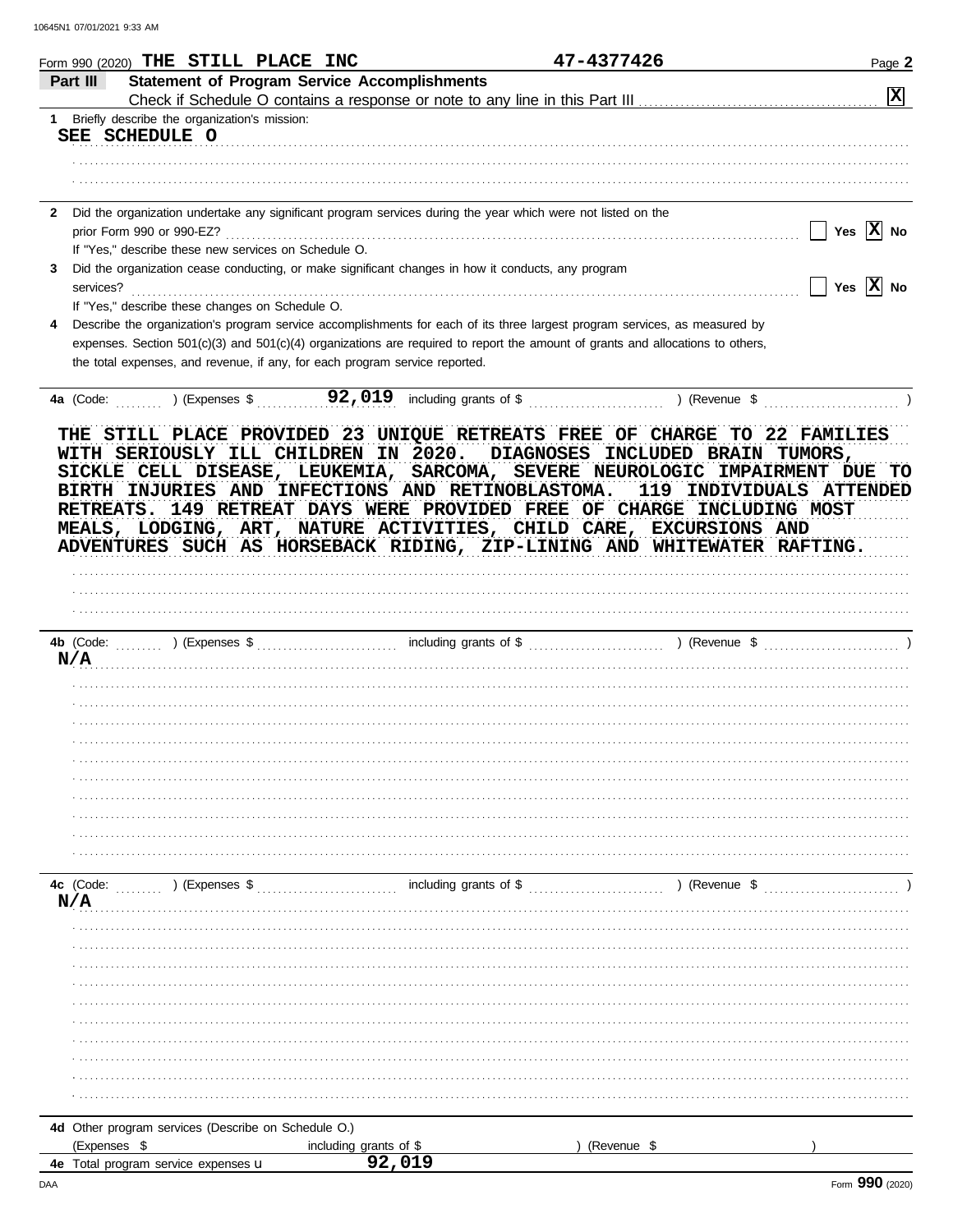| (2020)<br>Form 990 | <b>INC</b><br><b>PLACE</b><br>STILL<br>THE | 1277196<br>ᆂᄼᄔ |               | Page |
|--------------------|--------------------------------------------|----------------|---------------|------|
| <b>Part IV</b>     | <b>Checklist of Required Schedules</b>     |                |               |      |
|                    |                                            |                | $\sim$ $\sim$ |      |

|     |                                                                                                                         |                 | Yes         | No          |
|-----|-------------------------------------------------------------------------------------------------------------------------|-----------------|-------------|-------------|
| 1.  | Is the organization described in section 501(c)(3) or $4947(a)(1)$ (other than a private foundation)? If "Yes,"         |                 |             |             |
|     | complete Schedule A                                                                                                     | 1               | $\mathbf x$ |             |
| 2   |                                                                                                                         | $\mathbf{2}$    | X           |             |
| 3   | Did the organization engage in direct or indirect political campaign activities on behalf of or in opposition to        |                 |             |             |
|     | candidates for public office? If "Yes," complete Schedule C, Part I                                                     | 3               |             | X           |
| 4   | Section 501(c)(3) organizations. Did the organization engage in lobbying activities, or have a section 501(h)           |                 |             |             |
|     |                                                                                                                         | 4               |             | x           |
| 5   | Is the organization a section $501(c)(4)$ , $501(c)(5)$ , or $501(c)(6)$ organization that receives membership dues,    |                 |             |             |
|     | assessments, or similar amounts as defined in Revenue Procedure 98-19? If "Yes," complete Schedule C, Part III          | 5               |             | X           |
| 6   | Did the organization maintain any donor advised funds or any similar funds or accounts for which donors                 |                 |             |             |
|     | have the right to provide advice on the distribution or investment of amounts in such funds or accounts? If             |                 |             |             |
|     | "Yes," complete Schedule D, Part I                                                                                      | 6               |             | X           |
| 7   | Did the organization receive or hold a conservation easement, including easements to preserve open space,               |                 |             |             |
|     | the environment, historic land areas, or historic structures? If "Yes," complete Schedule D, Part II                    | 7               |             | x           |
| 8   | Did the organization maintain collections of works of art, historical treasures, or other similar assets? If "Yes,"     |                 |             | X           |
|     | complete Schedule D, Part III                                                                                           | 8               |             |             |
| 9   | Did the organization report an amount in Part X, line 21, for escrow or custodial account liability, serve as a         |                 |             |             |
|     | custodian for amounts not listed in Part X; or provide credit counseling, debt management, credit repair, or            | 9               |             | X           |
| 10  | Did the organization, directly or through a related organization, hold assets in donor-restricted endowments            |                 |             |             |
|     | or in quasi endowments? If "Yes," complete Schedule D, Part V                                                           | 10              |             | x           |
| 11  | If the organization's answer to any of the following questions is "Yes," then complete Schedule D, Parts VI,            |                 |             |             |
|     | VII, VIII, IX, or X as applicable.                                                                                      |                 |             |             |
|     | a Did the organization report an amount for land, buildings, and equipment in Part X, line 10? If "Yes,"                |                 |             |             |
|     | complete Schedule D, Part VI                                                                                            | 11a             | X           |             |
|     | <b>b</b> Did the organization report an amount for investments—other securities in Part X, line 12, that is 5% or more  |                 |             |             |
|     | of its total assets reported in Part X, line 16? If "Yes," complete Schedule D, Part VII                                | 11b             |             | X           |
|     | c Did the organization report an amount for investments—program related in Part X, line 13, that is 5% or more          |                 |             |             |
|     |                                                                                                                         | 11c             |             | x           |
|     | d Did the organization report an amount for other assets in Part X, line 15, that is 5% or more of its total assets     |                 |             |             |
|     | reported in Part X, line 16? If "Yes," complete Schedule D, Part IX                                                     | 11d             |             | х           |
|     | e Did the organization report an amount for other liabilities in Part X, line 25? If "Yes," complete Schedule D, Part X | 11e             |             | $\mathbf x$ |
| f   | Did the organization's separate or consolidated financial statements for the tax year include a footnote that addresses |                 |             |             |
|     | the organization's liability for uncertain tax positions under FIN 48 (ASC 740)? If "Yes," complete Schedule D, Part X  | 11f             |             | x           |
| 12a | Did the organization obtain separate, independent audited financial statements for the tax year? If "Yes," complete     |                 |             |             |
|     |                                                                                                                         | 12a             |             | X           |
| b   | Was the organization included in consolidated, independent audited financial statements for the tax year? If            |                 |             |             |
|     | "Yes," and if the organization answered "No" to line 12a, then completing Schedule D, Parts XI and XII is optional      | 12 <sub>b</sub> |             | X           |
| 13  |                                                                                                                         | 13              |             | $\mathbf x$ |
| 14a |                                                                                                                         | 14a             |             | $\mathbf x$ |
| b   | Did the organization have aggregate revenues or expenses of more than \$10,000 from grantmaking,                        |                 |             |             |
|     | fundraising, business, investment, and program service activities outside the United States, or aggregate               |                 |             |             |
|     |                                                                                                                         | 14b             |             | X           |
| 15  | Did the organization report on Part IX, column (A), line 3, more than \$5,000 of grants or other assistance to or       |                 |             |             |
|     | for any foreign organization? If "Yes," complete Schedule F, Parts II and IV                                            | 15              |             | X           |
| 16  | Did the organization report on Part IX, column (A), line 3, more than \$5,000 of aggregate grants or other              |                 |             | X           |
|     |                                                                                                                         | 16              |             |             |
| 17  | Did the organization report a total of more than \$15,000 of expenses for professional fundraising services on          | 17              |             | X           |
| 18  | Did the organization report more than \$15,000 total of fundraising event gross income and contributions on             |                 |             |             |
|     | Part VIII, lines 1c and 8a? If "Yes," complete Schedule G, Part II                                                      | 18              |             | X           |
| 19  | Did the organization report more than \$15,000 of gross income from gaming activities on Part VIII, line 9a?            |                 |             |             |
|     |                                                                                                                         | 19              |             | X           |
| 20a |                                                                                                                         | <b>20a</b>      |             | X           |
| b   |                                                                                                                         | 20 <sub>b</sub> |             |             |
| 21  | Did the organization report more than \$5,000 of grants or other assistance to any domestic organization or             |                 |             |             |
|     |                                                                                                                         | 21              |             | X           |
|     |                                                                                                                         |                 |             |             |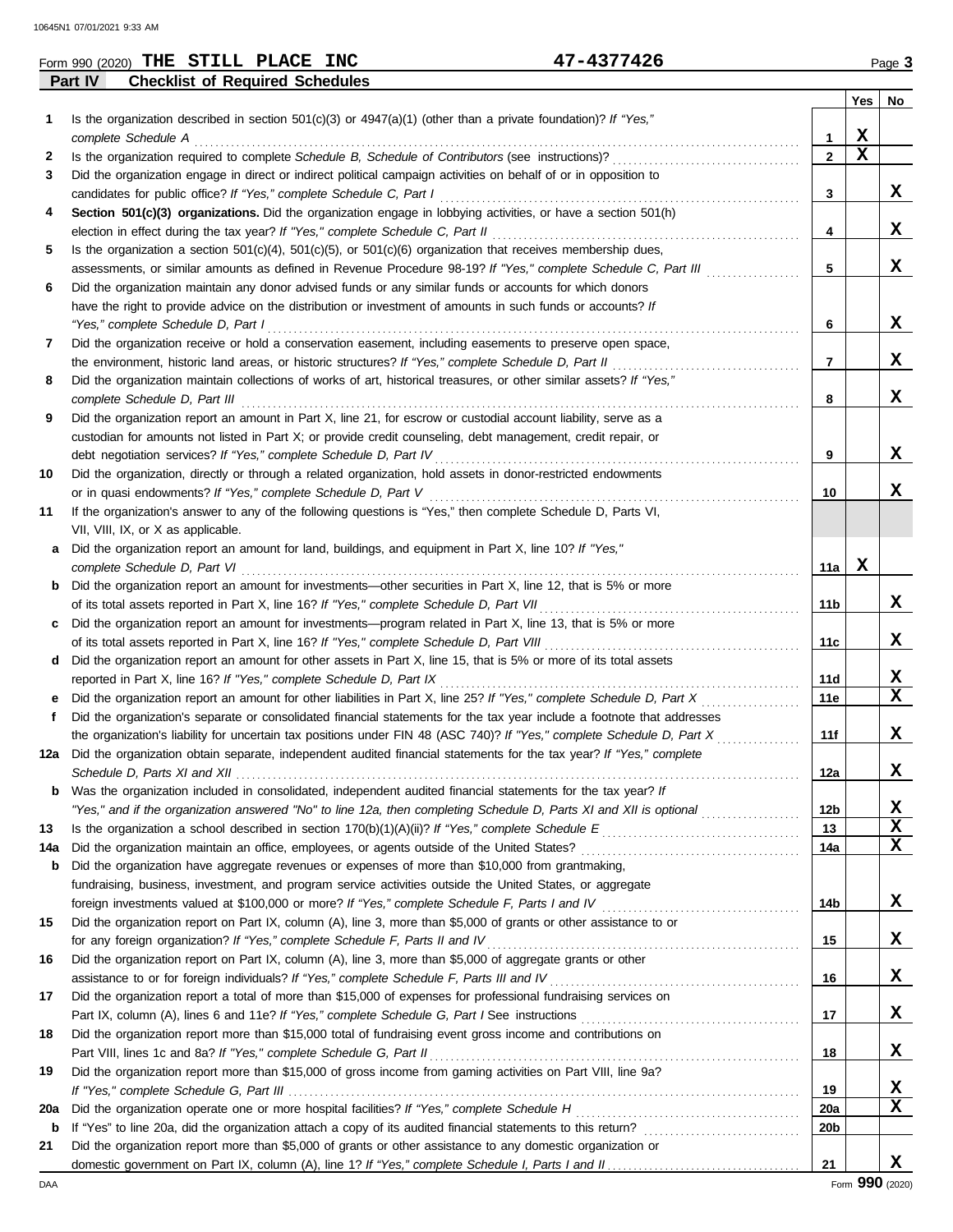|        | 47-4377426<br>Form 990 (2020) THE STILL PLACE INC                                                                                                                             |                      |  |                |                 |     | Page 4                  |  |  |  |  |  |
|--------|-------------------------------------------------------------------------------------------------------------------------------------------------------------------------------|----------------------|--|----------------|-----------------|-----|-------------------------|--|--|--|--|--|
|        | Part IV<br><b>Checklist of Required Schedules (continued)</b>                                                                                                                 |                      |  |                |                 |     |                         |  |  |  |  |  |
|        |                                                                                                                                                                               |                      |  |                |                 | Yes | No                      |  |  |  |  |  |
| 22     | Did the organization report more than \$5,000 of grants or other assistance to or for domestic individuals on                                                                 |                      |  |                |                 |     |                         |  |  |  |  |  |
|        | Part IX, column (A), line 2? If "Yes," complete Schedule I, Parts I and III                                                                                                   |                      |  |                | 22              |     | X                       |  |  |  |  |  |
| 23     | Did the organization answer "Yes" to Part VII, Section A, line 3, 4, or 5 about compensation of the                                                                           |                      |  |                |                 |     |                         |  |  |  |  |  |
|        | organization's current and former officers, directors, trustees, key employees, and highest compensated                                                                       |                      |  |                | 23              |     | X                       |  |  |  |  |  |
|        | employees? If "Yes," complete Schedule J<br>24a Did the organization have a tax-exempt bond issue with an outstanding principal amount of more than                           |                      |  |                |                 |     |                         |  |  |  |  |  |
|        |                                                                                                                                                                               |                      |  |                |                 |     |                         |  |  |  |  |  |
|        | \$100,000 as of the last day of the year, that was issued after December 31, 2002? If "Yes," answer lines 24b<br>through 24d and complete Schedule K. If "No," go to line 25a |                      |  |                | 24a             |     | x                       |  |  |  |  |  |
| b      | Did the organization invest any proceeds of tax-exempt bonds beyond a temporary period exception?                                                                             |                      |  |                | 24b             |     |                         |  |  |  |  |  |
| с      | Did the organization maintain an escrow account other than a refunding escrow at any time during the year                                                                     |                      |  |                |                 |     |                         |  |  |  |  |  |
|        | to defease any tax-exempt bonds?                                                                                                                                              |                      |  |                | 24c             |     |                         |  |  |  |  |  |
| d      | Did the organization act as an "on behalf of" issuer for bonds outstanding at any time during the year?                                                                       |                      |  |                | <b>24d</b>      |     |                         |  |  |  |  |  |
|        | 25a Section 501(c)(3), 501(c)(4), and 501(c)(29) organizations. Did the organization engage in an excess benefit                                                              |                      |  |                |                 |     |                         |  |  |  |  |  |
|        | transaction with a disqualified person during the year? If "Yes," complete Schedule L, Part I                                                                                 |                      |  |                | 25a             |     | x                       |  |  |  |  |  |
| b      | Is the organization aware that it engaged in an excess benefit transaction with a disqualified person in a prior                                                              |                      |  |                |                 |     |                         |  |  |  |  |  |
|        | year, and that the transaction has not been reported on any of the organization's prior Forms 990 or 990-EZ?                                                                  |                      |  |                |                 |     |                         |  |  |  |  |  |
|        | If "Yes," complete Schedule L, Part I                                                                                                                                         |                      |  |                | 25 <sub>b</sub> |     | x                       |  |  |  |  |  |
| 26     | Did the organization report any amount on Part X, line 5 or 22, for receivables from or payables to any current                                                               |                      |  |                |                 |     |                         |  |  |  |  |  |
|        | or former officer, director, trustee, key employee, creator or founder, substantial contributor, or 35%                                                                       |                      |  |                |                 |     |                         |  |  |  |  |  |
|        | controlled entity or family member of any of these persons? If "Yes," complete Schedule L, Part II                                                                            |                      |  |                | 26              |     | x                       |  |  |  |  |  |
| 27     | Did the organization provide a grant or other assistance to any current or former officer, director, trustee, key                                                             |                      |  |                |                 |     |                         |  |  |  |  |  |
|        | employee, creator or founder, substantial contributor or employee thereof, a grant selection committee                                                                        |                      |  |                |                 |     |                         |  |  |  |  |  |
|        | member, or to a 35% controlled entity (including an employee thereof) or family member of any of these                                                                        |                      |  |                |                 |     |                         |  |  |  |  |  |
|        | persons? If "Yes," complete Schedule L, Part III                                                                                                                              |                      |  |                | 27              |     | X                       |  |  |  |  |  |
| 28     | Was the organization a party to a business transaction with one of the following parties (see Schedule L, Part                                                                |                      |  |                |                 |     |                         |  |  |  |  |  |
|        | IV instructions, for applicable filing thresholds, conditions, and exceptions):                                                                                               |                      |  |                |                 |     |                         |  |  |  |  |  |
| а      | A current or former officer, director, trustee, key employee, creator or founder, or substantial contributor? If                                                              |                      |  |                |                 |     |                         |  |  |  |  |  |
|        | "Yes," complete Schedule L, Part IV                                                                                                                                           |                      |  |                | 28a             |     | X                       |  |  |  |  |  |
| b      | A family member of any individual described in line 28a? If "Yes," complete Schedule L, Part IV                                                                               |                      |  |                | 28b             |     | $\mathbf x$             |  |  |  |  |  |
| c      | A 35% controlled entity of one or more individuals and/or organizations described in lines 28a or 28b? If                                                                     |                      |  |                |                 |     |                         |  |  |  |  |  |
|        | "Yes," complete Schedule L, Part IV                                                                                                                                           |                      |  |                | 28c             |     | X                       |  |  |  |  |  |
| 29     | Did the organization receive more than \$25,000 in non-cash contributions? If "Yes," complete Schedule M                                                                      |                      |  |                | 29              |     | $\mathbf x$             |  |  |  |  |  |
| 30     | Did the organization receive contributions of art, historical treasures, or other similar assets, or qualified                                                                |                      |  |                |                 |     |                         |  |  |  |  |  |
|        | conservation contributions? If "Yes," complete Schedule M                                                                                                                     |                      |  |                | 30              |     | X                       |  |  |  |  |  |
| 31     | Did the organization liquidate, terminate, or dissolve and cease operations? If "Yes," complete Schedule N, Part I                                                            |                      |  |                | 31              |     | $\overline{\mathbf{x}}$ |  |  |  |  |  |
| 32     | Did the organization sell, exchange, dispose of, or transfer more than 25% of its net assets? If "Yes,"                                                                       |                      |  |                |                 |     |                         |  |  |  |  |  |
|        | complete Schedule N, Part II                                                                                                                                                  |                      |  |                | 32              |     | X                       |  |  |  |  |  |
| 33     | Did the organization own 100% of an entity disregarded as separate from the organization under Regulations                                                                    |                      |  |                |                 |     |                         |  |  |  |  |  |
|        | sections 301.7701-2 and 301.7701-3? If "Yes," complete Schedule R, Part I                                                                                                     |                      |  |                | 33              |     | X                       |  |  |  |  |  |
| 34     | Was the organization related to any tax-exempt or taxable entity? If "Yes," complete Schedule R, Part II, III,                                                                |                      |  |                |                 |     |                         |  |  |  |  |  |
|        | or IV, and Part V, line 1                                                                                                                                                     |                      |  |                | 34              |     | х                       |  |  |  |  |  |
| 35a    | Did the organization have a controlled entity within the meaning of section 512(b)(13)?                                                                                       |                      |  |                | 35a             |     | $\mathbf x$             |  |  |  |  |  |
| b      | If "Yes" to line 35a, did the organization receive any payment from or engage in any transaction with a                                                                       |                      |  |                |                 |     |                         |  |  |  |  |  |
|        | controlled entity within the meaning of section 512(b)(13)? If "Yes," complete Schedule R, Part V, line 2                                                                     |                      |  |                | 35 <sub>b</sub> |     |                         |  |  |  |  |  |
| 36     | Section 501(c)(3) organizations. Did the organization make any transfers to an exempt non-charitable                                                                          |                      |  |                |                 |     |                         |  |  |  |  |  |
|        | related organization? If "Yes," complete Schedule R, Part V, line 2                                                                                                           |                      |  |                | 36              |     | X                       |  |  |  |  |  |
| 37     | Did the organization conduct more than 5% of its activities through an entity that is not a related organization                                                              |                      |  |                |                 |     |                         |  |  |  |  |  |
|        | and that is treated as a partnership for federal income tax purposes? If "Yes," complete Schedule R, Part VI                                                                  |                      |  |                | 37              |     | X                       |  |  |  |  |  |
| 38     | Did the organization complete Schedule O and provide explanations in Schedule O for Part VI, lines 11b and                                                                    |                      |  |                |                 |     |                         |  |  |  |  |  |
|        | 19? Note: All Form 990 filers are required to complete Schedule O.                                                                                                            |                      |  |                | 38              | X   |                         |  |  |  |  |  |
|        | Statements Regarding Other IRS Filings and Tax Compliance<br>Part V                                                                                                           |                      |  |                |                 |     |                         |  |  |  |  |  |
|        |                                                                                                                                                                               |                      |  |                |                 | Yes |                         |  |  |  |  |  |
|        |                                                                                                                                                                               |                      |  | 1              |                 |     | No                      |  |  |  |  |  |
| 1а     | Enter the number reported in Box 3 of Form 1096. Enter -0- if not applicable<br>Enter the number of Forms W-2G included in line 1a. Enter -0- if not applicable               | 1a<br>1 <sub>b</sub> |  | $\overline{0}$ |                 |     |                         |  |  |  |  |  |
| b<br>c | Did the organization comply with backup withholding rules for reportable payments to vendors and                                                                              |                      |  |                |                 |     |                         |  |  |  |  |  |
|        |                                                                                                                                                                               |                      |  |                | 1c              |     |                         |  |  |  |  |  |
|        |                                                                                                                                                                               |                      |  |                |                 |     |                         |  |  |  |  |  |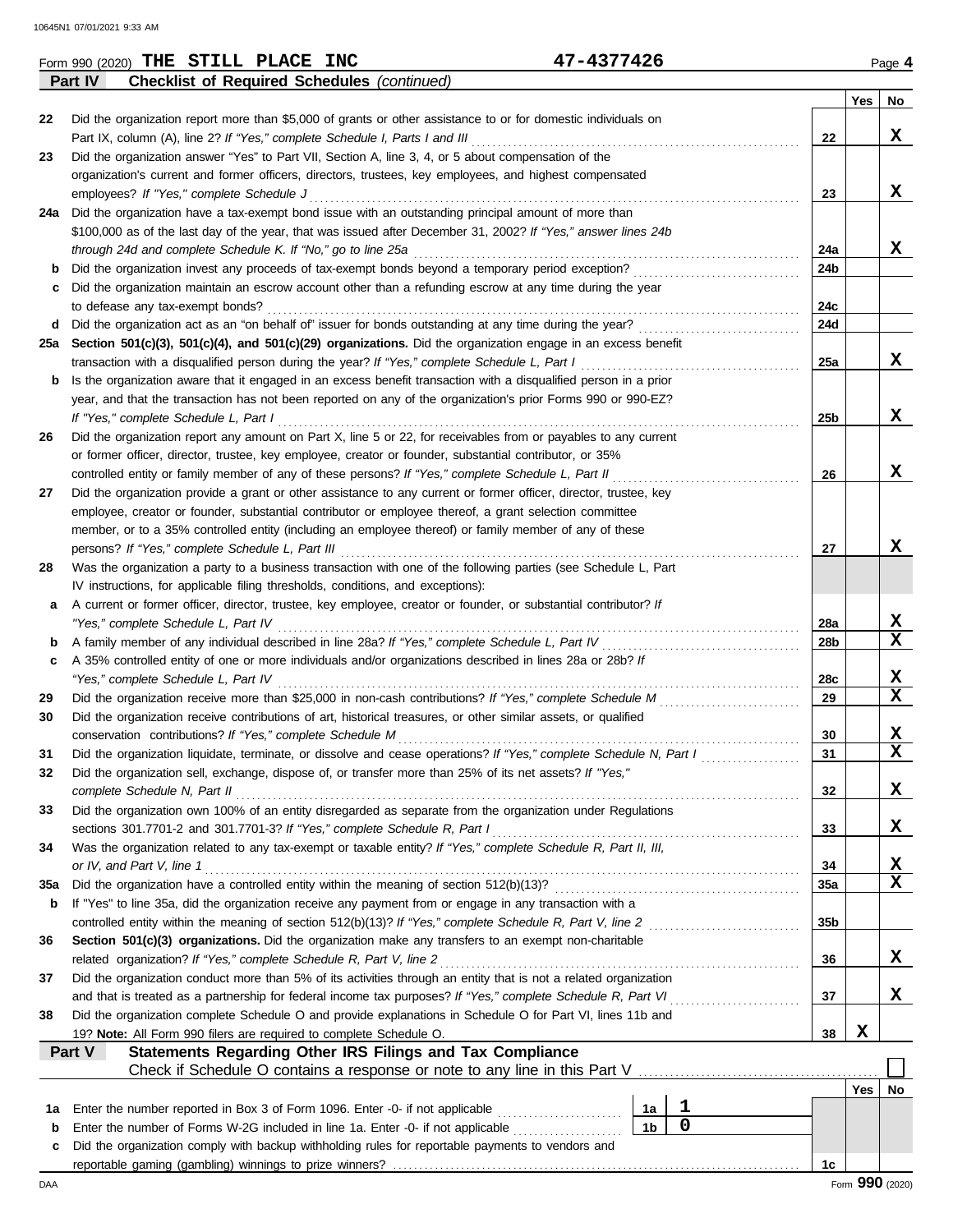|             | Statements Regarding Other IRS Filings and Tax Compliance (continued)<br>Part V                                                    |                 |  |                |             |    |  |  |  |  |  |  |
|-------------|------------------------------------------------------------------------------------------------------------------------------------|-----------------|--|----------------|-------------|----|--|--|--|--|--|--|
|             |                                                                                                                                    |                 |  |                | Yes         | No |  |  |  |  |  |  |
|             | 2a Enter the number of employees reported on Form W-3, Transmittal of Wage and Tax                                                 |                 |  |                |             |    |  |  |  |  |  |  |
|             | Statements, filed for the calendar year ending with or within the year covered by this return                                      | 7<br>2a         |  |                |             |    |  |  |  |  |  |  |
| b           |                                                                                                                                    |                 |  | 2 <sub>b</sub> | $\mathbf x$ |    |  |  |  |  |  |  |
|             | Note: If the sum of lines 1a and 2a is greater than 250, you may be required to e-file (see instructions)                          |                 |  |                |             |    |  |  |  |  |  |  |
| За          | Did the organization have unrelated business gross income of \$1,000 or more during the year?                                      |                 |  | За             |             | x  |  |  |  |  |  |  |
| b           | If "Yes," has it filed a Form 990-T for this year? If "No" to line 3b, provide an explanation on Schedule O                        |                 |  | 3 <sub>b</sub> |             |    |  |  |  |  |  |  |
| 4a          | At any time during the calendar year, did the organization have an interest in, or a signature or other authority over,            |                 |  |                |             |    |  |  |  |  |  |  |
|             | a financial account in a foreign country (such as a bank account, securities account, or other financial account)?                 |                 |  | 4a             |             | x  |  |  |  |  |  |  |
| b           | If "Yes," enter the name of the foreign country u                                                                                  |                 |  |                |             |    |  |  |  |  |  |  |
|             | See instructions for filing requirements for FinCEN Form 114, Report of Foreign Bank and Financial Accounts (FBAR).                |                 |  |                |             |    |  |  |  |  |  |  |
| 5a          |                                                                                                                                    |                 |  | 5a             |             | х  |  |  |  |  |  |  |
| b           |                                                                                                                                    |                 |  |                |             |    |  |  |  |  |  |  |
| c           | If "Yes" to line 5a or 5b, did the organization file Form 8886-T?                                                                  |                 |  | 5 <sub>c</sub> |             |    |  |  |  |  |  |  |
| 6а          | Does the organization have annual gross receipts that are normally greater than \$100,000, and did the                             |                 |  |                |             |    |  |  |  |  |  |  |
|             | organization solicit any contributions that were not tax deductible as charitable contributions?                                   |                 |  | 6a             |             | x  |  |  |  |  |  |  |
| b           | If "Yes," did the organization include with every solicitation an express statement that such contributions or                     |                 |  |                |             |    |  |  |  |  |  |  |
|             | gifts were not tax deductible?                                                                                                     |                 |  | 6b             |             |    |  |  |  |  |  |  |
| 7           | Organizations that may receive deductible contributions under section 170(c).                                                      |                 |  |                |             |    |  |  |  |  |  |  |
| а           | Did the organization receive a payment in excess of \$75 made partly as a contribution and partly for goods                        |                 |  |                |             |    |  |  |  |  |  |  |
|             | and services provided to the payor?                                                                                                |                 |  | 7a             |             | x  |  |  |  |  |  |  |
| b           |                                                                                                                                    |                 |  | 7b             |             |    |  |  |  |  |  |  |
| c           | Did the organization sell, exchange, or otherwise dispose of tangible personal property for which it was                           |                 |  |                |             |    |  |  |  |  |  |  |
|             |                                                                                                                                    |                 |  | 7c             |             | X  |  |  |  |  |  |  |
| d           |                                                                                                                                    | 7d              |  | 7e             |             | х  |  |  |  |  |  |  |
| е           |                                                                                                                                    |                 |  |                |             |    |  |  |  |  |  |  |
| f           |                                                                                                                                    |                 |  |                |             |    |  |  |  |  |  |  |
| g           | If the organization received a contribution of qualified intellectual property, did the organization file Form 8899 as required?   |                 |  |                |             |    |  |  |  |  |  |  |
| h           | If the organization received a contribution of cars, boats, airplanes, or other vehicles, did the organization file a Form 1098-C? |                 |  |                |             |    |  |  |  |  |  |  |
| 8           | Sponsoring organizations maintaining donor advised funds. Did a donor advised fund maintained by the                               |                 |  |                |             |    |  |  |  |  |  |  |
|             |                                                                                                                                    |                 |  | 8              |             |    |  |  |  |  |  |  |
| 9           | Sponsoring organizations maintaining donor advised funds.                                                                          |                 |  |                |             |    |  |  |  |  |  |  |
| а           | Did the sponsoring organization make any taxable distributions under section 4966?                                                 |                 |  | 9a             |             |    |  |  |  |  |  |  |
| $\mathbf b$ |                                                                                                                                    |                 |  | 9 <sub>b</sub> |             |    |  |  |  |  |  |  |
| 10          | Section 501(c)(7) organizations. Enter:                                                                                            |                 |  |                |             |    |  |  |  |  |  |  |
| а           | Initiation fees and capital contributions included on Part VIII, line 12 [11][11][11][11][11][11][11][11][11][                     | 10a             |  |                |             |    |  |  |  |  |  |  |
| b           | Gross receipts, included on Form 990, Part VIII, line 12, for public use of club facilities                                        | 10 <sub>b</sub> |  |                |             |    |  |  |  |  |  |  |
| 11          | Section 501(c)(12) organizations. Enter:                                                                                           |                 |  |                |             |    |  |  |  |  |  |  |
| а           | Gross income from other sources (Do not net amounts due or paid to other sources                                                   | 11a             |  |                |             |    |  |  |  |  |  |  |
| b           | against amounts due or received from them.)                                                                                        | 11 <sub>b</sub> |  |                |             |    |  |  |  |  |  |  |
| 12a         | Section 4947(a)(1) non-exempt charitable trusts. Is the organization filing Form 990 in lieu of Form 1041?                         |                 |  | 12a            |             |    |  |  |  |  |  |  |
| b           |                                                                                                                                    |                 |  |                |             |    |  |  |  |  |  |  |
| 13          | Section 501(c)(29) qualified nonprofit health insurance issuers.                                                                   |                 |  |                |             |    |  |  |  |  |  |  |
| а           | Is the organization licensed to issue qualified health plans in more than one state?                                               |                 |  | 13а            |             |    |  |  |  |  |  |  |
|             | Note: See the instructions for additional information the organization must report on Schedule O.                                  |                 |  |                |             |    |  |  |  |  |  |  |
| b           | Enter the amount of reserves the organization is required to maintain by the states in which                                       |                 |  |                |             |    |  |  |  |  |  |  |
|             |                                                                                                                                    | 13 <sub>b</sub> |  |                |             |    |  |  |  |  |  |  |
| c           | Enter the amount of reserves on hand                                                                                               | 13c             |  |                |             |    |  |  |  |  |  |  |
| 14a         |                                                                                                                                    |                 |  | 14a            |             | X  |  |  |  |  |  |  |
| b           |                                                                                                                                    |                 |  | 14b            |             |    |  |  |  |  |  |  |
| 15          | Is the organization subject to the section 4960 tax on payment(s) of more than \$1,000,000 in remuneration or                      |                 |  |                |             |    |  |  |  |  |  |  |
|             |                                                                                                                                    |                 |  | 15             |             | X  |  |  |  |  |  |  |
|             | If "Yes," see instructions and file Form 4720, Schedule N.                                                                         |                 |  |                |             |    |  |  |  |  |  |  |
| 16          | Is the organization an educational institution subject to the section 4968 excise tax on net investment income?                    |                 |  | 16             |             | X  |  |  |  |  |  |  |
|             | If "Yes," complete Form 4720, Schedule O.                                                                                          |                 |  |                |             |    |  |  |  |  |  |  |

Form **990** (2020)

Form 990 (2020) Page **5 THE STILL PLACE INC 47-4377426**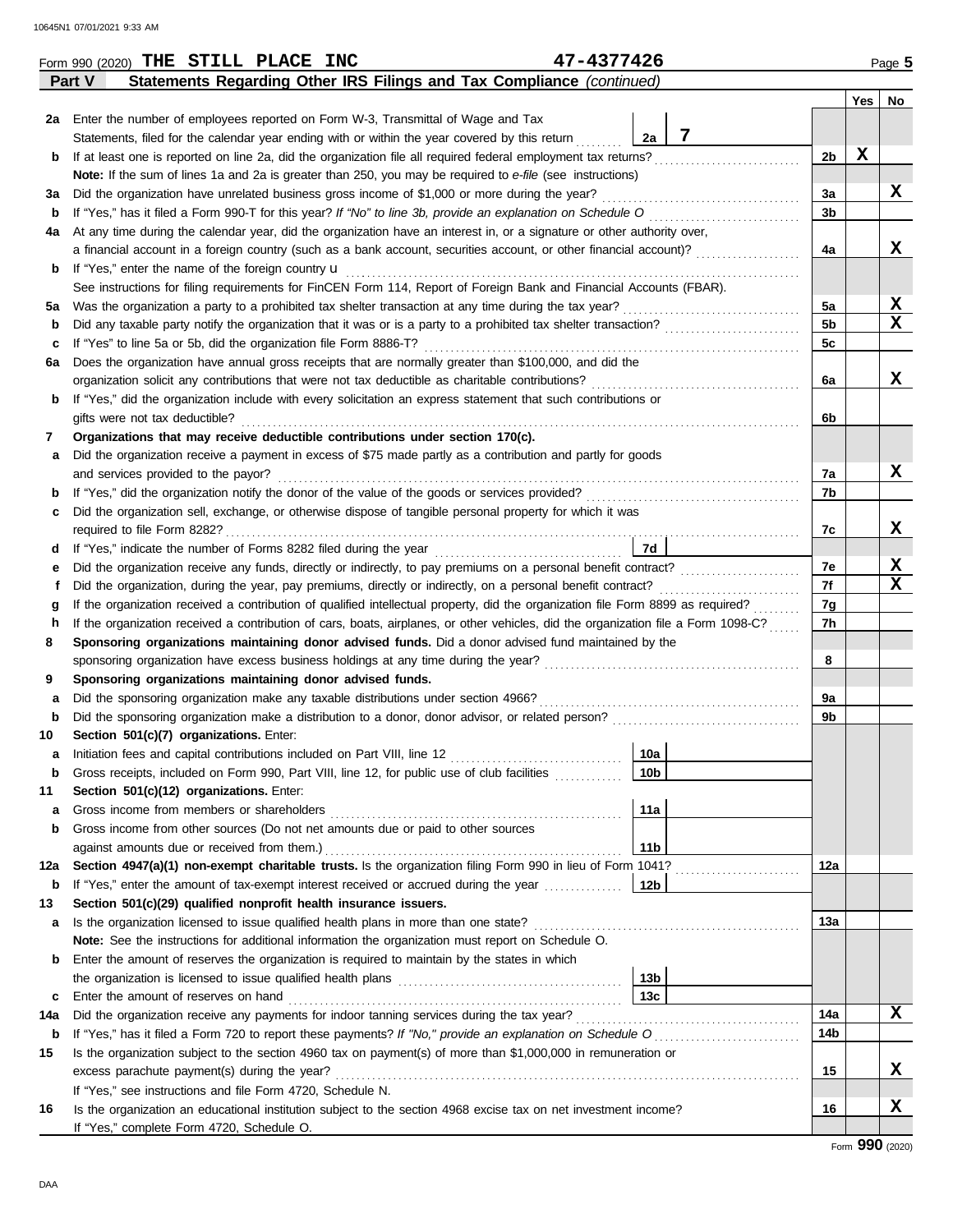|     | 47-4377426<br>Form 990 (2020) THE STILL PLACE INC                                                                                   |                |   |                 |     | Page 6      |  |  |  |
|-----|-------------------------------------------------------------------------------------------------------------------------------------|----------------|---|-----------------|-----|-------------|--|--|--|
|     | Part VI<br>Governance, Management, and Disclosure For each "Yes" response to lines 2 through 7b below, and for a "No"               |                |   |                 |     |             |  |  |  |
|     | response to line 8a, 8b, or 10b below, describe the circumstances, processes, or changes on Schedule O. See instructions.           |                |   |                 |     |             |  |  |  |
|     |                                                                                                                                     |                |   |                 |     |             |  |  |  |
|     | Section A. Governing Body and Management                                                                                            |                |   |                 |     |             |  |  |  |
|     |                                                                                                                                     |                |   |                 | Yes | No          |  |  |  |
| 1а  | Enter the number of voting members of the governing body at the end of the tax year                                                 | 1a             | 9 |                 |     |             |  |  |  |
|     | If there are material differences in voting rights among members of the governing body, or                                          |                |   |                 |     |             |  |  |  |
|     | if the governing body delegated broad authority to an executive committee or similar                                                |                |   |                 |     |             |  |  |  |
|     | committee, explain on Schedule O.                                                                                                   |                |   |                 |     |             |  |  |  |
| b   | Enter the number of voting members included on line 1a, above, who are independent                                                  | 1 <sub>b</sub> | 9 |                 |     |             |  |  |  |
| 2   | Did any officer, director, trustee, or key employee have a family relationship or a business relationship with                      |                |   |                 |     |             |  |  |  |
|     | any other officer, director, trustee, or key employee?                                                                              |                |   | $\mathbf{2}$    | X   |             |  |  |  |
| 3   | Did the organization delegate control over management duties customarily performed by or under the direct                           |                |   |                 |     |             |  |  |  |
|     | supervision of officers, directors, trustees, or key employees to a management company or other person?                             |                |   | 3               |     | X           |  |  |  |
| 4   | Did the organization make any significant changes to its governing documents since the prior Form 990 was filed?                    |                |   | 4               |     | X           |  |  |  |
| 5   | Did the organization become aware during the year of a significant diversion of the organization's assets?                          |                |   | 5               |     | X           |  |  |  |
| 6   | Did the organization have members or stockholders?                                                                                  |                |   | 6               |     | $\mathbf x$ |  |  |  |
| 7a  | Did the organization have members, stockholders, or other persons who had the power to elect or appoint                             |                |   |                 |     |             |  |  |  |
|     | one or more members of the governing body?                                                                                          |                |   | 7a              |     | x           |  |  |  |
| b   | Are any governance decisions of the organization reserved to (or subject to approval by) members,                                   |                |   |                 |     |             |  |  |  |
|     | stockholders, or persons other than the governing body?                                                                             |                |   | 7b              |     | x           |  |  |  |
| 8   | Did the organization contemporaneously document the meetings held or written actions undertaken during the year by the following:   |                |   |                 |     |             |  |  |  |
| а   | The governing body?                                                                                                                 |                |   | 8а              | X   |             |  |  |  |
| b   | Each committee with authority to act on behalf of the governing body?                                                               |                |   | 8b              | X   |             |  |  |  |
| 9   | Is there any officer, director, trustee, or key employee listed in Part VII, Section A, who cannot be reached at                    |                |   |                 |     |             |  |  |  |
|     |                                                                                                                                     |                |   | 9               |     | x           |  |  |  |
|     | <b>Section B. Policies</b> (This Section B requests information about policies not required by the Internal Revenue Code.)          |                |   |                 |     |             |  |  |  |
|     |                                                                                                                                     |                |   |                 | Yes | No          |  |  |  |
| 10a | Did the organization have local chapters, branches, or affiliates?                                                                  |                |   | 10a             |     | X           |  |  |  |
| b   | If "Yes," did the organization have written policies and procedures governing the activities of such chapters,                      |                |   |                 |     |             |  |  |  |
|     | affiliates, and branches to ensure their operations are consistent with the organization's exempt purposes?                         |                |   | 10b             |     |             |  |  |  |
| 11a | Has the organization provided a complete copy of this Form 990 to all members of its governing body before filing the form?         |                |   |                 |     |             |  |  |  |
| b   | Describe in Schedule O the process, if any, used by the organization to review this Form 990.                                       |                |   |                 |     |             |  |  |  |
| 12a | Did the organization have a written conflict of interest policy? If "No," go to line 13                                             |                |   | 12a             | X   |             |  |  |  |
| b   | Were officers, directors, or trustees, and key employees required to disclose annually interests that could give rise to conflicts? |                |   | 12 <sub>b</sub> | X   |             |  |  |  |
| с   | Did the organization regularly and consistently monitor and enforce compliance with the policy? If "Yes,"                           |                |   |                 |     |             |  |  |  |
|     | describe in Schedule O how this was done                                                                                            |                |   | 12c             | X   |             |  |  |  |
| 13  | Did the organization have a written whistleblower policy?                                                                           |                |   | 13              | X   |             |  |  |  |
| 14  | Did the organization have a written document retention and destruction policy?                                                      |                |   | 14              | X   |             |  |  |  |
| 15  | Did the process for determining compensation of the following persons include a review and approval by                              |                |   |                 |     |             |  |  |  |
|     | independent persons, comparability data, and contemporaneous substantiation of the deliberation and decision?                       |                |   |                 |     |             |  |  |  |
| a   | The organization's CEO, Executive Director, or top management official                                                              |                |   | 15a             |     | X           |  |  |  |
| b   | Other officers or key employees of the organization                                                                                 |                |   | 15b             |     | X           |  |  |  |
|     | If "Yes" to line 15a or 15b, describe the process in Schedule O (see instructions).                                                 |                |   |                 |     |             |  |  |  |
| 16a | Did the organization invest in, contribute assets to, or participate in a joint venture or similar arrangement                      |                |   |                 |     |             |  |  |  |
|     | with a taxable entity during the year?                                                                                              |                |   | 16a             |     | X           |  |  |  |
| b   | If "Yes," did the organization follow a written policy or procedure requiring the organization to evaluate its                      |                |   |                 |     |             |  |  |  |
|     | participation in joint venture arrangements under applicable federal tax law, and take steps to safeguard the                       |                |   |                 |     |             |  |  |  |
|     |                                                                                                                                     |                |   | 16b             |     |             |  |  |  |
|     | <b>Section C. Disclosure</b>                                                                                                        |                |   |                 |     |             |  |  |  |
| 17  | List the states with which a copy of this Form 990 is required to be filed $\mathbf u$ NC                                           |                |   |                 |     |             |  |  |  |
| 18  | Section 6104 requires an organization to make its Forms 1023 (1024 or 1024-A, if applicable), 990, and 990-T (Section 501(c)        |                |   |                 |     |             |  |  |  |
|     | (3)s only) available for public inspection. Indicate how you made these available. Check all that apply.                            |                |   |                 |     |             |  |  |  |
|     | Another's website $ \mathbf{X} $ Upon request<br>Other (explain on Schedule O)<br>Own website                                       |                |   |                 |     |             |  |  |  |
| 19  | Describe on Schedule O whether (and if so, how) the organization made its governing documents, conflict of interest policy, and     |                |   |                 |     |             |  |  |  |
|     | financial statements available to the public during the tax year.                                                                   |                |   |                 |     |             |  |  |  |
| 20  | State the name, address, and telephone number of the person who possesses the organization's books and records u                    |                |   |                 |     |             |  |  |  |
|     | 33 NANCY LANE<br>DAWN GRINENKO                                                                                                      |                |   |                 |     |             |  |  |  |
|     | NC 28904<br><b>HAYESVILLE</b>                                                                                                       |                |   | 352-316-2963    |     |             |  |  |  |

DAA Form **990** (2020)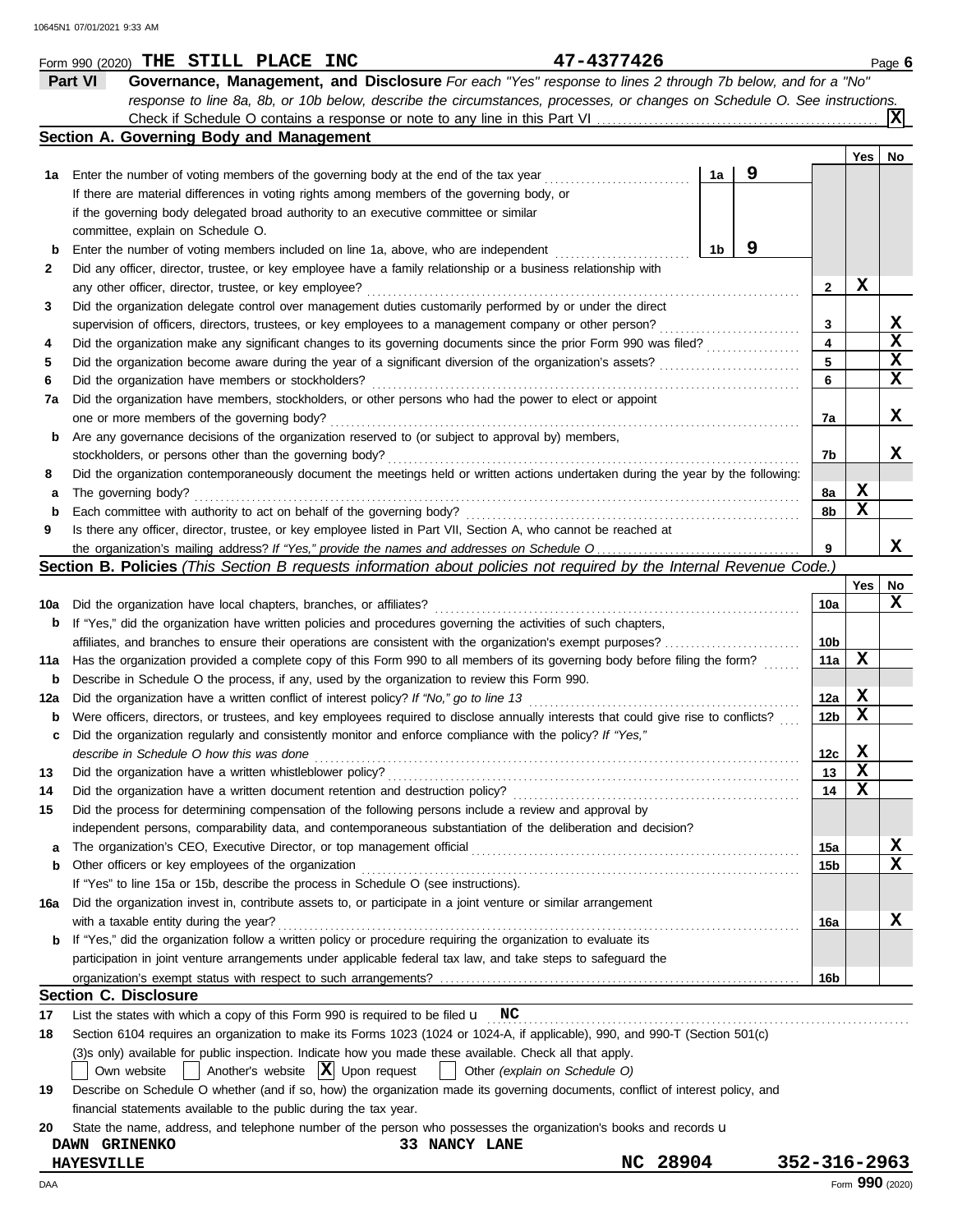|                          | Form 990 (2020) THE STILL PLACE INC                                                                                       | 47-4377426                                                                                                                             | Page 7 |
|--------------------------|---------------------------------------------------------------------------------------------------------------------------|----------------------------------------------------------------------------------------------------------------------------------------|--------|
| <b>Part VII</b>          |                                                                                                                           | Compensation of Officers, Directors, Trustees, Key Employees, Highest Compensated Employees, and                                       |        |
|                          | <b>Independent Contractors</b>                                                                                            |                                                                                                                                        |        |
|                          |                                                                                                                           | Check if Schedule O contains a response or note to any line in this Part VII                                                           |        |
| Section A.               | Officers, Directors, Trustees, Key Employees, and Highest Compensated Employees                                           |                                                                                                                                        |        |
| organization's tax year. |                                                                                                                           | 1a Complete this table for all persons required to be listed. Report compensation for the calendar year ending with or within the      |        |
|                          | compensation. Enter -0- in columns $(D)$ , $(E)$ , and $(F)$ if no compensation was paid.                                 | • List all of the organization's current officers, directors, trustees (whether individuals or organizations), regardless of amount of |        |
|                          | • List all of the organization's <b>current</b> key employees, if any. See instructions for definition of "key employee." |                                                                                                                                        |        |

List all of the organization's **current** key employees, if any. See instructions for definition of "key employee."

who received reportable compensation (Box 5 of Form W-2 and/or Box 7 of Form 1099-MISC) of more than \$100,000 from the organization and any related organizations. **•** List all of the organization's **current** key employees, if any. See instructions for definition of "key employee."<br>• List the organization's five **current** highest compensated employees (other than an officer, director **•**

■ List all of the organization's **former** officers, key employees, and highest compensated employees who received more than<br> **•** 00,000 of reportable compensation from the ergonization and any related ergonizations \$100,000 of reportable compensation from the organization and any related organizations.

List all of the organization's **former directors or trustees** that received, in the capacity as a former director or trustee of the organization, more than \$10,000 of reportable compensation from the organization and any related organizations. See instructions for the order in which to list the persons above. **•**

Check this box if neither the organization nor any related organization compensated any current officer, director, or trustee. **X**

| (A)<br>Name and title             | (B)<br>Average<br>hours<br>per week<br>(list any<br>hours for |                                      | (C)<br>Position<br>(do not check more than one<br>box, unless person is both an<br>officer and a director/trustee) |             |              |                                 |        | (D)<br>Reportable<br>compensation<br>from the<br>organization<br>(W-2/1099-MISC) | (E)<br>Reportable<br>compensation<br>from related<br>organizations<br>(W-2/1099-MISC) | (F)<br>Estimated amount<br>of other<br>compensation<br>from the<br>organization and |
|-----------------------------------|---------------------------------------------------------------|--------------------------------------|--------------------------------------------------------------------------------------------------------------------|-------------|--------------|---------------------------------|--------|----------------------------------------------------------------------------------|---------------------------------------------------------------------------------------|-------------------------------------------------------------------------------------|
|                                   | related<br>organizations<br>below<br>dotted line)             | Individual<br>or director<br>trustee | Institutional<br>trustee                                                                                           | Officer     | Key employee | Highest compensated<br>employee | Former |                                                                                  |                                                                                       | related organizations                                                               |
| (1) DEBORAH DRYLIE                | 2.00                                                          |                                      |                                                                                                                    |             |              |                                 |        |                                                                                  |                                                                                       |                                                                                     |
| <b>PRESIDENT</b>                  | 0.00                                                          | $\mathbf x$                          |                                                                                                                    | $\mathbf x$ |              |                                 |        | 0                                                                                | 0                                                                                     | 0                                                                                   |
| (2) JOHN MAZZA                    | 2.00                                                          |                                      |                                                                                                                    |             |              |                                 |        |                                                                                  |                                                                                       |                                                                                     |
| <b>VICE PRESIDENT</b>             | 0.00                                                          | $\mathbf x$                          |                                                                                                                    | $\mathbf x$ |              |                                 |        | 0                                                                                | 0                                                                                     | $\mathbf 0$                                                                         |
| <b>GOTTLIEB</b><br>(3) JACQUELINE |                                                               |                                      |                                                                                                                    |             |              |                                 |        |                                                                                  |                                                                                       |                                                                                     |
| <b>TREASURER</b>                  | 2.00<br>0.00                                                  | $\mathbf x$                          |                                                                                                                    | $\mathbf x$ |              |                                 |        | 0                                                                                | 0                                                                                     | $\mathbf 0$                                                                         |
| <b>HOBKIRK</b><br>(4) MARJORIE    |                                                               |                                      |                                                                                                                    |             |              |                                 |        |                                                                                  |                                                                                       |                                                                                     |
|                                   | 2.00                                                          |                                      |                                                                                                                    |             |              |                                 |        |                                                                                  |                                                                                       |                                                                                     |
| <b>SECRETARY</b>                  | 0.00                                                          | $\mathbf x$                          |                                                                                                                    | $\mathbf x$ |              |                                 |        | 0                                                                                | 0                                                                                     | 0                                                                                   |
| (5) KATHRYN<br><b>JENKINS</b>     | 2.00                                                          |                                      |                                                                                                                    |             |              |                                 |        |                                                                                  |                                                                                       |                                                                                     |
| <b>BOARD MEMBER</b>               | 0.00                                                          | $\mathbf x$                          |                                                                                                                    |             |              |                                 |        | 0                                                                                | 0                                                                                     | $\mathbf 0$                                                                         |
| (6) JEANNINE MAZZA                | 2.00                                                          |                                      |                                                                                                                    |             |              |                                 |        |                                                                                  |                                                                                       |                                                                                     |
| <b>BOARD MEMBER</b>               | 0.00                                                          | $\mathbf x$                          |                                                                                                                    |             |              |                                 |        | 0                                                                                | 0                                                                                     | $\mathbf 0$                                                                         |
| (7) ANDREA RIX                    |                                                               |                                      |                                                                                                                    |             |              |                                 |        |                                                                                  |                                                                                       |                                                                                     |
|                                   | 2.00                                                          |                                      |                                                                                                                    |             |              |                                 |        |                                                                                  |                                                                                       |                                                                                     |
| <b>BOARD MEMBER</b>               | 0.00                                                          | $\mathbf x$                          |                                                                                                                    |             |              |                                 |        | 0                                                                                | 0                                                                                     | 0                                                                                   |
| <b>SCRUGGS</b><br>(8) MARVINA     | 2.00                                                          |                                      |                                                                                                                    |             |              |                                 |        |                                                                                  |                                                                                       |                                                                                     |
| <b>BOARD MEMBER</b>               | 0.00                                                          | $\mathbf x$                          |                                                                                                                    |             |              |                                 |        | 0                                                                                | 0                                                                                     | $\mathbf 0$                                                                         |
| (9) CRYSTAL WEST                  | 2.00                                                          |                                      |                                                                                                                    |             |              |                                 |        |                                                                                  |                                                                                       |                                                                                     |
| <b>BOARD MEMBER</b>               | 0.00                                                          | $\mathbf x$                          |                                                                                                                    |             |              |                                 |        | 0                                                                                | 0                                                                                     | 0                                                                                   |
| (10) DR. DAWN GRINENKO            |                                                               |                                      |                                                                                                                    |             |              |                                 |        |                                                                                  |                                                                                       |                                                                                     |
| EXECUTIVE DIRECTOR                | 25.00<br>0.00                                                 |                                      |                                                                                                                    | $\mathbf x$ |              |                                 |        | 0                                                                                | 0                                                                                     | 0                                                                                   |
| (11)                              |                                                               |                                      |                                                                                                                    |             |              |                                 |        |                                                                                  |                                                                                       |                                                                                     |
|                                   |                                                               |                                      |                                                                                                                    |             |              |                                 |        |                                                                                  |                                                                                       |                                                                                     |
|                                   |                                                               |                                      |                                                                                                                    |             |              |                                 |        |                                                                                  |                                                                                       |                                                                                     |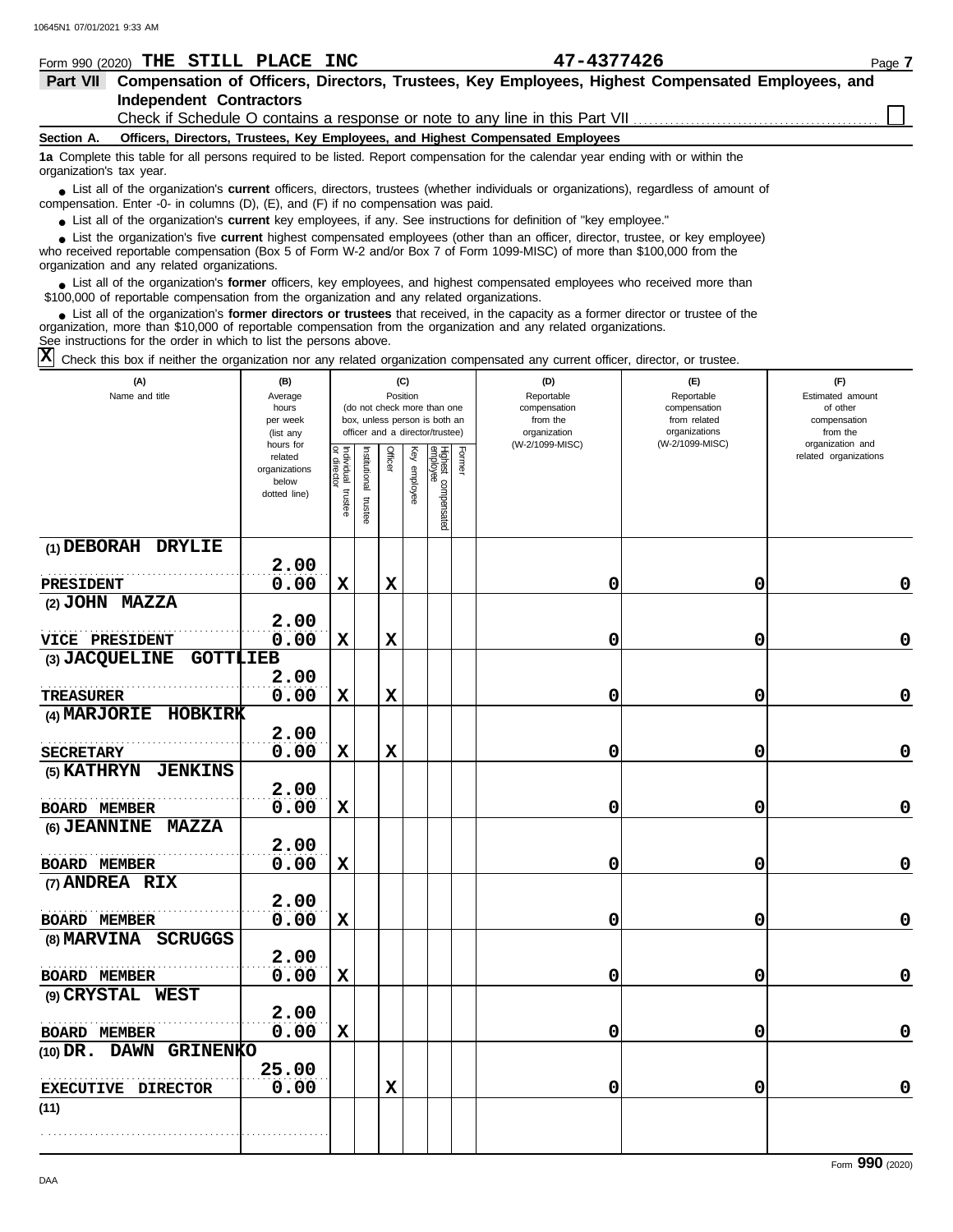| 10645N1 07/01/2021 9:33 AM<br>Form 990 (2020) | THE STILL PLACE INC                                                                                                                                                                                                            |                                                                |                                      |                       |         |                 |                                                                                                 |             | 47-4377426                                                                                                                                                                                                           |                                                                                                                                  |                                                                 |                       | Page 8  |
|-----------------------------------------------|--------------------------------------------------------------------------------------------------------------------------------------------------------------------------------------------------------------------------------|----------------------------------------------------------------|--------------------------------------|-----------------------|---------|-----------------|-------------------------------------------------------------------------------------------------|-------------|----------------------------------------------------------------------------------------------------------------------------------------------------------------------------------------------------------------------|----------------------------------------------------------------------------------------------------------------------------------|-----------------------------------------------------------------|-----------------------|---------|
| <b>Part VII</b>                               | (A)<br>Name and title                                                                                                                                                                                                          | (B)<br>Average<br>hours<br>per week<br>(list any               |                                      |                       |         | (C)<br>Position | (do not check more than one<br>box, unless person is both an<br>officer and a director/trustee) |             | Section A. Officers, Directors, Trustees, Key Employees, and Highest Compensated Employees (continued)<br>(D)<br>Reportable<br>compensation<br>from the<br>organization                                              | (E)<br>Reportable<br>compensation<br>from related<br>organizations                                                               | (F)<br>Estimated amount<br>of other<br>compensation<br>from the |                       |         |
|                                               |                                                                                                                                                                                                                                | hours for<br>related<br>organizations<br>below<br>dotted line) | Individual<br>or director<br>trustee | Institutional trustee | Officer | Key employee    | Highest compensated<br>employee                                                                 | Former      | (W-2/1099-MISC)                                                                                                                                                                                                      | (W-2/1099-MISC)                                                                                                                  | organization and                                                | related organizations |         |
|                                               |                                                                                                                                                                                                                                |                                                                |                                      |                       |         |                 |                                                                                                 |             |                                                                                                                                                                                                                      |                                                                                                                                  |                                                                 |                       |         |
|                                               |                                                                                                                                                                                                                                |                                                                |                                      |                       |         |                 |                                                                                                 |             |                                                                                                                                                                                                                      |                                                                                                                                  |                                                                 |                       |         |
|                                               |                                                                                                                                                                                                                                |                                                                |                                      |                       |         |                 |                                                                                                 |             |                                                                                                                                                                                                                      |                                                                                                                                  |                                                                 |                       |         |
|                                               |                                                                                                                                                                                                                                |                                                                |                                      |                       |         |                 |                                                                                                 |             |                                                                                                                                                                                                                      |                                                                                                                                  |                                                                 |                       |         |
|                                               |                                                                                                                                                                                                                                |                                                                |                                      |                       |         |                 |                                                                                                 |             |                                                                                                                                                                                                                      |                                                                                                                                  |                                                                 |                       |         |
|                                               |                                                                                                                                                                                                                                |                                                                |                                      |                       |         |                 |                                                                                                 |             |                                                                                                                                                                                                                      |                                                                                                                                  |                                                                 |                       |         |
|                                               |                                                                                                                                                                                                                                |                                                                |                                      |                       |         |                 |                                                                                                 |             |                                                                                                                                                                                                                      |                                                                                                                                  |                                                                 |                       |         |
|                                               |                                                                                                                                                                                                                                |                                                                |                                      |                       |         |                 |                                                                                                 |             |                                                                                                                                                                                                                      |                                                                                                                                  |                                                                 |                       |         |
| d                                             | c Total from continuation sheets to Part VII, Section A                                                                                                                                                                        |                                                                |                                      |                       |         |                 |                                                                                                 | u<br>u<br>u |                                                                                                                                                                                                                      |                                                                                                                                  |                                                                 |                       |         |
| 2                                             | reportable compensation from the organization $\bf{u}$ 0                                                                                                                                                                       |                                                                |                                      |                       |         |                 |                                                                                                 |             | Total number of individuals (including but not limited to those listed above) who received more than \$100,000 of                                                                                                    |                                                                                                                                  |                                                                 |                       |         |
| 3                                             |                                                                                                                                                                                                                                |                                                                |                                      |                       |         |                 |                                                                                                 |             | Did the organization list any former officer, director, trustee, key employee, or highest compensated                                                                                                                |                                                                                                                                  | 3                                                               | Yes                   | No<br>х |
| 4                                             |                                                                                                                                                                                                                                |                                                                |                                      |                       |         |                 |                                                                                                 |             | For any individual listed on line 1a, is the sum of reportable compensation and other compensation from the<br>organization and related organizations greater than \$150,000? If "Yes," complete Schedule J for such |                                                                                                                                  |                                                                 |                       |         |
| 5                                             | individual communications and contact the contract of the contract of the contract of the contract of the contract of the contract of the contract of the contract of the contract of the contract of the contract of the cont |                                                                |                                      |                       |         |                 |                                                                                                 |             | Did any person listed on line 1a receive or accrue compensation from any unrelated organization or individual                                                                                                        |                                                                                                                                  | 4                                                               |                       | X       |
|                                               | Section B. Independent Contractors                                                                                                                                                                                             |                                                                |                                      |                       |         |                 |                                                                                                 |             |                                                                                                                                                                                                                      |                                                                                                                                  | 5                                                               |                       | X       |
| 1                                             |                                                                                                                                                                                                                                |                                                                |                                      |                       |         |                 |                                                                                                 |             | Complete this table for your five highest compensated independent contractors that received more than \$100,000 of                                                                                                   | compensation from the organization. Report compensation for the calendar year ending with or within the organization's tax year. |                                                                 |                       |         |
|                                               |                                                                                                                                                                                                                                | (A)<br>Name and business address                               |                                      |                       |         |                 |                                                                                                 |             |                                                                                                                                                                                                                      | (B)<br>Description of services                                                                                                   |                                                                 | (C)<br>Compensation   |         |
|                                               |                                                                                                                                                                                                                                |                                                                |                                      |                       |         |                 |                                                                                                 |             |                                                                                                                                                                                                                      |                                                                                                                                  |                                                                 |                       |         |
|                                               |                                                                                                                                                                                                                                |                                                                |                                      |                       |         |                 |                                                                                                 |             |                                                                                                                                                                                                                      |                                                                                                                                  |                                                                 |                       |         |
|                                               |                                                                                                                                                                                                                                |                                                                |                                      |                       |         |                 |                                                                                                 |             |                                                                                                                                                                                                                      |                                                                                                                                  |                                                                 |                       |         |
|                                               |                                                                                                                                                                                                                                |                                                                |                                      |                       |         |                 |                                                                                                 |             |                                                                                                                                                                                                                      |                                                                                                                                  |                                                                 |                       |         |
| $\mathbf{2}$                                  | Total number of independent contractors (including but not limited to those listed above) who                                                                                                                                  |                                                                |                                      |                       |         |                 |                                                                                                 |             |                                                                                                                                                                                                                      |                                                                                                                                  |                                                                 |                       |         |
|                                               | received more than \$100,000 of compensation from the organization $\mathbf u$                                                                                                                                                 |                                                                |                                      |                       |         |                 |                                                                                                 |             |                                                                                                                                                                                                                      | 0                                                                                                                                |                                                                 |                       |         |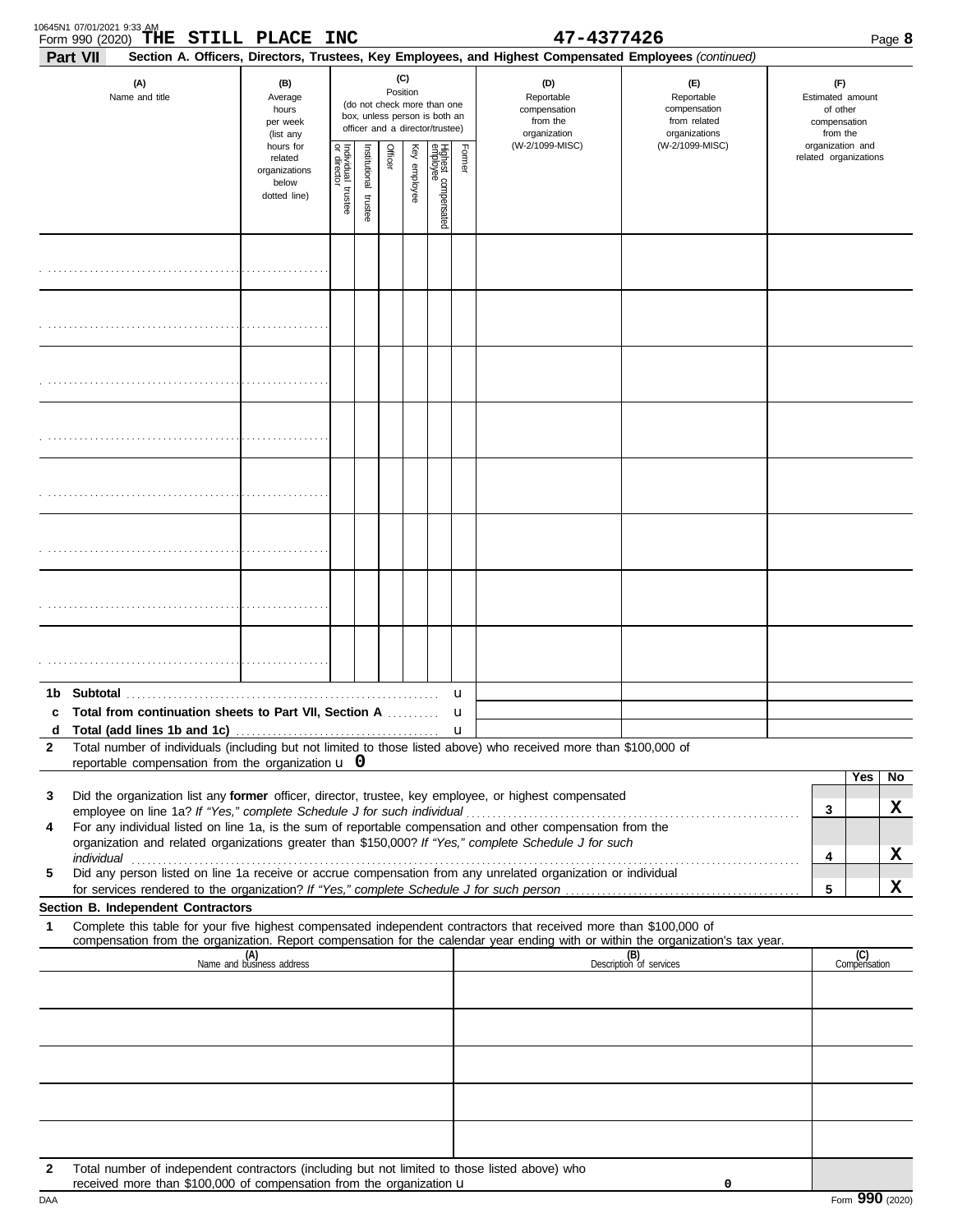**Part VIII Statement of Revenue**

## Form 990 (2020) Page **9 THE STILL PLACE INC 47-4377426**

 $\Box$ 

|                                                                  |                  |                                                                                                                                                                                                                                                                                                                                                                                                                                                          |    |                |                 |                      | (A)<br>Total revenue | (B)<br>Related or exempt<br>function revenue | (C)<br>Unrelated<br>business revenue | (D)<br>Revenue excluded<br>from tax under<br>sections 512-514 |
|------------------------------------------------------------------|------------------|----------------------------------------------------------------------------------------------------------------------------------------------------------------------------------------------------------------------------------------------------------------------------------------------------------------------------------------------------------------------------------------------------------------------------------------------------------|----|----------------|-----------------|----------------------|----------------------|----------------------------------------------|--------------------------------------|---------------------------------------------------------------|
|                                                                  |                  | 1a Federated campaigns                                                                                                                                                                                                                                                                                                                                                                                                                                   |    |                | 1a              |                      |                      |                                              |                                      |                                                               |
| <b>Contributions, Gifts, Grants</b><br>and Other Similar Amounts |                  | <b>b</b> Membership dues <i>contract membership</i> dues                                                                                                                                                                                                                                                                                                                                                                                                 |    |                | 1 <sub>b</sub>  |                      |                      |                                              |                                      |                                                               |
|                                                                  |                  | c Fundraising events                                                                                                                                                                                                                                                                                                                                                                                                                                     |    |                | 1 <sub>c</sub>  |                      |                      |                                              |                                      |                                                               |
|                                                                  |                  | d Related organizations                                                                                                                                                                                                                                                                                                                                                                                                                                  |    | .              | 1 <sub>d</sub>  |                      |                      |                                              |                                      |                                                               |
|                                                                  |                  | e Government grants (contributions)                                                                                                                                                                                                                                                                                                                                                                                                                      |    |                | 1e              | 10,100               |                      |                                              |                                      |                                                               |
|                                                                  |                  | f All other contributions, gifts, grants,                                                                                                                                                                                                                                                                                                                                                                                                                |    |                |                 |                      |                      |                                              |                                      |                                                               |
|                                                                  |                  | and similar amounts not included above                                                                                                                                                                                                                                                                                                                                                                                                                   |    |                | 1f              | 117,910              |                      |                                              |                                      |                                                               |
|                                                                  |                  | <b>g</b> Noncash contributions included in lines 1a-1f                                                                                                                                                                                                                                                                                                                                                                                                   |    |                | 1g $\vert$ \$   | 9,117                |                      |                                              |                                      |                                                               |
|                                                                  |                  |                                                                                                                                                                                                                                                                                                                                                                                                                                                          |    |                |                 | $\mathbf{u}$         | 128,010              |                                              |                                      |                                                               |
|                                                                  |                  |                                                                                                                                                                                                                                                                                                                                                                                                                                                          |    |                |                 | <b>Business Code</b> |                      |                                              |                                      |                                                               |
|                                                                  | 2a               |                                                                                                                                                                                                                                                                                                                                                                                                                                                          |    |                |                 |                      |                      |                                              |                                      |                                                               |
|                                                                  | b                |                                                                                                                                                                                                                                                                                                                                                                                                                                                          |    |                |                 |                      |                      |                                              |                                      |                                                               |
| Program Service<br>Revenue                                       | c                |                                                                                                                                                                                                                                                                                                                                                                                                                                                          |    |                |                 |                      |                      |                                              |                                      |                                                               |
|                                                                  | d                |                                                                                                                                                                                                                                                                                                                                                                                                                                                          |    |                |                 |                      |                      |                                              |                                      |                                                               |
|                                                                  | е                |                                                                                                                                                                                                                                                                                                                                                                                                                                                          |    |                |                 |                      |                      |                                              |                                      |                                                               |
|                                                                  |                  | f All other program service revenue                                                                                                                                                                                                                                                                                                                                                                                                                      |    |                |                 |                      |                      |                                              |                                      |                                                               |
|                                                                  |                  |                                                                                                                                                                                                                                                                                                                                                                                                                                                          |    |                |                 |                      |                      |                                              |                                      |                                                               |
|                                                                  | 3                | Investment income (including dividends, interest, and                                                                                                                                                                                                                                                                                                                                                                                                    |    |                |                 |                      |                      |                                              |                                      |                                                               |
|                                                                  |                  | other similar amounts)                                                                                                                                                                                                                                                                                                                                                                                                                                   |    |                |                 | u                    | 62                   |                                              |                                      | 62                                                            |
|                                                                  | 4                | Income from investment of tax-exempt bond proceeds                                                                                                                                                                                                                                                                                                                                                                                                       |    |                |                 | u                    |                      |                                              |                                      |                                                               |
|                                                                  | 5                |                                                                                                                                                                                                                                                                                                                                                                                                                                                          |    |                |                 | u                    |                      |                                              |                                      |                                                               |
|                                                                  |                  |                                                                                                                                                                                                                                                                                                                                                                                                                                                          |    | (i) Real       |                 | (ii) Personal        |                      |                                              |                                      |                                                               |
|                                                                  |                  | 6a Gross rents                                                                                                                                                                                                                                                                                                                                                                                                                                           | 6a |                |                 |                      |                      |                                              |                                      |                                                               |
|                                                                  |                  | Less: rental expenses                                                                                                                                                                                                                                                                                                                                                                                                                                    | 6b |                |                 |                      |                      |                                              |                                      |                                                               |
|                                                                  |                  | C Rental inc. or (loss)                                                                                                                                                                                                                                                                                                                                                                                                                                  | 6c |                |                 |                      |                      |                                              |                                      |                                                               |
|                                                                  |                  |                                                                                                                                                                                                                                                                                                                                                                                                                                                          |    |                |                 | u                    |                      |                                              |                                      |                                                               |
|                                                                  |                  | <b>7a</b> Gross amount from                                                                                                                                                                                                                                                                                                                                                                                                                              |    | (i) Securities |                 | (ii) Other           |                      |                                              |                                      |                                                               |
|                                                                  |                  | sales of assets<br>other than inventory                                                                                                                                                                                                                                                                                                                                                                                                                  | 7а |                |                 |                      |                      |                                              |                                      |                                                               |
|                                                                  |                  | <b>b</b> Less: cost or other                                                                                                                                                                                                                                                                                                                                                                                                                             |    |                |                 |                      |                      |                                              |                                      |                                                               |
|                                                                  |                  | basis and sales exps.                                                                                                                                                                                                                                                                                                                                                                                                                                    | 7b |                |                 |                      |                      |                                              |                                      |                                                               |
| <b>Other Revenue</b>                                             |                  | c Gain or (loss)                                                                                                                                                                                                                                                                                                                                                                                                                                         | 7c |                |                 |                      |                      |                                              |                                      |                                                               |
|                                                                  |                  |                                                                                                                                                                                                                                                                                                                                                                                                                                                          |    |                |                 | u                    |                      |                                              |                                      |                                                               |
|                                                                  |                  | 8a Gross income from fundraising events                                                                                                                                                                                                                                                                                                                                                                                                                  |    |                |                 |                      |                      |                                              |                                      |                                                               |
|                                                                  |                  | $\begin{minipage}[c]{0.9\linewidth} (not including \quad $${\$}\quad \  \  \, \texttt{3}\quad \  \  \, \texttt{4}\quad \  \  \, \texttt{5}\quad \  \  \, \texttt{5}\quad \  \  \, \texttt{6}\quad \  \  \, \texttt{7}\quad \  \  \, \texttt{8}\quad \  \  \, \texttt{8}\quad \  \  \, \texttt{9}\quad \  \  \, \texttt{1}\quad \  \  \, \texttt{8}\quad \  \  \, \texttt{9}\quad \  \  \, \texttt{1}\quad \  \  \, \texttt{1}\quad \  \  \, \texttt{1}\$ |    |                |                 |                      |                      |                                              |                                      |                                                               |
|                                                                  |                  | of contributions reported on line 1c).                                                                                                                                                                                                                                                                                                                                                                                                                   |    |                |                 |                      |                      |                                              |                                      |                                                               |
|                                                                  |                  | See Part IV, line 18                                                                                                                                                                                                                                                                                                                                                                                                                                     |    |                | 8а              |                      |                      |                                              |                                      |                                                               |
|                                                                  |                  | <b>b</b> Less: direct expenses                                                                                                                                                                                                                                                                                                                                                                                                                           |    |                | 8b              |                      |                      |                                              |                                      |                                                               |
|                                                                  |                  |                                                                                                                                                                                                                                                                                                                                                                                                                                                          |    |                |                 |                      |                      |                                              |                                      |                                                               |
|                                                                  |                  | 9a Gross income from gaming activities.                                                                                                                                                                                                                                                                                                                                                                                                                  |    |                |                 |                      |                      |                                              |                                      |                                                               |
|                                                                  |                  | See Part IV, line 19                                                                                                                                                                                                                                                                                                                                                                                                                                     |    |                | 9а              |                      |                      |                                              |                                      |                                                               |
|                                                                  |                  | <b>b</b> Less: direct expenses                                                                                                                                                                                                                                                                                                                                                                                                                           |    |                | 9 <sub>b</sub>  |                      |                      |                                              |                                      |                                                               |
|                                                                  |                  |                                                                                                                                                                                                                                                                                                                                                                                                                                                          |    |                |                 |                      |                      |                                              |                                      |                                                               |
|                                                                  |                  | 10a Gross sales of inventory, less                                                                                                                                                                                                                                                                                                                                                                                                                       |    |                |                 |                      |                      |                                              |                                      |                                                               |
|                                                                  |                  | returns and allowances                                                                                                                                                                                                                                                                                                                                                                                                                                   |    | de de decem    | 10a             |                      |                      |                                              |                                      |                                                               |
|                                                                  |                  | <b>b</b> Less: cost of goods sold                                                                                                                                                                                                                                                                                                                                                                                                                        |    |                | 10 <sub>b</sub> |                      |                      |                                              |                                      |                                                               |
|                                                                  |                  |                                                                                                                                                                                                                                                                                                                                                                                                                                                          |    |                |                 |                      |                      |                                              |                                      |                                                               |
|                                                                  |                  |                                                                                                                                                                                                                                                                                                                                                                                                                                                          |    |                |                 | <b>Business Code</b> |                      |                                              |                                      |                                                               |
| Miscellaneous<br>Revenue                                         | 11a              | MISC REVENUE                                                                                                                                                                                                                                                                                                                                                                                                                                             |    |                |                 | 900099               | 2,065                |                                              |                                      | 2,065                                                         |
|                                                                  | b                | <b>T SHIRT SALES</b>                                                                                                                                                                                                                                                                                                                                                                                                                                     |    |                |                 |                      | 720                  |                                              |                                      | 720                                                           |
|                                                                  | с                |                                                                                                                                                                                                                                                                                                                                                                                                                                                          |    |                |                 |                      |                      |                                              |                                      |                                                               |
|                                                                  |                  |                                                                                                                                                                                                                                                                                                                                                                                                                                                          |    |                |                 |                      |                      |                                              |                                      |                                                               |
|                                                                  |                  |                                                                                                                                                                                                                                                                                                                                                                                                                                                          |    |                |                 |                      | 2,785                |                                              |                                      |                                                               |
|                                                                  | 12 <sup>12</sup> |                                                                                                                                                                                                                                                                                                                                                                                                                                                          |    |                |                 | $\mathbf{u}$         | 130,857              | 0                                            | 0                                    | 2,847                                                         |

Form **990** (2020)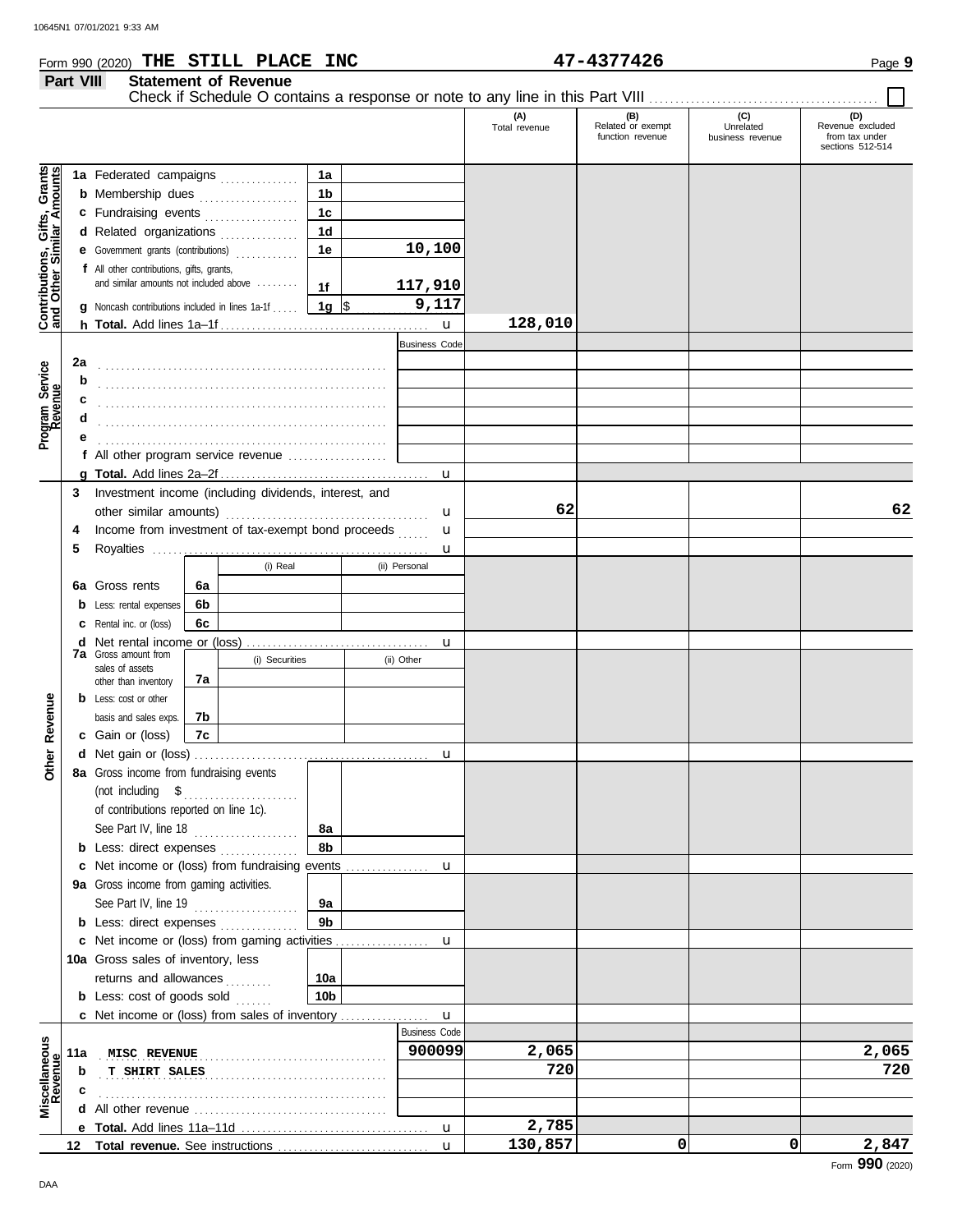#### **Part IX Statement of Functional Expenses** Form 990 (2020) Page **10 THE STILL PLACE INC 47-4377426** *Section 501(c)(3) and 501(c)(4) organizations must complete all columns. All other organizations must complete column (A). Do not include amounts reported on lines 6b, 7b, 8b, 9b, and 10b of Part VIII.* **1 2 3** Grants and other assistance to foreign **4 5 6 7** Grants and other assistance to domestic organizations and domestic governments. See Part IV, line 21 . . . . . . . . . . Grants and other assistance to domestic individuals. See Part IV, line 22 . . . . . . . . . . . . . organizations, foreign governments, and foreign individuals. See Part IV, lines 15 and 16 Benefits paid to or for members ............. Compensation of current officers, directors, trustees, and key employees . . . . . . . . . . . . . . . . Compensation not included above to disqualified persons (as defined under section 4958(f)(1)) and persons described in section 4958(c)(3)(B) . . . . . . . . Other salaries and wages ................... **(A) (B) (C) (D)** Total expenses Program service<br>
expenses Program service<br>  $\frac{1}{2}$  Management and<br>
general expenses expenses general expenses (D)<br>Fundraising expenses Check if Schedule O contains a response or note to any line in this Part IX **680 680 45,903 41,695 4,208**

**1,320 1,320**

**1,520 1,520**

**1,658 1,658**

**16,560 16,560**

**3,426 3,426**

**7,890 7,890**

**3,007 3,007 10,606 5,300 5,306**

**3,901 1,950 1,951**

**16 16**

**111,390 92,019 19,371 0**

**4,029 4,029**

- **8** Pension plan accruals and contributions (include section 401(k) and 403(b) employer contributions)
- **9 10 11** Other employee benefits .................... Payroll taxes . . . . . . . . . . . . . . . . . . . . . . . . . . . . . . . . . Fees for services (nonemployees):
- 
- **a** Management ................................. **b** Legal . . . . . . . . . . . . . . . . . . . . . . . . . . . . . . . . . . . . . . . . .
- -
- -
- **c** Accounting . . . . . . . . . . . . . . . . . . . . . . . . . . . . . . . . . . . **d** Lobbying . . . . . . . . . . . . . . . . . . . . . . . . . . . . . . . . . . . . .
- **e** Professional fundraising services. See Part IV, line 17 Investment management fees ................
- **f g** Other. (If line 11g amount exceeds 10% of line 25, column (A) amount, list line 11g expenses on Schedule O.) .......
- **12** Advertising and promotion . . . . . . . . . . . . . . . . . . **13** Office expenses ................................ Information technology ......................
- **14 15 16 17 18** Royalties . . . . . . . . . . . . . . . . . . . . . . . . . . . . . . . . . . . . . Occupancy . . . . . . . . . . . . . . . . . . . . . . . . . . . . . . . . . . Travel . . . . . . . . . . . . . . . . . . . . . . . . . . . . . . . . . . . . . . . . Payments of travel or entertainment expenses for any federal, state, or local public officials
- **19 20 21 22 23** Conferences, conventions, and meetings Interest . . . . . . . . . . . . . . . . . . . . . . . . . . . . . . . . . . . . . . Payments to affiliates . . . . . . . . . . . . . . . . . . . . . . . . Depreciation, depletion, and amortization Insurance . . . . . . . . . . . . . . . . . . . . . . . . . . . . . . . . . . . .
- **24** Other expenses. Itemize expenses not covered above (List miscellaneous expenses on line 24e. If line 24e amount exceeds 10% of line 25, column

**a b c d**

- (A) amount, list line 24e expenses on Schedule O.) **FAMILY ACTIVITIES 10,874 10,874**
- . . . . . . . . . . . . . . . . . . . . . . . . . . . . . . . . . . . . . . . . . . . . . . .
- **e** All other expenses . . . . . . . . . . . . . . . . . . . . . . . . . . . . . . . . . . . . . . . . . . . . . . . . . . . . . . . . . . . . . . . . . . . . . . . . . .
- **25 26** Total functional expenses. Add lines 1 through 24e organization reported in column (B) joint costs from a combined educational campaign and **Joint costs.** Complete this line only if the
	- fundraising solicitation. Check here  $\mathbf{u}$  | if following SOP 98-2 (ASC 958-720)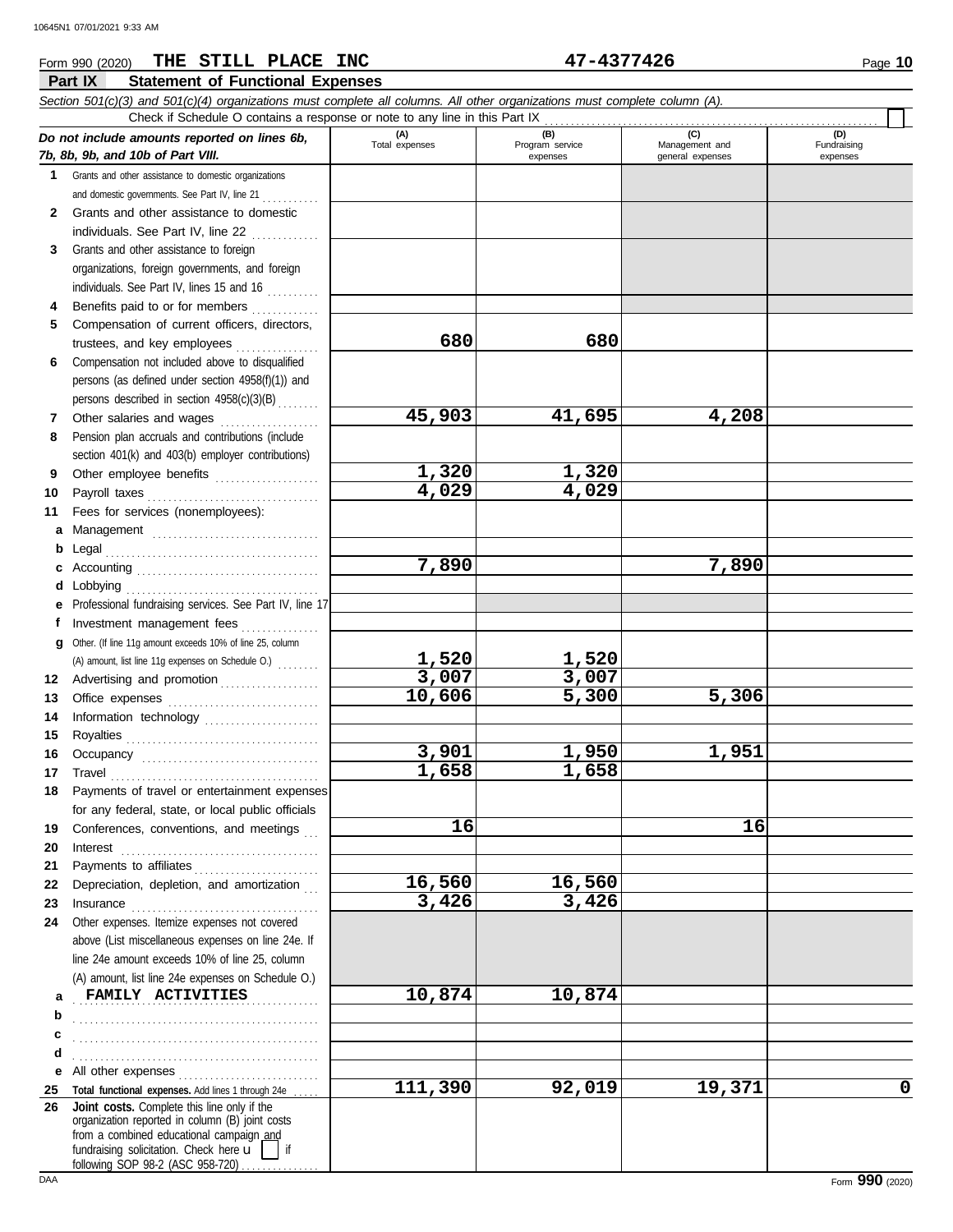|                             | Part X   | THE STILL PLACE INC<br>Form 990 (2020)<br><b>Balance Sheet</b>                 |                           |                                              | 47-4377426        |                         | Page 11     |
|-----------------------------|----------|--------------------------------------------------------------------------------|---------------------------|----------------------------------------------|-------------------|-------------------------|-------------|
|                             |          |                                                                                |                           |                                              |                   |                         |             |
|                             |          |                                                                                |                           |                                              | (A)               |                         | (B)         |
|                             |          |                                                                                |                           |                                              | Beginning of year |                         | End of year |
|                             | 1        | Cash-non-interest-bearing                                                      |                           |                                              | 15,705            | $\overline{\mathbf{1}}$ | 9,656       |
|                             | 2        |                                                                                | 289,522                   | $\mathbf{2}$                                 | 314,583           |                         |             |
|                             | 3        |                                                                                |                           | 3                                            |                   |                         |             |
|                             | 4        | Accounts receivable, net                                                       |                           | 4                                            |                   |                         |             |
|                             | 5        | Loans and other receivables from any current or former officer, director,      |                           |                                              |                   |                         |             |
|                             |          | trustee, key employee, creator or founder, substantial contributor, or 35%     |                           |                                              |                   |                         |             |
|                             |          | controlled entity or family member of any of these persons                     |                           |                                              |                   | 5                       |             |
|                             | 6        | Loans and other receivables from other disqualified persons (as defined        |                           |                                              |                   |                         |             |
|                             |          | under section $4958(f)(1)$ ), and persons described in section $4958(c)(3)(B)$ |                           |                                              |                   | 6                       |             |
| Assets                      | 7        |                                                                                |                           |                                              |                   | $\overline{7}$          |             |
|                             | 8        | Inventories for sale or use                                                    |                           |                                              |                   | 8                       |             |
|                             | 9        | Prepaid expenses and deferred charges                                          |                           |                                              |                   | 9                       |             |
|                             |          | 10a Land, buildings, and equipment: cost or other                              |                           |                                              |                   |                         |             |
|                             |          |                                                                                |                           | 22,562                                       | $5,002$ 10c       |                         | 3,501       |
|                             |          | <b>b</b> Less: accumulated depreciation                                        | 19,061<br>10 <sub>b</sub> |                                              | 11                |                         |             |
|                             | 11       | Investments-publicly traded securities                                         |                           |                                              | 12                |                         |             |
|                             | 12<br>13 |                                                                                |                           |                                              |                   | 13                      |             |
|                             | 14       | Intangible assets                                                              |                           |                                              |                   | 14                      |             |
|                             | 15       | Other assets. See Part IV, line 11                                             |                           |                                              | 200               | 15                      | 2,265       |
|                             | 16       |                                                                                |                           |                                              | 310,429           | 16                      | 330,005     |
|                             | 17       |                                                                                |                           |                                              |                   | 17                      |             |
|                             | 18       | Grants payable                                                                 |                           |                                              |                   | 18                      |             |
|                             | 19       |                                                                                |                           |                                              |                   | 19                      |             |
|                             | 20       | Tax-exempt bond liabilities                                                    |                           |                                              |                   | 20                      |             |
|                             | 21       | Escrow or custodial account liability. Complete Part IV of Schedule D          |                           | <u> 1999 - Alexandr Steinberg, ameri</u> kan |                   | 21                      |             |
|                             | 22       | Loans and other payables to any current or former officer, director,           |                           |                                              |                   |                         |             |
| Liabilities                 |          | trustee, key employee, creator or founder, substantial contributor, or 35%     |                           |                                              |                   |                         |             |
|                             |          | controlled entity or family member of any of these persons                     |                           |                                              |                   | 22                      |             |
|                             | 23       |                                                                                |                           |                                              |                   | 23                      |             |
|                             | 24       |                                                                                |                           |                                              |                   | 24                      |             |
|                             | 25       | Other liabilities (including federal income tax, payables to related third     |                           |                                              |                   |                         |             |
|                             |          | parties, and other liabilities not included on lines 17-24). Complete Part X   |                           |                                              |                   |                         |             |
|                             |          | of Schedule D                                                                  |                           |                                              |                   | 25                      |             |
|                             | 26       |                                                                                |                           |                                              | 0                 | 26                      | 0           |
|                             |          | Organizations that follow FASB ASC 958, check here $\mathbf{u} \mathbf{X} $    |                           |                                              |                   |                         |             |
|                             |          | and complete lines 27, 28, 32, and 33.                                         |                           |                                              |                   |                         |             |
|                             | 27       | Net assets without donor restrictions                                          |                           |                                              | 310,429           | 27                      | 330,005     |
|                             | 28       | Net assets with donor restrictions                                             |                           |                                              |                   | 28                      |             |
| Net Assets or Fund Balances |          | Organizations that do not follow FASB ASC 958, check here u                    |                           |                                              |                   |                         |             |
|                             |          | and complete lines 29 through 33.                                              |                           |                                              |                   |                         |             |
|                             | 29       | Capital stock or trust principal, or current funds                             |                           |                                              |                   | 29                      |             |
|                             | 30       |                                                                                |                           |                                              |                   | 30                      |             |
|                             | 31       | Retained earnings, endowment, accumulated income, or other funds               |                           |                                              |                   | 31                      |             |
|                             | 32       | Total net assets or fund balances                                              |                           |                                              | 310,429           | 32                      | 330,005     |
|                             | 33       |                                                                                |                           |                                              | 310,429           | 33                      | 330,005     |

330,005<br>Form 990 (2020)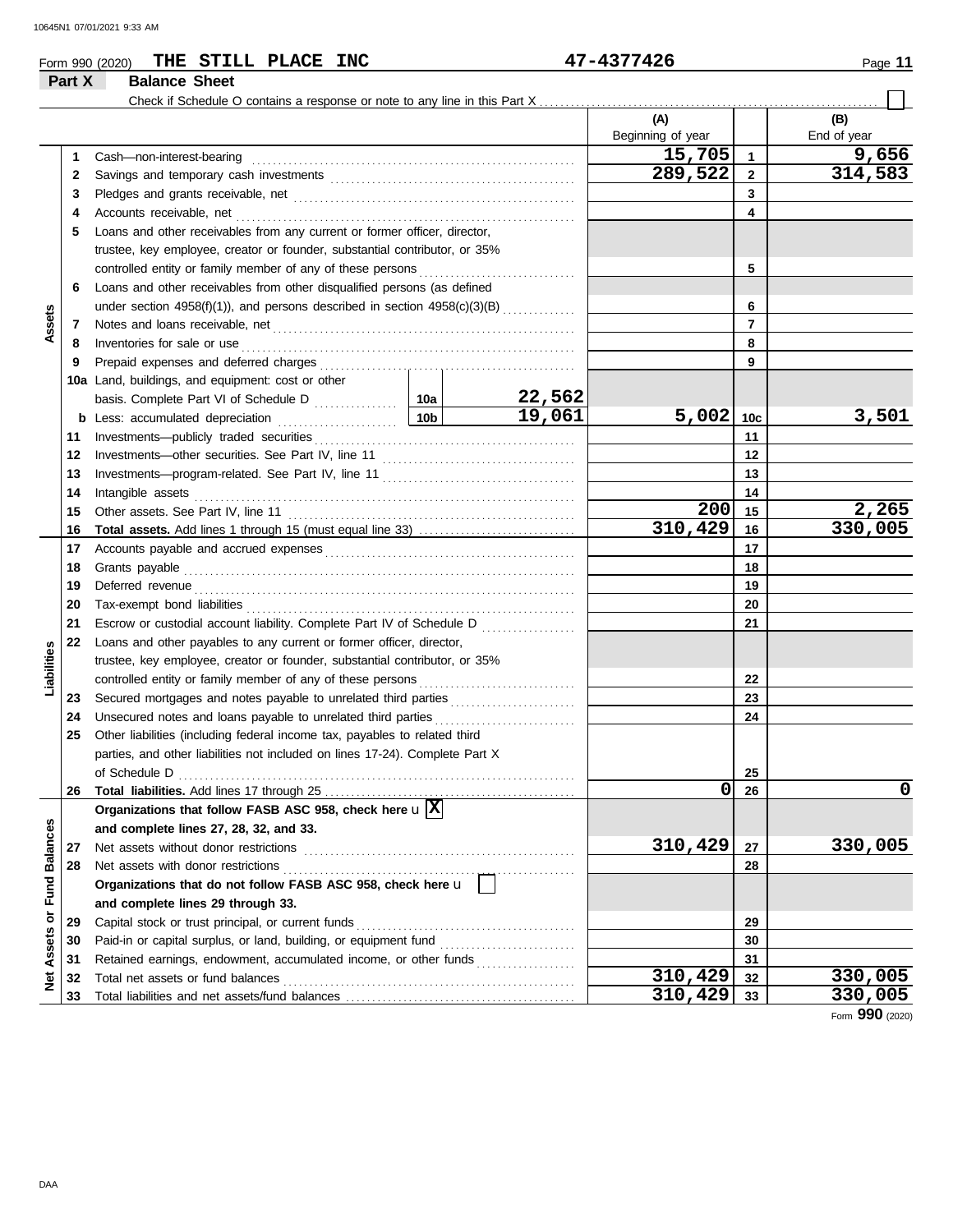|              | 47-4377426<br>Form 990 (2020) THE STILL PLACE INC                                                                              |                         |                |     | Page 12 |
|--------------|--------------------------------------------------------------------------------------------------------------------------------|-------------------------|----------------|-----|---------|
|              | <b>Reconciliation of Net Assets</b><br>Part XI                                                                                 |                         |                |     |         |
|              |                                                                                                                                |                         |                |     |         |
| 1            |                                                                                                                                | $\mathbf{1}$            |                |     | 130,857 |
| $\mathbf{2}$ |                                                                                                                                | $\overline{2}$          |                |     | 111,390 |
| 3            |                                                                                                                                | $\mathbf{3}$            |                |     | 19,467  |
| 4            |                                                                                                                                | $\overline{\mathbf{4}}$ |                |     | 310,429 |
| 5            |                                                                                                                                | 5                       |                |     |         |
| 6            | Donated services and use of facilities <b>constructs</b> and the service of facilities <b>constructs</b> and use of facilities | 6                       |                |     |         |
| 7            |                                                                                                                                | $\overline{7}$          |                |     |         |
| 8            |                                                                                                                                | 8                       |                |     | 109     |
| 9            |                                                                                                                                | 9                       |                |     |         |
| 10           | Net assets or fund balances at end of year. Combine lines 3 through 9 (must equal Part X, line                                 |                         |                |     |         |
|              |                                                                                                                                | 10                      |                |     | 330,005 |
|              | <b>Financial Statements and Reporting</b><br>Part XII                                                                          |                         |                |     |         |
|              |                                                                                                                                |                         |                |     |         |
|              |                                                                                                                                |                         |                | Yes | No      |
| 1            | $ \mathbf{X} $ Cash<br>Accounting method used to prepare the Form 990:<br>Accrual<br>Other                                     |                         |                |     |         |
|              | If the organization changed its method of accounting from a prior year or checked "Other," explain in                          |                         |                |     |         |
|              | Schedule O.                                                                                                                    |                         |                |     |         |
|              | 2a Were the organization's financial statements compiled or reviewed by an independent accountant?                             |                         | 2a             |     | x       |
|              | If "Yes," check a box below to indicate whether the financial statements for the year were compiled or                         |                         |                |     |         |
|              | reviewed on a separate basis, consolidated basis, or both:                                                                     |                         |                |     |         |
|              | Separate basis<br>  Consolidated basis     Both consolidated and separate basis                                                |                         |                |     |         |
|              | <b>b</b> Were the organization's financial statements audited by an independent accountant?                                    |                         | 2b             |     | X       |
|              | If "Yes," check a box below to indicate whether the financial statements for the year were audited on a                        |                         |                |     |         |
|              | separate basis, consolidated basis, or both:                                                                                   |                         |                |     |         |
|              | Separate basis<br>  Consolidated basis<br>  Both consolidated and separate basis                                               |                         |                |     |         |
|              | c If "Yes" to line 2a or 2b, does the organization have a committee that assumes responsibility for oversight of               |                         |                |     |         |
|              | the audit, review, or compilation of its financial statements and selection of an independent accountant?                      |                         | 2 <sub>c</sub> |     |         |
|              | If the organization changed either its oversight process or selection process during the tax year, explain on                  |                         |                |     |         |
|              | Schedule O.                                                                                                                    |                         |                |     |         |
|              | 3a As a result of a federal award, was the organization required to undergo an audit or audits as set forth in the             |                         |                |     |         |
|              | Single Audit Act and OMB Circular A-133?                                                                                       |                         | За             |     | X       |
|              | <b>b</b> If "Yes," did the organization undergo the required audit or audits? If the organization did not undergo the          |                         |                |     |         |
|              | required audit or audits, explain why on Schedule O and describe any steps taken to undergo such audits                        |                         | 3 <sub>b</sub> |     |         |

Form **990** (2020)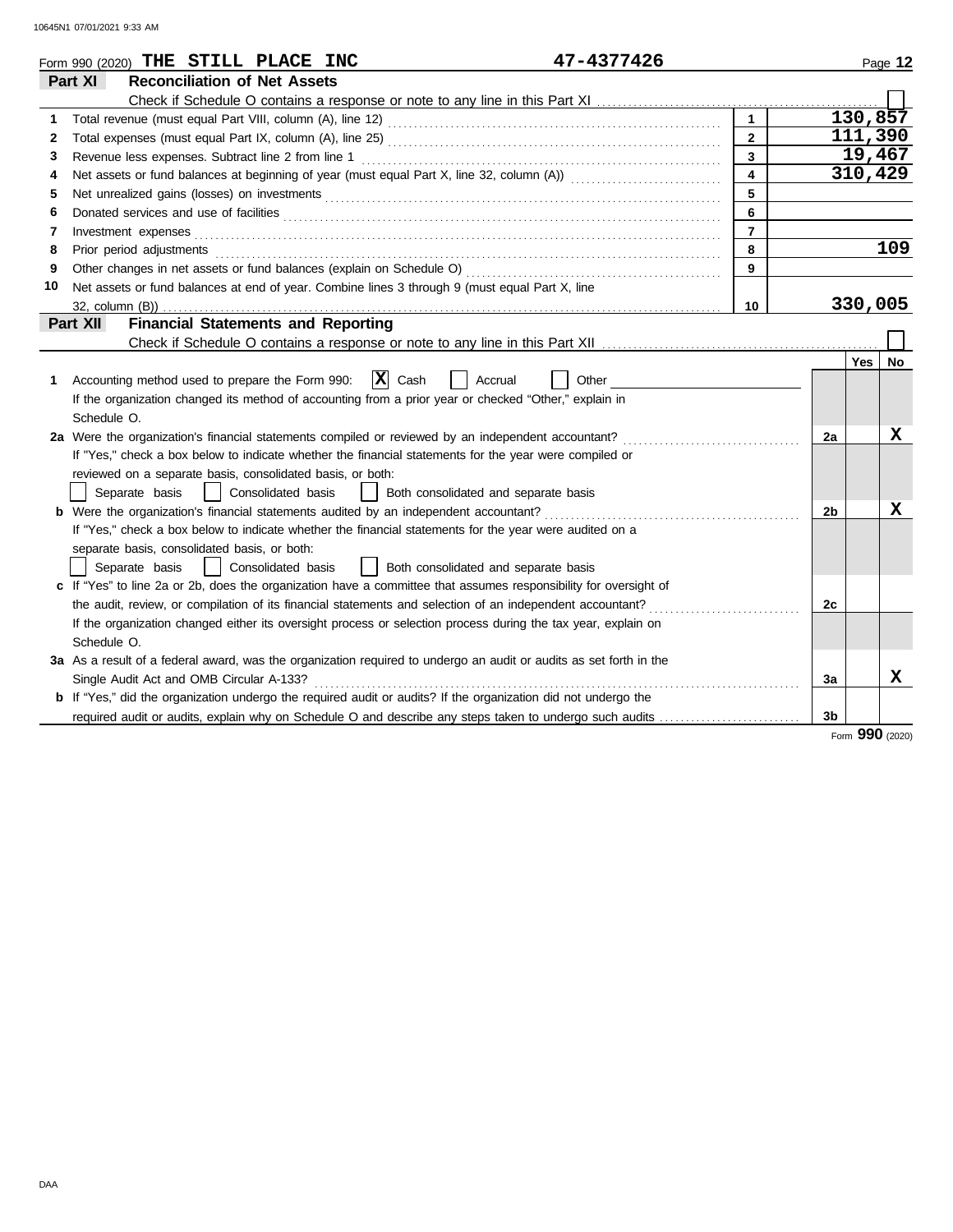| <b>SCHEDULE A</b><br>(Form 990 or 990-EZ)              |                                                            | <b>Public Charity Status and Public Support</b>                                                                                                                                                                                                                |     |                          |                                              | OMB No. 1545-0047  |
|--------------------------------------------------------|------------------------------------------------------------|----------------------------------------------------------------------------------------------------------------------------------------------------------------------------------------------------------------------------------------------------------------|-----|--------------------------|----------------------------------------------|--------------------|
|                                                        |                                                            | Complete if the organization is a section $501(c)(3)$ organization or a section $4947(a)(1)$ nonexempt charitable trust.                                                                                                                                       |     |                          |                                              |                    |
| Department of the Treasury<br>Internal Revenue Service |                                                            | La Attach to Form 990 or Form 990-EZ.                                                                                                                                                                                                                          |     |                          |                                              | Open to Public     |
|                                                        |                                                            | <b>u</b> Go to www.irs.gov/Form990 for instructions and the latest information.                                                                                                                                                                                |     |                          |                                              | Inspection         |
| Name of the organization                               | THE STILL PLACE INC                                        |                                                                                                                                                                                                                                                                |     |                          | Employer identification number<br>47-4377426 |                    |
| Part I                                                 |                                                            | <b>Reason for Public Charity Status.</b> (All organizations must complete this part.) See instructions.                                                                                                                                                        |     |                          |                                              |                    |
|                                                        |                                                            | The organization is not a private foundation because it is: (For lines 1 through 12, check only one box.)                                                                                                                                                      |     |                          |                                              |                    |
| 1                                                      |                                                            | A church, convention of churches, or association of churches described in section 170(b)(1)(A)(i).                                                                                                                                                             |     |                          |                                              |                    |
| 2                                                      |                                                            | A school described in section 170(b)(1)(A)(ii). (Attach Schedule E (Form 990 or 990-EZ).)                                                                                                                                                                      |     |                          |                                              |                    |
| 3                                                      |                                                            | A hospital or a cooperative hospital service organization described in section 170(b)(1)(A)(iii).                                                                                                                                                              |     |                          |                                              |                    |
| 4                                                      |                                                            | A medical research organization operated in conjunction with a hospital described in section 170(b)(1)(A)(iii). Enter the hospital's name,                                                                                                                     |     |                          |                                              |                    |
| city, and state:<br>5                                  |                                                            | An organization operated for the benefit of a college or university owned or operated by a governmental unit described in                                                                                                                                      |     |                          |                                              |                    |
|                                                        | section 170(b)(1)(A)(iv). (Complete Part II.)              |                                                                                                                                                                                                                                                                |     |                          |                                              |                    |
| 6                                                      |                                                            | A federal, state, or local government or governmental unit described in section 170(b)(1)(A)(v).                                                                                                                                                               |     |                          |                                              |                    |
| X <br>7                                                |                                                            | An organization that normally receives a substantial part of its support from a governmental unit or from the general public                                                                                                                                   |     |                          |                                              |                    |
|                                                        | described in section 170(b)(1)(A)(vi). (Complete Part II.) |                                                                                                                                                                                                                                                                |     |                          |                                              |                    |
| 8<br>9                                                 |                                                            | A community trust described in section 170(b)(1)(A)(vi). (Complete Part II.)<br>An agricultural research organization described in section 170(b)(1)(A)(ix) operated in conjunction with a land-grant college                                                  |     |                          |                                              |                    |
|                                                        |                                                            | or university or a non-land-grant college of agriculture (see instructions). Enter the name, city, and state of the college or                                                                                                                                 |     |                          |                                              |                    |
| university:                                            |                                                            |                                                                                                                                                                                                                                                                |     |                          |                                              |                    |
| 10                                                     |                                                            | An organization that normally receives: (1) more than 33 1/3% of its support from contributions, membership fees, and gross                                                                                                                                    |     |                          |                                              |                    |
|                                                        |                                                            | receipts from activities related to its exempt functions, subject to certain exceptions; and (2) no more than 331/3% of its<br>support from gross investment income and unrelated business taxable income (less section 511 tax) from businesses               |     |                          |                                              |                    |
|                                                        |                                                            | acquired by the organization after June 30, 1975. See section 509(a)(2). (Complete Part III.)                                                                                                                                                                  |     |                          |                                              |                    |
| 11                                                     |                                                            | An organization organized and operated exclusively to test for public safety. See section 509(a)(4).                                                                                                                                                           |     |                          |                                              |                    |
| 12                                                     |                                                            | An organization organized and operated exclusively for the benefit of, to perform the functions of, or to carry out the purposes                                                                                                                               |     |                          |                                              |                    |
|                                                        |                                                            | of one or more publicly supported organizations described in section 509(a)(1) or section 509(a)(2). See section 509(a)(3).<br>Check the box in lines 12a through 12d that describes the type of supporting organization and complete lines 12e, 12f, and 12g. |     |                          |                                              |                    |
| a                                                      |                                                            | Type I. A supporting organization operated, supervised, or controlled by its supported organization(s), typically by giving                                                                                                                                    |     |                          |                                              |                    |
|                                                        |                                                            | the supported organization(s) the power to regularly appoint or elect a majority of the directors or trustees of the                                                                                                                                           |     |                          |                                              |                    |
|                                                        |                                                            | supporting organization. You must complete Part IV, Sections A and B.                                                                                                                                                                                          |     |                          |                                              |                    |
| b                                                      |                                                            | Type II. A supporting organization supervised or controlled in connection with its supported organization(s), by having<br>control or management of the supporting organization vested in the same persons that control or manage the supported                |     |                          |                                              |                    |
|                                                        |                                                            | organization(s). You must complete Part IV, Sections A and C.                                                                                                                                                                                                  |     |                          |                                              |                    |
|                                                        |                                                            | Type III functionally integrated. A supporting organization operated in connection with, and functionally integrated with,                                                                                                                                     |     |                          |                                              |                    |
|                                                        |                                                            | its supported organization(s) (see instructions). You must complete Part IV, Sections A, D, and E.                                                                                                                                                             |     |                          |                                              |                    |
| d                                                      |                                                            | Type III non-functionally integrated. A supporting organization operated in connection with its supported organization(s)<br>that is not functionally integrated. The organization generally must satisfy a distribution requirement and an attentiveness      |     |                          |                                              |                    |
|                                                        |                                                            | requirement (see instructions). You must complete Part IV, Sections A and D, and Part V.                                                                                                                                                                       |     |                          |                                              |                    |
| е                                                      |                                                            | Check this box if the organization received a written determination from the IRS that it is a Type I, Type II, Type III                                                                                                                                        |     |                          |                                              |                    |
| f                                                      | Enter the number of supported organizations                | functionally integrated, or Type III non-functionally integrated supporting organization.                                                                                                                                                                      |     |                          |                                              |                    |
| g                                                      |                                                            | Provide the following information about the supported organization(s).                                                                                                                                                                                         |     |                          |                                              |                    |
| (i) Name of supported                                  | (ii) EIN                                                   | (iii) Type of organization                                                                                                                                                                                                                                     |     | (iv) Is the organization | (v) Amount of monetary                       | (vi) Amount of     |
| organization                                           |                                                            | (described on lines 1-10                                                                                                                                                                                                                                       |     | listed in your governing | support (see                                 | other support (see |
|                                                        |                                                            | above (see instructions))                                                                                                                                                                                                                                      | Yes | document?<br>No          | instructions)                                | instructions)      |
| (A)                                                    |                                                            |                                                                                                                                                                                                                                                                |     |                          |                                              |                    |
|                                                        |                                                            |                                                                                                                                                                                                                                                                |     |                          |                                              |                    |
| (B)                                                    |                                                            |                                                                                                                                                                                                                                                                |     |                          |                                              |                    |
|                                                        |                                                            |                                                                                                                                                                                                                                                                |     |                          |                                              |                    |
| (C)                                                    |                                                            |                                                                                                                                                                                                                                                                |     |                          |                                              |                    |
|                                                        |                                                            |                                                                                                                                                                                                                                                                |     |                          |                                              |                    |
| (D)                                                    |                                                            |                                                                                                                                                                                                                                                                |     |                          |                                              |                    |
| (E)                                                    |                                                            |                                                                                                                                                                                                                                                                |     |                          |                                              |                    |
|                                                        |                                                            |                                                                                                                                                                                                                                                                |     |                          |                                              |                    |
| <b>Total</b>                                           |                                                            |                                                                                                                                                                                                                                                                |     |                          |                                              |                    |

**For Paperwork Reduction Act Notice, see the Instructions for Form 990 or 990-EZ.**

**Schedule A (Form 990 or 990-EZ) 2020**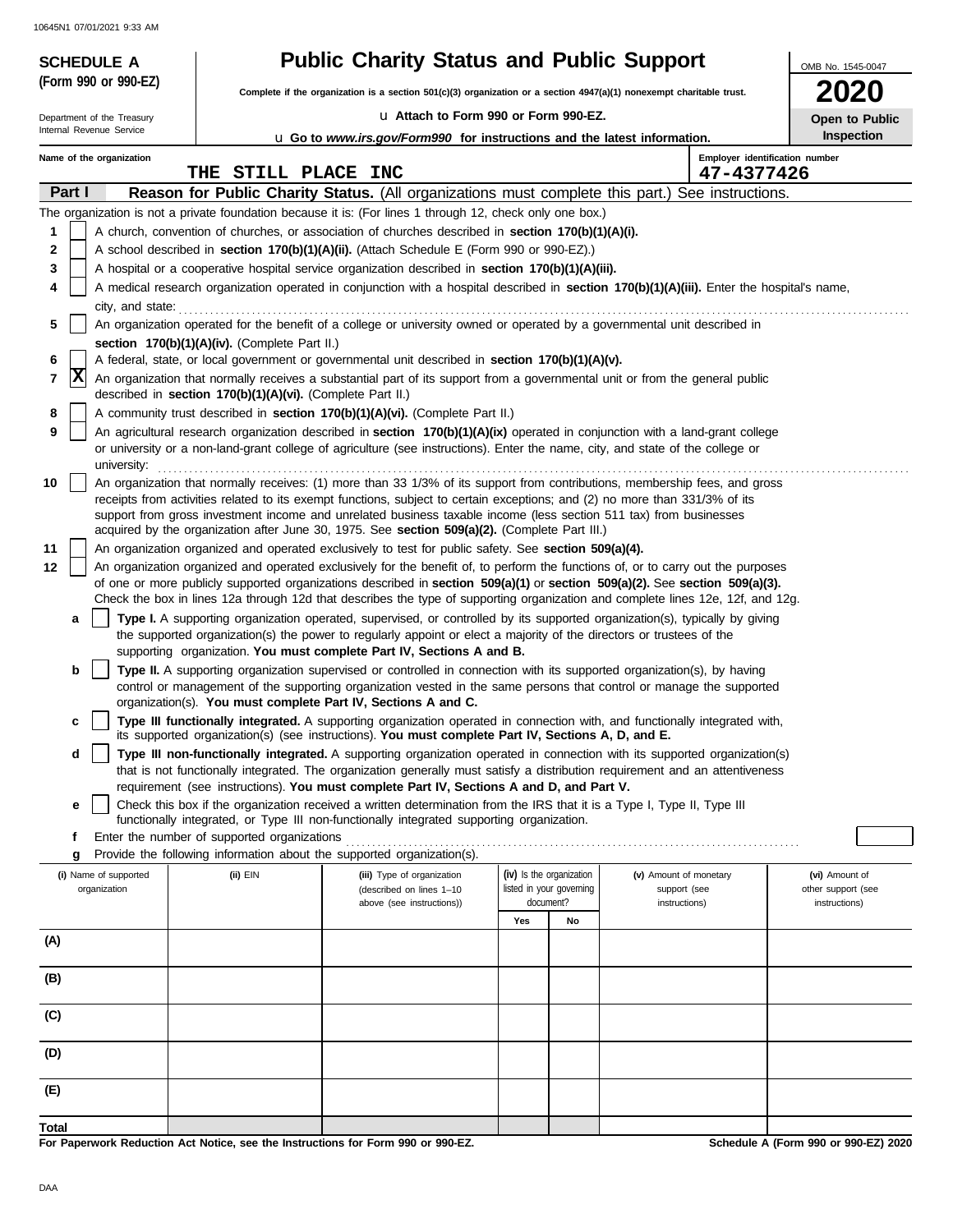|              | Schedule A (Form 990 or 990-EZ) 2020                                                                                                                                                                                                                 | THE STILL PLACE INC |          |            |            | 47-4377426 | Page 2                          |
|--------------|------------------------------------------------------------------------------------------------------------------------------------------------------------------------------------------------------------------------------------------------------|---------------------|----------|------------|------------|------------|---------------------------------|
|              | Support Schedule for Organizations Described in Sections 170(b)(1)(A)(iv) and 170(b)(1)(A)(vi)<br>Part II                                                                                                                                            |                     |          |            |            |            |                                 |
|              | (Complete only if you checked the box on line 5, 7, or 8 of Part I or if the organization failed to qualify under                                                                                                                                    |                     |          |            |            |            |                                 |
|              | Part III. If the organization fails to qualify under the tests listed below, please complete Part III.)                                                                                                                                              |                     |          |            |            |            |                                 |
|              | <b>Section A. Public Support</b>                                                                                                                                                                                                                     |                     |          |            |            |            |                                 |
|              | Calendar year (or fiscal year beginning in)<br>$\mathbf{u}$                                                                                                                                                                                          | (a) 2016            | (b) 2017 | $(c)$ 2018 | $(d)$ 2019 | (e) 2020   | (f) Total                       |
| 1            | Gifts, grants, contributions, and                                                                                                                                                                                                                    |                     |          |            |            |            |                                 |
|              | membership fees received. (Do not                                                                                                                                                                                                                    |                     |          |            |            |            |                                 |
|              | include any "unusual grants.")                                                                                                                                                                                                                       | 22,200              | 18,800   | 198,456    | 211,226    | 128,010    | 578,692                         |
| $\mathbf{2}$ | Tax revenues levied for the<br>organization's benefit and either paid                                                                                                                                                                                |                     |          |            |            |            |                                 |
|              | to or expended on its behalf<br>.                                                                                                                                                                                                                    |                     |          |            |            |            |                                 |
| 3            | The value of services or facilities<br>furnished by a governmental unit to the<br>organization without charge                                                                                                                                        |                     |          |            |            |            |                                 |
| 4            | Total. Add lines 1 through 3<br>.                                                                                                                                                                                                                    | 22,200              | 18,800   | 198,456    | 211,226    | 128,010    | 578,692                         |
| 5            | The portion of total contributions by<br>each person (other than a<br>governmental unit or publicly<br>supported organization) included on<br>line 1 that exceeds 2% of the amount<br>shown on line 11, column (f) $\ldots$                          |                     |          |            |            |            |                                 |
| 6            | Public support. Subtract line 5 from line 4.                                                                                                                                                                                                         |                     |          |            |            |            | 334,598<br>244,094              |
|              | <b>Section B. Total Support</b>                                                                                                                                                                                                                      |                     |          |            |            |            |                                 |
|              | Calendar year (or fiscal year beginning in)<br>$\mathbf{u}$                                                                                                                                                                                          | (a) 2016            | (b) 2017 | $(c)$ 2018 | $(d)$ 2019 | (e) 2020   | (f) Total                       |
| 7            | Amounts from line 4<br>.                                                                                                                                                                                                                             | 22,200              | 18,800   | 198,456    | 211,226    | 128,010    | 578,692                         |
| 8            | Gross income from interest, dividends,<br>payments received on securities loans,<br>rents, royalties, and income from<br>similar sources                                                                                                             |                     |          |            | 45         | 62         | 107                             |
| 9            | Net income from unrelated business<br>activities, whether or not the business<br>is regularly carried on                                                                                                                                             |                     |          |            |            |            |                                 |
| 10           | Other income. Do not include gain or<br>loss from the sale of capital assets<br>(Explain in Part VI.)                                                                                                                                                |                     |          | 2,711      | 1,315      | 2,785      | 6,811                           |
| 11           | Total support. Add lines 7 through 10                                                                                                                                                                                                                |                     |          |            |            |            | 585,610                         |
| 12           |                                                                                                                                                                                                                                                      |                     |          |            |            | 12         |                                 |
| 13           | First 5 years. If the Form 990 is for the organization's first, second, third, fourth, or fifth tax year as a section 501(c)(3)                                                                                                                      |                     |          |            |            |            |                                 |
|              | organization, check this box and stop here                                                                                                                                                                                                           |                     |          |            |            |            |                                 |
|              | Section C. Computation of Public Support Percentage                                                                                                                                                                                                  |                     |          |            |            |            |                                 |
| 14           |                                                                                                                                                                                                                                                      |                     |          |            |            | 14         | 41.68%                          |
| 15           | Public support percentage from 2019 Schedule A, Part II, line 14                                                                                                                                                                                     |                     |          |            |            | 15         | %                               |
| 16a          | 33 1/3% support test-2020. If the organization did not check the box on line 13, and line 14 is 33 1/3% or more, check this                                                                                                                          |                     |          |            |            |            |                                 |
|              | box and stop here. The organization qualifies as a publicly supported organization                                                                                                                                                                   |                     |          |            |            |            | $\blacktriangleright$ $\vert$ X |
| b            | 33 1/3% support test-2019. If the organization did not check a box on line 13 or 16a, and line 15 is 33 1/3% or more, check                                                                                                                          |                     |          |            |            |            |                                 |
|              | this box and stop here. The organization qualifies as a publicly supported organization                                                                                                                                                              |                     |          |            |            |            |                                 |
| 17a          | 10%-facts-and-circumstances test-2020. If the organization did not check a box on line 13, 16a, or 16b, and line 14 is                                                                                                                               |                     |          |            |            |            |                                 |
|              | 10% or more, and if the organization meets the "facts-and-circumstances" test, check this box and stop here. Explain in<br>Part VI how the organization meets the "facts-and-circumstances" test. The organization qualifies as a publicly supported |                     |          |            |            |            |                                 |
|              | organization                                                                                                                                                                                                                                         |                     |          |            |            |            |                                 |
| b            | 10%-facts-and-circumstances test-2019. If the organization did not check a box on line 13, 16a, 16b, or 17a, and line                                                                                                                                |                     |          |            |            |            |                                 |
|              | 15 is 10% or more, and if the organization meets the "facts-and-circumstances" test, check this box and stop here. Explain                                                                                                                           |                     |          |            |            |            |                                 |
|              | in Part VI how the organization meets the "facts-and-circumstances" test. The organization qualifies as a publicly supported<br>organization                                                                                                         |                     |          |            |            |            |                                 |
| 18           | Private foundation. If the organization did not check a box on line 13, 16a, 16b, 17a, or 17b, check this box and see                                                                                                                                |                     |          |            |            |            |                                 |
|              |                                                                                                                                                                                                                                                      |                     |          |            |            |            |                                 |
|              | <b>instructions</b>                                                                                                                                                                                                                                  |                     |          |            |            |            |                                 |

**Schedule A (Form 990 or 990-EZ) 2020**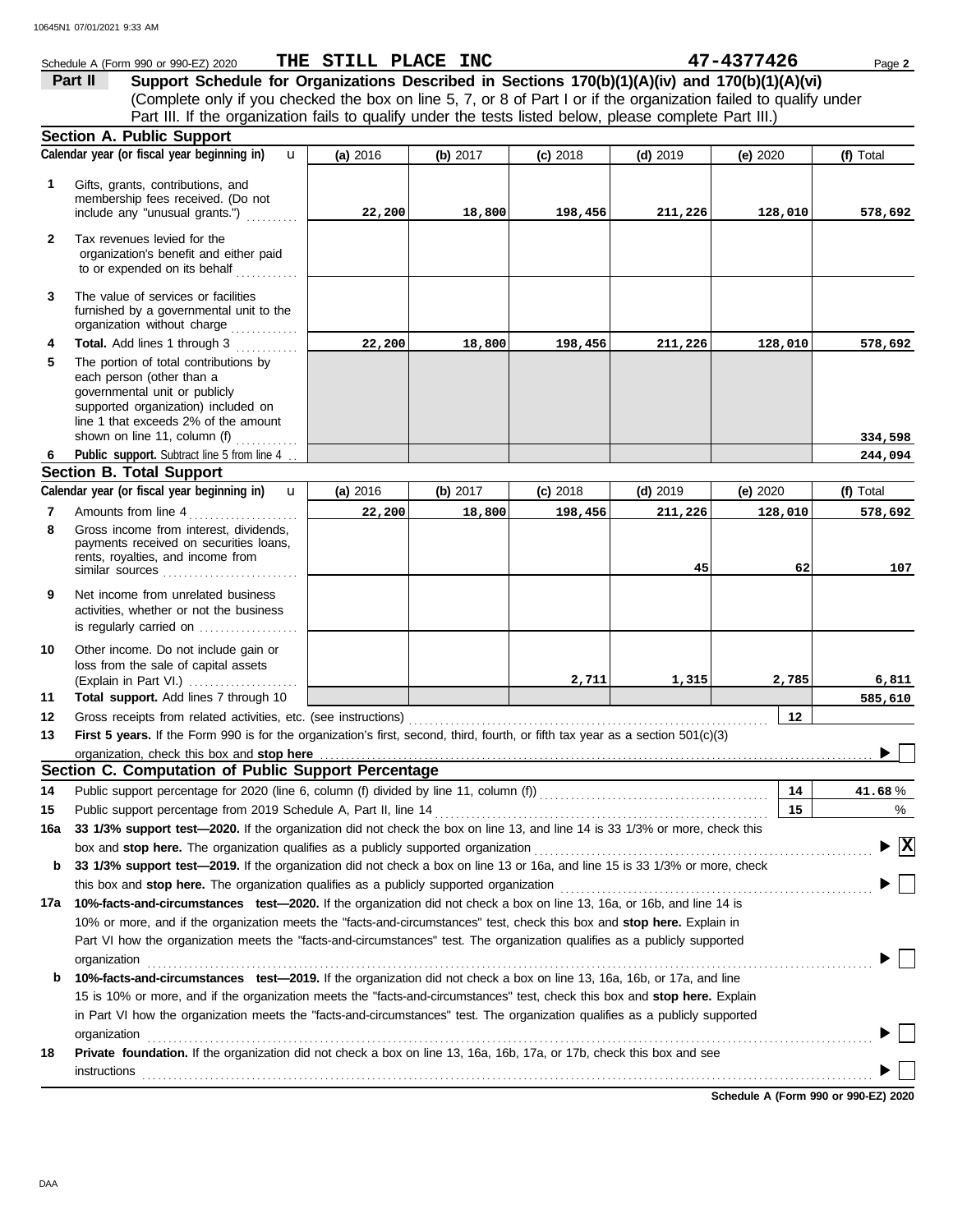#### **Section B. Total Support** unrelated trade or business under section 513 **Part III Support Schedule for Organizations Described in Section 509(a)(2)** (Complete only if you checked the box on line 10 of Part I or if the organization failed to qualify under Part II. **1 2 3 6 8** Schedule A (Form 990 or 990-EZ) 2020 **THE STILL PLACE INC 1990 Page 3 Page 3** Gifts, grants, contributions, and membership fees received. (Do not include any "unusual grants.") . . . . . . **Public support.** (Subtract line 7c from Gross receipts from admissions, merchandise sold or services performed, or facilities furnished in any activity that is related to the Gross receipts from activities that are not an **Total.** Add lines 1 through 5 **Section A. Public Support** organization's tax-exempt purpose .......... **4** Tax revenues levied for the organization's benefit and either paid to or expended on its behalf when  $\cdots$ organization without charge .............. furnished by a governmental unit to the **5** The value of services or facilities **7a** Amounts included on lines 1, 2, and 3 received from disqualified persons **b** Amounts included on lines 2 and 3 received from other than disqualified persons that exceed the greater of \$5,000 or 1% of the amount on line 13 for the year  $\ldots$ **c** Add lines 7a and 7b . . . . . . . . . . . . . . . . . . . . . Amounts from line 6 . . . . . . . . . . . . . . . . . . . . . **9** royalties, and income from similar sources . . . payments received on securities loans, rents, **10a** Gross income from interest, dividends, **b** Unrelated business taxable income (less section 511 taxes) from businesses acquired after June 30, 1975 **c** Add lines 10a and 10b . . . . . . . . . . . . . . . . . . **11** Net income from unrelated business activities not included in line 10b, whether or not the business is regularly carried on . . . . (Explain in Part VI.) . . . . . . . . . . . . . . . . . . . . . loss from the sale of capital assets **12** Other income. Do not include gain or **13 Total support.** (Add lines 9, 10c, 11, **14 First 5 years.** If the Form 990 is for the organization's first, second, third, fourth, or fifth tax year as a section 501(c)(3) organization, check this box and stop here **Section C. Computation of Public Support Percentage** Public support percentage from 2019 Schedule A, Part III, line 15 . . . . . . . . . . . . . . . . . . . . . . . . . . . . . . . . . . . . . . . . . . . . . . . . . . . . . . . . . . . . . . . **15** Public support percentage for 2020 (line 8, column (f), divided by line 13, column (f)) . . . . . . . . . . . . . . . . . . . . . . . . . . . . . . . . . . . . . . . . . . . **16 Section D. Computation of Investment Income Percentage 18** Investment income percentage for **2020** (line 10c, column (f), divided by line 13, column (f)) . . . . . . . . . . . . . . . . . . . . . . . . . . . . . . . . . . . **17** Investment income percentage from **2019** Schedule A, Part III, line 17 . . . . . . . . . . . . . . . . . . . . . . . . . . . . . . . . . . . . . . . . . . . . . . . . . . . . . . . . . . . %  $\frac{1}{2}$ **16 15 17 18** % % **(a)** 2016 **(b)** 2017 **(c)** 2018 **(d)** 2019 **(e)** 2020 **(f)** Total **(f)** Total line 6.) . . . . . . . . . . . . . . . . . . . . . . . . . . . . . . . . . . . **Calendar year (or fiscal year beginning in)**  Calendar year (or fiscal year beginning in) **u** and 12.) . . . . . . . . . . . . . . . . . . . . . . . . . . . . . . . . . If the organization fails to qualify under the tests listed below, please complete Part II.) **(a)** 2016 **(b)** 2017 **(c)** 2018 **(d)** 2019 **(e)** 2020 u **THE STILL PLACE INC 47-4377426**

17 is not more than 33 1/3%, check this box and **stop here.** The organization qualifies as a publicly supported organization . . . . . . . . . . . . . . . . . . . . . **19a 33 1/3% support tests—2020.** If the organization did not check the box on line 14, and line 15 is more than 33 1/3%, and line **b 33 1/3% support tests—2019.** If the organization did not check a box on line 14 or line 19a, and line 16 is more than 33 1/3%, and

line 18 is not more than 33 1/3%, check this box and **stop here.** The organization qualifies as a publicly supported organization . . . . . . . . . . . . . . . . . **20 Private foundation.** If the organization did not check a box on line 14, 19a, or 19b, check this box and see instructions . . . . . . . . . . . . . . . . . . . . . . . . .

**Schedule A (Form 990 or 990-EZ) 2020**

 $\blacktriangleright$ 

 $\blacktriangleright$ 

DAA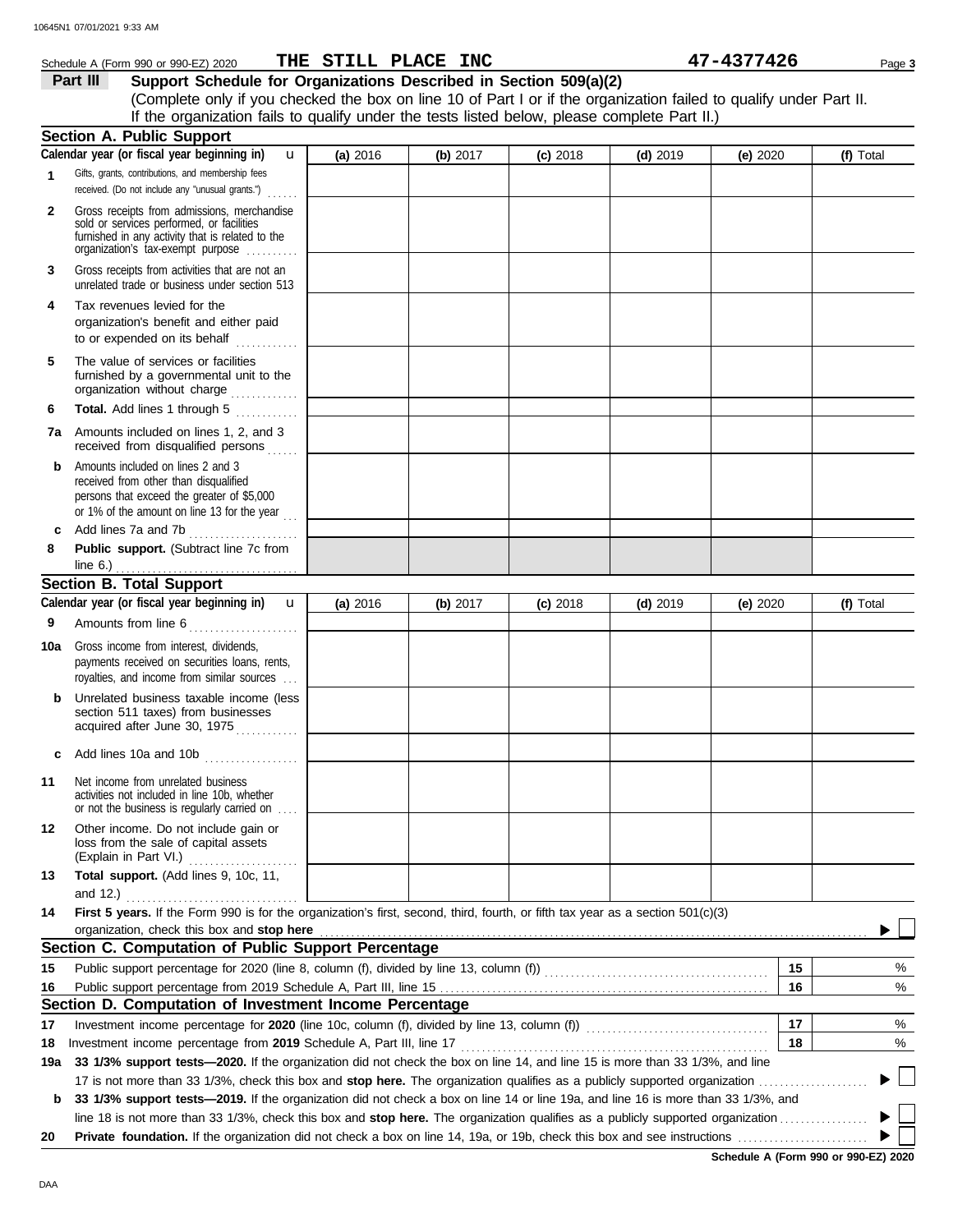|        | THE STILL PLACE INC<br>Schedule A (Form 990 or 990-EZ) 2020                                                                                                                                                                       | 47-4377426   |     | Page 4 |
|--------|-----------------------------------------------------------------------------------------------------------------------------------------------------------------------------------------------------------------------------------|--------------|-----|--------|
|        | Part IV<br><b>Supporting Organizations</b>                                                                                                                                                                                        |              |     |        |
|        | (Complete only if you checked a box in line 12 on Part I. If you checked box 12a, Part I, complete Sections A                                                                                                                     |              |     |        |
|        | and B. If you checked box 12b, Part I, complete Sections A and C. If you checked box 12c, Part I, complete                                                                                                                        |              |     |        |
|        | Sections A, D, and E. If you checked box 12d, Part I, complete Sections A and D, and complete Part V.)                                                                                                                            |              |     |        |
|        | Section A. All Supporting Organizations                                                                                                                                                                                           |              |     |        |
|        |                                                                                                                                                                                                                                   |              | Yes | No     |
| 1      | Are all of the organization's supported organizations listed by name in the organization's governing                                                                                                                              |              |     |        |
|        | documents? If "No," describe in Part VI how the supported organizations are designated. If designated by                                                                                                                          |              |     |        |
|        | class or purpose, describe the designation. If historic and continuing relationship, explain.                                                                                                                                     | 1            |     |        |
| 2      | Did the organization have any supported organization that does not have an IRS determination of status                                                                                                                            |              |     |        |
|        | under section 509(a)(1) or (2)? If "Yes," explain in Part VI how the organization determined that the supported                                                                                                                   |              |     |        |
|        | organization was described in section $509(a)(1)$ or (2).                                                                                                                                                                         | $\mathbf{2}$ |     |        |
| За     | Did the organization have a supported organization described in section $501(c)(4)$ , (5), or (6)? If "Yes," answer                                                                                                               |              |     |        |
|        | lines 3b and 3c below.                                                                                                                                                                                                            | 3a           |     |        |
| b      | Did the organization confirm that each supported organization qualified under section 501(c)(4), (5), or (6) and                                                                                                                  |              |     |        |
|        | satisfied the public support tests under section 509(a)(2)? If "Yes," describe in Part VI when and how the                                                                                                                        |              |     |        |
|        | organization made the determination.                                                                                                                                                                                              | 3b           |     |        |
| c      | Did the organization ensure that all support to such organizations was used exclusively for section $170(c)(2)(B)$                                                                                                                |              |     |        |
|        | purposes? If "Yes," explain in Part VI what controls the organization put in place to ensure such use.                                                                                                                            | 3c           |     |        |
| 4a     | Was any supported organization not organized in the United States ("foreign supported organization")? If                                                                                                                          |              |     |        |
|        | "Yes," and if you checked 12a or 12b in Part I, answer (b) and (c) below.                                                                                                                                                         | 4a           |     |        |
| b      | Did the organization have ultimate control and discretion in deciding whether to make grants to the foreign                                                                                                                       |              |     |        |
|        | supported organization? If "Yes," describe in Part VI how the organization had such control and discretion                                                                                                                        |              |     |        |
|        | despite being controlled or supervised by or in connection with its supported organizations.                                                                                                                                      | 4b           |     |        |
| c      | Did the organization support any foreign supported organization that does not have an IRS determination                                                                                                                           |              |     |        |
|        | under sections $501(c)(3)$ and $509(a)(1)$ or (2)? If "Yes," explain in Part VI what controls the organization used                                                                                                               |              |     |        |
|        | to ensure that all support to the foreign supported organization was used exclusively for section $170(c)(2)(B)$                                                                                                                  |              |     |        |
|        | purposes.                                                                                                                                                                                                                         | 4c           |     |        |
| 5a     | Did the organization add, substitute, or remove any supported organizations during the tax year? If "Yes,"                                                                                                                        |              |     |        |
|        | answer lines 5b and 5c below (if applicable). Also, provide detail in Part VI, including (i) the names and EIN                                                                                                                    |              |     |        |
|        | numbers of the supported organizations added, substituted, or removed; (ii) the reasons for each such action;                                                                                                                     |              |     |        |
|        | (iii) the authority under the organization's organizing document authorizing such action; and (iv) how the action                                                                                                                 |              |     |        |
|        | was accomplished (such as by amendment to the organizing document).                                                                                                                                                               | 5a           |     |        |
| b      | Type I or Type II only. Was any added or substituted supported organization part of a class already                                                                                                                               |              |     |        |
|        | designated in the organization's organizing document?                                                                                                                                                                             | 5b           |     |        |
|        | <b>Substitutions only.</b> Was the substitution the result of an event beyond the organization's control?                                                                                                                         | 5c           |     |        |
| c<br>6 | Did the organization provide support (whether in the form of grants or the provision of services or facilities) to                                                                                                                |              |     |        |
|        | anyone other than (i) its supported organizations, (ii) individuals that are part of the charitable class benefited                                                                                                               |              |     |        |
|        | by one or more of its supported organizations, or (iii) other supporting organizations that also support or                                                                                                                       |              |     |        |
|        |                                                                                                                                                                                                                                   |              |     |        |
| 7      | benefit one or more of the filing organization's supported organizations? If "Yes," provide detail in Part VI.<br>Did the organization provide a grant, loan, compensation, or other similar payment to a substantial contributor | 6            |     |        |
|        | (as defined in section 4958(c)(3)(C)), a family member of a substantial contributor, or a 35% controlled entity                                                                                                                   |              |     |        |
|        | with regard to a substantial contributor? If "Yes," complete Part I of Schedule L (Form 990 or 990-EZ).                                                                                                                           | 7            |     |        |
| 8      | Did the organization make a loan to a disqualified person (as defined in section 4958) not described in line 7?                                                                                                                   |              |     |        |
|        | If "Yes," complete Part I of Schedule L (Form 990 or 990-EZ).                                                                                                                                                                     |              |     |        |
|        | Was the organization controlled directly or indirectly at any time during the tax year by one or more                                                                                                                             | 8            |     |        |
| 9а     |                                                                                                                                                                                                                                   |              |     |        |
|        | disqualified persons, as defined in section 4946 (other than foundation managers and organizations                                                                                                                                |              |     |        |
|        | described in section 509(a)(1) or (2))? If "Yes," provide detail in Part VI.                                                                                                                                                      | 9а           |     |        |
| b      | Did one or more disqualified persons (as defined in line 9a) hold a controlling interest in any entity in which                                                                                                                   |              |     |        |
|        | the supporting organization had an interest? If "Yes," provide detail in Part VI.                                                                                                                                                 | 9b           |     |        |
| c      | Did a disqualified person (as defined in line 9a) have an ownership interest in, or derive any personal benefit                                                                                                                   |              |     |        |
|        | from, assets in which the supporting organization also had an interest? If "Yes," provide detail in Part VI.                                                                                                                      | 9c           |     |        |
| 10a    | Was the organization subject to the excess business holdings rules of section 4943 because of section                                                                                                                             |              |     |        |
|        | 4943(f) (regarding certain Type II supporting organizations, and all Type III non-functionally integrated                                                                                                                         |              |     |        |
|        | supporting organizations)? If "Yes," answer line 10b below.                                                                                                                                                                       | 10a          |     |        |
| b      | Did the organization have any excess business holdings in the tax year? (Use Schedule C, Form 4720, to                                                                                                                            |              |     |        |

**Schedule A (Form 990 or 990-EZ) 2020 10b**

*determine whether the organization had excess business holdings.)*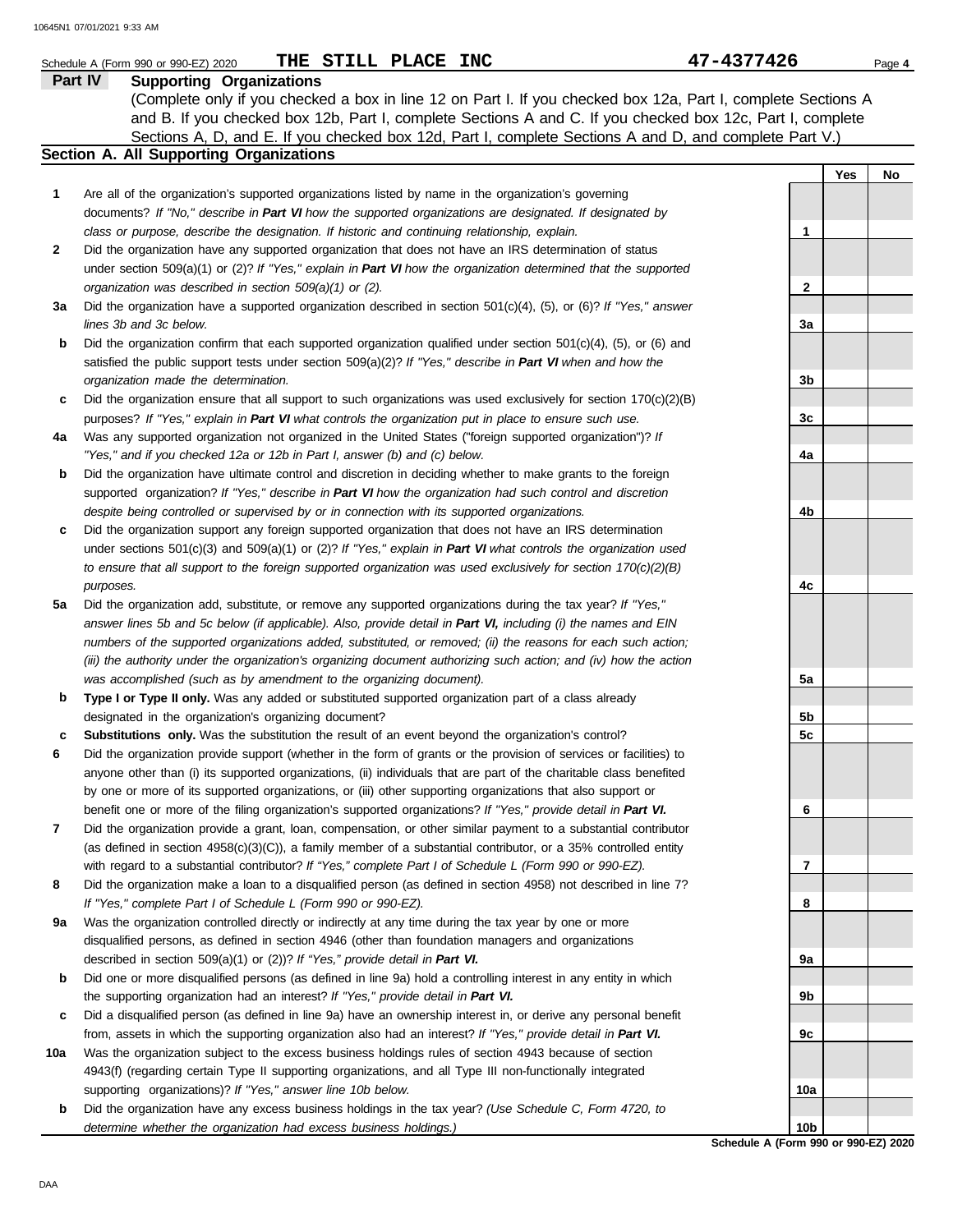|              | THE STILL PLACE INC<br>Schedule A (Form 990 or 990-EZ) 2020                                                                       | 47-4377426      |            | Page 5 |
|--------------|-----------------------------------------------------------------------------------------------------------------------------------|-----------------|------------|--------|
|              | <b>Supporting Organizations (continued)</b><br>Part IV                                                                            |                 |            |        |
|              |                                                                                                                                   |                 | Yes        | No     |
| 11           | Has the organization accepted a gift or contribution from any of the following persons?                                           |                 |            |        |
| a            | A person who directly or indirectly controls, either alone or together with persons described in lines 11b and                    |                 |            |        |
|              | 11c below, the governing body of a supported organization?                                                                        | 11a             |            |        |
| b            | A family member of a person described in line 11a above?                                                                          | 11 <sub>b</sub> |            |        |
| c            | A 35% controlled entity of a person described in line 11a or 11b above? If "Yes" to line 11a, 11b, or 11c, provide                |                 |            |        |
|              | detail in Part VI.<br>Section B. Type I Supporting Organizations                                                                  | 11 <sub>c</sub> |            |        |
|              |                                                                                                                                   |                 | <b>Yes</b> | No     |
| 1            | Did the governing body, members of the governing body, officers acting in their official capacity, or membership of one or        |                 |            |        |
|              | more supported organizations have the power to regularly appoint or elect at least a majority of the organization's officers,     |                 |            |        |
|              | directors, or trustees at all times during the tax year? If "No," describe in Part VI how the supported organization(s)           |                 |            |        |
|              | effectively operated, supervised, or controlled the organization's activities. If the organization had more than one supported    |                 |            |        |
|              | organization, describe how the powers to appoint and/or remove officers, directors, or trustees were allocated among the          |                 |            |        |
|              | supported organizations and what conditions or restrictions, if any, applied to such powers during the tax year.                  | 1               |            |        |
| $\mathbf{2}$ | Did the organization operate for the benefit of any supported organization other than the supported                               |                 |            |        |
|              | organization(s) that operated, supervised, or controlled the supporting organization? If "Yes," explain in Part                   |                 |            |        |
|              | VI how providing such benefit carried out the purposes of the supported organization(s) that operated,                            |                 |            |        |
|              | supervised, or controlled the supporting organization.                                                                            | $\mathbf{2}$    |            |        |
|              | Section C. Type II Supporting Organizations                                                                                       |                 |            |        |
|              |                                                                                                                                   |                 | Yes        | No     |
| 1            | Were a majority of the organization's directors or trustees during the tax year also a majority of the directors                  |                 |            |        |
|              | or trustees of each of the organization's supported organization(s)? If "No," describe in Part VI how control                     |                 |            |        |
|              | or management of the supporting organization was vested in the same persons that controlled or managed                            |                 |            |        |
|              | the supported organization(s).                                                                                                    | 1               |            |        |
|              | Section D. All Type III Supporting Organizations                                                                                  |                 |            |        |
|              |                                                                                                                                   |                 | <b>Yes</b> | No     |
| 1            | Did the organization provide to each of its supported organizations, by the last day of the fifth month of the                    |                 |            |        |
|              | organization's tax year, (i) a written notice describing the type and amount of support provided during the prior tax             |                 |            |        |
|              | year, (ii) a copy of the Form 990 that was most recently filed as of the date of notification, and (iii) copies of the            |                 |            |        |
|              | organization's governing documents in effect on the date of notification, to the extent not previously provided?                  | 1               |            |        |
| 2            | Were any of the organization's officers, directors, or trustees either (i) appointed or elected by the supported                  |                 |            |        |
|              | organization(s) or (ii) serving on the governing body of a supported organization? If "No," explain in Part VI how                |                 |            |        |
|              | the organization maintained a close and continuous working relationship with the supported organization(s).                       | 2               |            |        |
| 3            | By reason of the relationship described in line 2, above, did the organization's supported organizations have                     |                 |            |        |
|              | a significant voice in the organization's investment policies and in directing the use of the organization's                      |                 |            |        |
|              | income or assets at all times during the tax year? If "Yes," describe in Part VI the role the organization's                      |                 |            |        |
|              | supported organizations played in this regard.                                                                                    | 3               |            |        |
|              | Section E. Type III Functionally-Integrated Supporting Organizations                                                              |                 |            |        |
| 1            | Check the box next to the method that the organization used to satisfy the Integral Part Test during the year (see instructions). |                 |            |        |
| a            | The organization satisfied the Activities Test. Complete line 2 below.                                                            |                 |            |        |
| b            | The organization is the parent of each of its supported organizations. Complete line 3 below.                                     |                 |            |        |
| c            | The organization supported a governmental entity. Describe in Part VI how you supported a governmental entity (see instructions). |                 |            |        |
| 2            | Activities Test. Answer lines 2a and 2b below.                                                                                    |                 | Yes        | No     |
| а            | Did substantially all of the organization's activities during the tax year directly further the exempt purposes of                |                 |            |        |
|              | the supported organization(s) to which the organization was responsive? If "Yes," then in Part VI identify                        |                 |            |        |
|              | those supported organizations and explain how these activities directly furthered their exempt purposes,                          |                 |            |        |
|              | how the organization was responsive to those supported organizations, and how the organization determined                         |                 |            |        |
|              | that these activities constituted substantially all of its activities.                                                            | 2a              |            |        |
| b            | Did the activities described in line 2a, above, constitute activities that, but for the organization's involvement,               |                 |            |        |

- one or more of the organization's supported organization(s) would have been engaged in? If "Yes," explain in *Part VI the reasons for the organization's position that its supported organization(s) would have engaged in these activities but for the organization's involvement.*
- **3** Parent of Supported Organizations. *Answer lines 3a and 3b below.*
- **a** Did the organization have the power to regularly appoint or elect a majority of the officers, directors, or trustees of each of the supported organizations? *If "Yes" or "No," provide details in Part VI.*
- **b** Did the organization exercise a substantial degree of direction over the policies, programs, and activities of each of its supported organizations? *If "Yes," describe in Part VI the role played by the organization in this regard.*

DAA **Schedule A (Form 990 or 990-EZ) 2020 3b**

**2b**

**3a**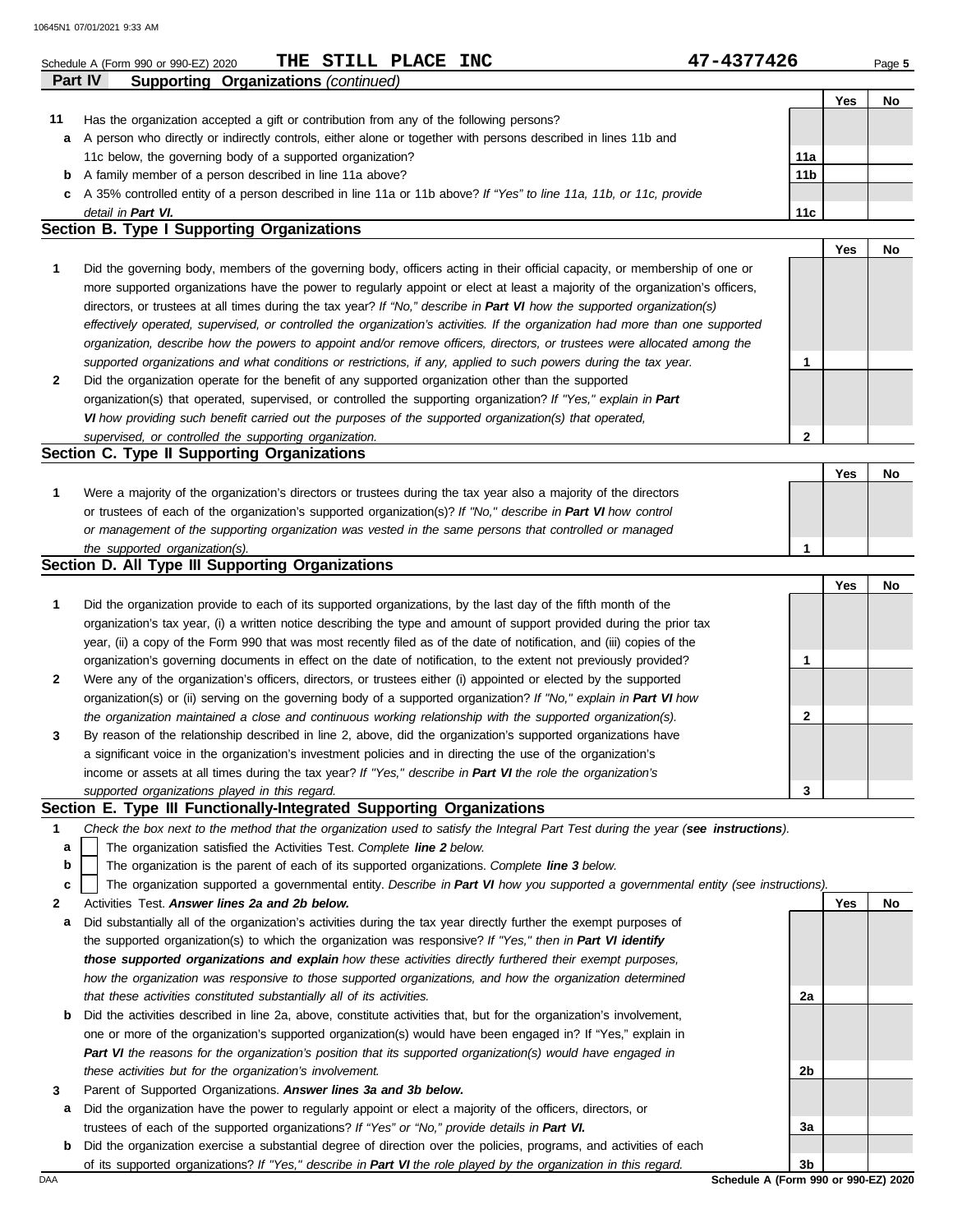|                | THE STILL PLACE INC<br>Schedule A (Form 990 or 990-EZ) 2020                                                                      |                | 47-4377426     | Page 6                         |
|----------------|----------------------------------------------------------------------------------------------------------------------------------|----------------|----------------|--------------------------------|
| <b>Part V</b>  | Type III Non-Functionally Integrated 509(a)(3) Supporting Organizations                                                          |                |                |                                |
| $\mathbf{1}$   | Check here if the organization satisfied the Integral Part Test as a qualifying trust on Nov. 20, 1970 (explain in Part VI). See |                |                |                                |
|                | instructions. All other Type III non-functionally integrated supporting organizations must complete Sections A through E.        |                |                |                                |
|                | Section A - Adjusted Net Income                                                                                                  |                | (A) Prior Year | (B) Current Year               |
|                |                                                                                                                                  |                |                | (optional)                     |
| 1              | Net short-term capital gain                                                                                                      | 1              |                |                                |
| $\mathbf{2}$   | Recoveries of prior-year distributions                                                                                           | $\mathbf{2}$   |                |                                |
| 3              | Other gross income (see instructions)                                                                                            | 3              |                |                                |
| 4              | Add lines 1 through 3.                                                                                                           | 4              |                |                                |
| 5              | Depreciation and depletion                                                                                                       | 5              |                |                                |
| 6              | Portion of operating expenses paid or incurred for production or collection of                                                   |                |                |                                |
|                | gross income or for management, conservation, or maintenance of property                                                         |                |                |                                |
|                | held for production of income (see instructions)                                                                                 | 6              |                |                                |
| 7              | Other expenses (see instructions)                                                                                                | $\overline{7}$ |                |                                |
| 8              | Adjusted Net Income (subtract lines 5, 6, and 7 from line 4)                                                                     | 8              |                |                                |
|                | Section B - Minimum Asset Amount                                                                                                 |                | (A) Prior Year | (B) Current Year<br>(optional) |
| 1              | Aggregate fair market value of all non-exempt-use assets (see                                                                    |                |                |                                |
|                | instructions for short tax year or assets held for part of year):                                                                |                |                |                                |
|                | a Average monthly value of securities                                                                                            | 1a             |                |                                |
|                | <b>b</b> Average monthly cash balances                                                                                           | 1 <sub>b</sub> |                |                                |
|                | c Fair market value of other non-exempt-use assets                                                                               | 1 <sub>c</sub> |                |                                |
|                | d Total (add lines 1a, 1b, and 1c)                                                                                               | 1 <sub>d</sub> |                |                                |
|                | e Discount claimed for blockage or other factors                                                                                 |                |                |                                |
|                | (explain in detail in Part VI):                                                                                                  |                |                |                                |
| $\mathbf{2}$   | Acquisition indebtedness applicable to non-exempt-use assets                                                                     | $\mathbf{2}$   |                |                                |
| 3              | Subtract line 2 from line 1d.                                                                                                    | 3              |                |                                |
| 4              | Cash deemed held for exempt use. Enter 0.015 of line 3 (for greater amount,                                                      |                |                |                                |
|                | see instructions).                                                                                                               | 4              |                |                                |
| 5.             | Net value of non-exempt-use assets (subtract line 4 from line 3)                                                                 | 5              |                |                                |
| 6              | Multiply line 5 by 0.035.                                                                                                        | 6              |                |                                |
| 7              | Recoveries of prior-year distributions                                                                                           | $\overline{7}$ |                |                                |
| 8              | Minimum Asset Amount (add line 7 to line 6)                                                                                      | 8              |                |                                |
|                | Section C - Distributable Amount                                                                                                 |                |                | <b>Current Year</b>            |
| 1              | Adjusted net income for prior year (from Section A, line 8, column A)                                                            | 1              |                |                                |
|                | 2 Enter 0.85 of line 1.                                                                                                          | $\mathbf 2$    |                |                                |
| 3              | Minimum asset amount for prior year (from Section B, line 8, column A)                                                           | 3              |                |                                |
| 4              | Enter greater of line 2 or line 3.                                                                                               | 4              |                |                                |
| 5              | Income tax imposed in prior year                                                                                                 | 5              |                |                                |
| 6              | Distributable Amount. Subtract line 5 from line 4, unless subject to                                                             |                |                |                                |
|                | emergency temporary reduction (see instructions).                                                                                | 6              |                |                                |
| $\overline{7}$ | Check here if the current year is the organization's first as a non-functionally integrated Type III supporting organization     |                |                |                                |

(see instructions).

**Schedule A (Form 990 or 990-EZ) 2020**

DAA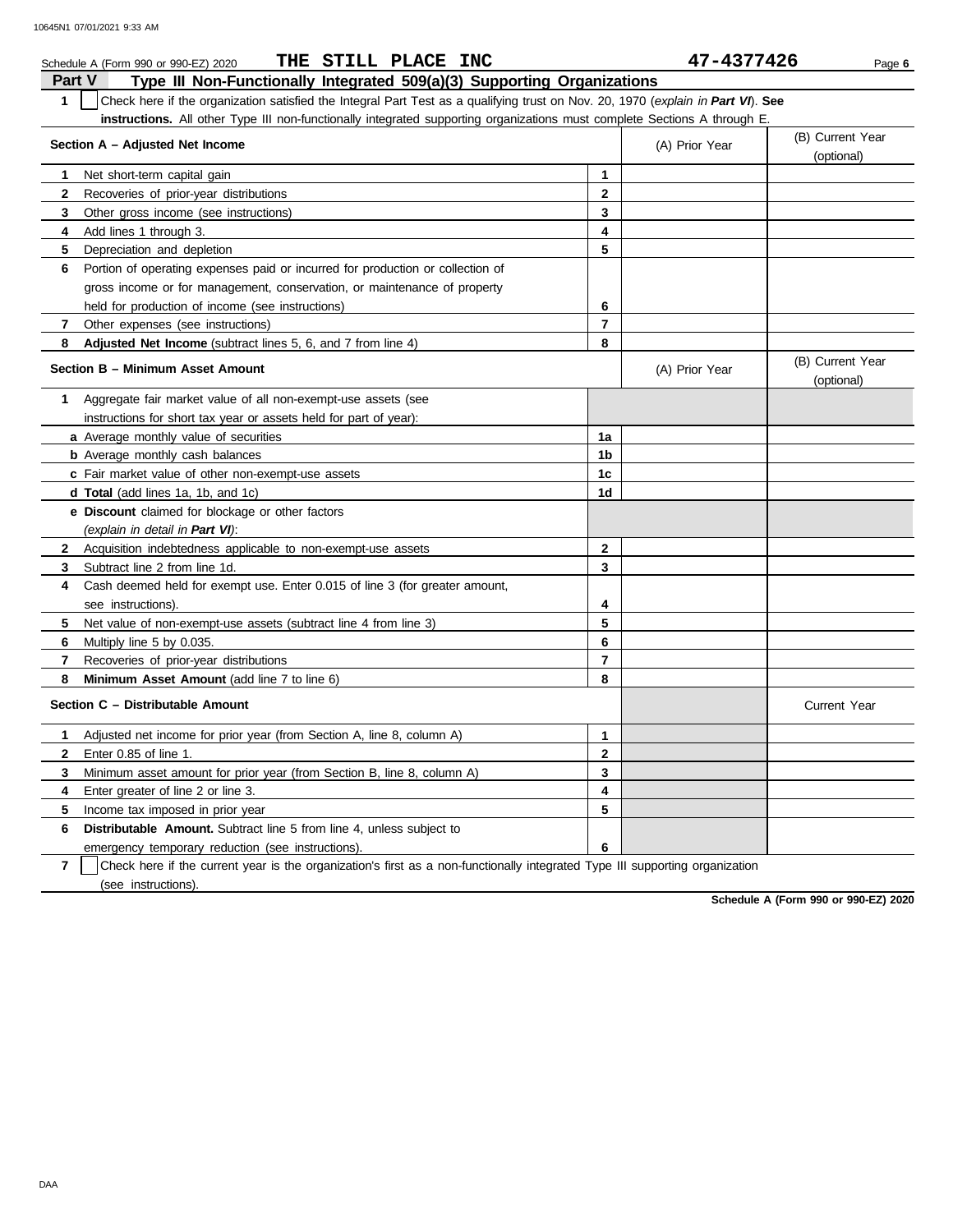|               | THE STILL PLACE INC<br>Schedule A (Form 990 or 990-EZ) 2020                                |                                    | 47-4377426                                    | Page 7                                           |
|---------------|--------------------------------------------------------------------------------------------|------------------------------------|-----------------------------------------------|--------------------------------------------------|
| <b>Part V</b> | Type III Non-Functionally Integrated 509(a)(3) Supporting Organizations (continued)        |                                    |                                               |                                                  |
|               | Section D - Distributions                                                                  |                                    |                                               | <b>Current Year</b>                              |
| $\mathbf{1}$  | Amounts paid to supported organizations to accomplish exempt purposes                      |                                    |                                               |                                                  |
| 2             | Amounts paid to perform activity that directly furthers exempt purposes of supported       |                                    |                                               |                                                  |
|               | organizations, in excess of income from activity                                           |                                    |                                               |                                                  |
| 3             | Administrative expenses paid to accomplish exempt purposes of supported organizations      |                                    |                                               |                                                  |
| 4             | Amounts paid to acquire exempt-use assets                                                  |                                    |                                               |                                                  |
| 5             | Qualified set-aside amounts (prior IRS approval required—provide details in Part VI)       |                                    |                                               |                                                  |
| 6             | Other distributions (describe in Part VI). See instructions.                               |                                    |                                               |                                                  |
| 7             | Total annual distributions. Add lines 1 through 6.                                         |                                    |                                               |                                                  |
| 8             | Distributions to attentive supported organizations to which the organization is responsive |                                    |                                               |                                                  |
|               | (provide details in Part VI). See instructions.                                            |                                    |                                               |                                                  |
| 9             | Distributable amount for 2020 from Section C, line 6                                       |                                    |                                               |                                                  |
| 10            | Line 8 amount divided by line 9 amount                                                     |                                    |                                               |                                                  |
|               | <b>Section E – Distribution Allocations</b> (see instructions)                             | (i)<br><b>Excess Distributions</b> | (ii)<br><b>Underdistributions</b><br>Pre-2020 | (iii)<br><b>Distributable</b><br>Amount for 2020 |
| 1             | Distributable amount for 2020 from Section C, line 6                                       |                                    |                                               |                                                  |
| $\mathbf{2}$  | Underdistributions, if any, for years prior to 2020                                        |                                    |                                               |                                                  |
|               | (reasonable cause required-explain in Part VI). See                                        |                                    |                                               |                                                  |
|               | instructions.                                                                              |                                    |                                               |                                                  |
| 3             | Excess distributions carryover, if any, to 2020                                            |                                    |                                               |                                                  |
|               |                                                                                            |                                    |                                               |                                                  |
|               |                                                                                            |                                    |                                               |                                                  |
|               |                                                                                            |                                    |                                               |                                                  |
|               |                                                                                            |                                    |                                               |                                                  |
|               |                                                                                            |                                    |                                               |                                                  |
|               | f Total of lines 3a through 3e                                                             |                                    |                                               |                                                  |
|               | g Applied to underdistributions of prior years                                             |                                    |                                               |                                                  |
|               | h Applied to 2020 distributable amount                                                     |                                    |                                               |                                                  |
| Î.            | Carryover from 2015 not applied (see instructions)                                         |                                    |                                               |                                                  |
|               | Remainder. Subtract lines 3g, 3h, and 3i from line 3f.                                     |                                    |                                               |                                                  |
| 4             | Distributions for 2020 from                                                                |                                    |                                               |                                                  |
|               | Section D, line 7:<br>\$                                                                   |                                    |                                               |                                                  |
|               | a Applied to underdistributions of prior years                                             |                                    |                                               |                                                  |
|               | <b>b</b> Applied to 2020 distributable amount                                              |                                    |                                               |                                                  |
|               | c Remainder. Subtract lines 4a and 4b from line 4.                                         |                                    |                                               |                                                  |
| 5             | Remaining underdistributions for years prior to 2020, if                                   |                                    |                                               |                                                  |
|               | any. Subtract lines 3g and 4a from line 2. For result                                      |                                    |                                               |                                                  |
|               | greater than zero, explain in Part VI. See instructions.                                   |                                    |                                               |                                                  |
| 6             | Remaining underdistributions for 2020 Subtract lines 3h                                    |                                    |                                               |                                                  |
|               | and 4b from line 1. For result greater than zero, explain in                               |                                    |                                               |                                                  |
|               | Part VI. See instructions.                                                                 |                                    |                                               |                                                  |
| 7             | Excess distributions carryover to 2021. Add lines 3j                                       |                                    |                                               |                                                  |
|               | and 4c.                                                                                    |                                    |                                               |                                                  |
| 8             | Breakdown of line 7:                                                                       |                                    |                                               |                                                  |
|               | a Excess from 2016                                                                         |                                    |                                               |                                                  |
|               | <b>b</b> Excess from 2017                                                                  |                                    |                                               |                                                  |
|               |                                                                                            |                                    |                                               |                                                  |
|               |                                                                                            |                                    |                                               |                                                  |
|               | e Excess from 2020                                                                         |                                    |                                               |                                                  |

**Schedule A (Form 990 or 990-EZ) 2020**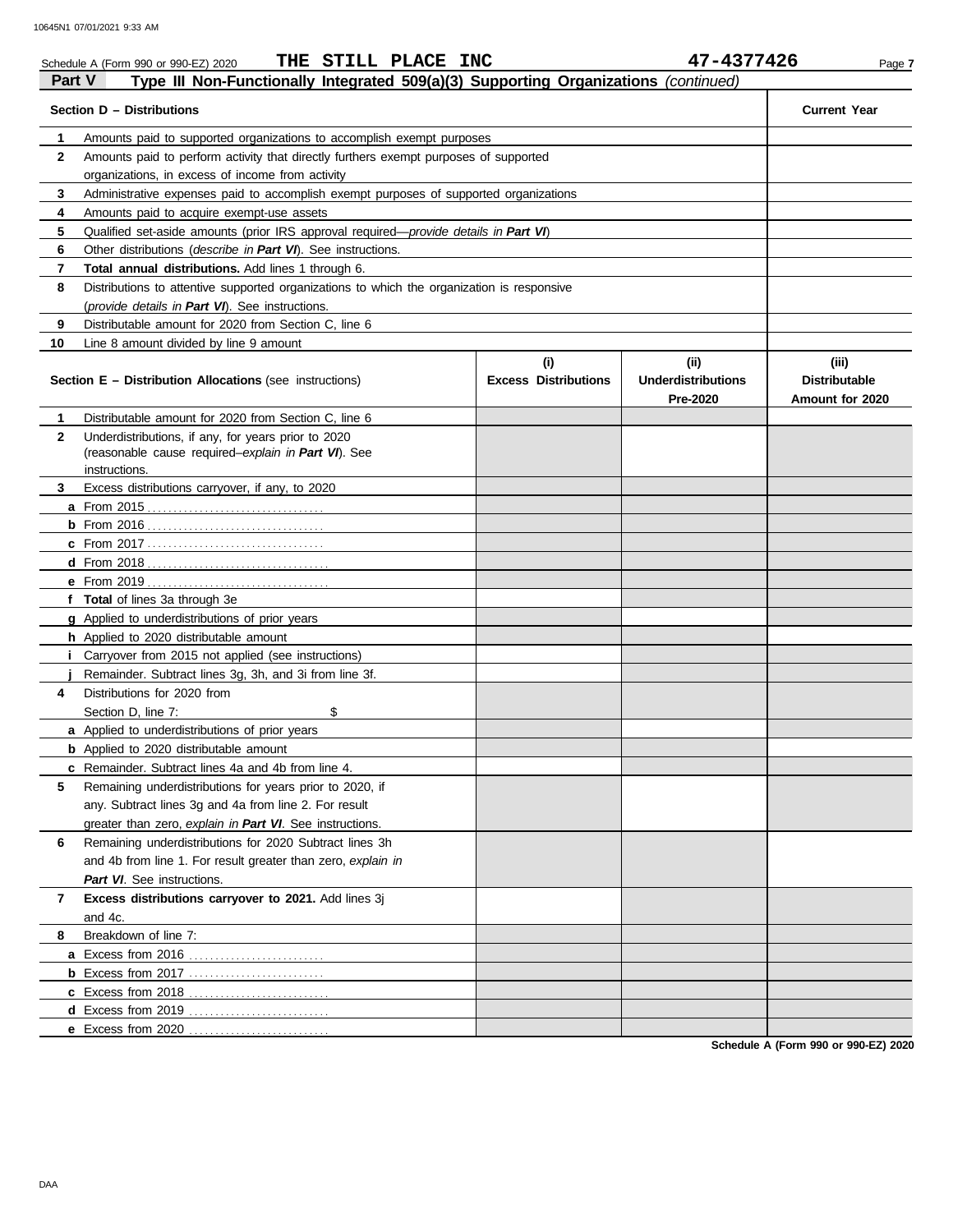|         | Schedule A (Form 990 or 990-EZ) 2020                                                                                   | THE STILL PLACE INC |     |       | 47-4377426 | Page 8 |
|---------|------------------------------------------------------------------------------------------------------------------------|---------------------|-----|-------|------------|--------|
| Part VI | Supplemental Information. Provide the explanations required by Part II, line 10; Part II, line 17a or 17b; Part        |                     |     |       |            |        |
|         | III, line 12; Part IV, Section A, lines 1, 2, 3b, 3c, 4b, 4c, 5a, 6, 9a, 9b, 9c, 11a, 11b, and 11c; Part IV, Section   |                     |     |       |            |        |
|         | B, lines 1 and 2; Part IV, Section C, line 1; Part IV, Section D, lines 2 and 3; Part IV, Section E, lines 1c, 2a, 2b, |                     |     |       |            |        |
|         |                                                                                                                        |                     |     |       |            |        |
|         | 3a, and 3b; Part V, line 1; Part V, Section B, line 1e; Part V, Section D, lines 5, 6, and 8; and Part V, Section E,   |                     |     |       |            |        |
|         | lines 2, 5, and 6. Also complete this part for any additional information. (See instructions.)                         |                     |     |       |            |        |
|         |                                                                                                                        |                     |     |       |            |        |
|         | PART II, LINE 10 - OTHER INCOME DETAIL                                                                                 |                     |     |       |            |        |
|         |                                                                                                                        |                     |     |       |            |        |
|         | FUNDRAISING EVENTS                                                                                                     |                     | \$  | 1,720 |            |        |
|         |                                                                                                                        |                     |     |       |            |        |
|         | GAMING EVENTS                                                                                                          |                     | \$. | 2,611 |            |        |
|         |                                                                                                                        |                     |     |       |            |        |
|         |                                                                                                                        |                     |     |       |            |        |
|         | MISC REVENUE                                                                                                           |                     | \$. | 2,480 |            |        |
|         |                                                                                                                        |                     |     |       |            |        |
|         |                                                                                                                        |                     |     |       |            |        |
|         |                                                                                                                        |                     |     |       |            |        |
|         |                                                                                                                        |                     |     |       |            |        |
|         |                                                                                                                        |                     |     |       |            |        |
|         |                                                                                                                        |                     |     |       |            |        |
|         |                                                                                                                        |                     |     |       |            |        |
|         |                                                                                                                        |                     |     |       |            |        |
|         |                                                                                                                        |                     |     |       |            |        |
|         |                                                                                                                        |                     |     |       |            |        |
|         |                                                                                                                        |                     |     |       |            |        |
|         |                                                                                                                        |                     |     |       |            |        |
|         |                                                                                                                        |                     |     |       |            |        |
|         |                                                                                                                        |                     |     |       |            |        |
|         |                                                                                                                        |                     |     |       |            |        |
|         |                                                                                                                        |                     |     |       |            |        |
|         |                                                                                                                        |                     |     |       |            |        |
|         |                                                                                                                        |                     |     |       |            |        |
|         |                                                                                                                        |                     |     |       |            |        |
|         |                                                                                                                        |                     |     |       |            |        |
|         |                                                                                                                        |                     |     |       |            |        |
|         |                                                                                                                        |                     |     |       |            |        |
|         |                                                                                                                        |                     |     |       |            |        |
|         |                                                                                                                        |                     |     |       |            |        |
|         |                                                                                                                        |                     |     |       |            |        |
|         |                                                                                                                        |                     |     |       |            |        |
|         |                                                                                                                        |                     |     |       |            |        |
|         |                                                                                                                        |                     |     |       |            |        |
|         |                                                                                                                        |                     |     |       |            |        |
|         |                                                                                                                        |                     |     |       |            |        |
|         |                                                                                                                        |                     |     |       |            |        |
|         |                                                                                                                        |                     |     |       |            |        |
|         |                                                                                                                        |                     |     |       |            |        |
|         |                                                                                                                        |                     |     |       |            |        |
|         |                                                                                                                        |                     |     |       |            |        |
|         |                                                                                                                        |                     |     |       |            |        |
|         |                                                                                                                        |                     |     |       |            |        |
|         |                                                                                                                        |                     |     |       |            |        |
|         |                                                                                                                        |                     |     |       |            |        |
|         |                                                                                                                        |                     |     |       |            |        |
|         |                                                                                                                        |                     |     |       |            |        |
|         |                                                                                                                        |                     |     |       |            |        |
|         |                                                                                                                        |                     |     |       |            |        |
|         |                                                                                                                        |                     |     |       |            |        |
|         |                                                                                                                        |                     |     |       |            |        |
|         |                                                                                                                        |                     |     |       |            |        |
|         |                                                                                                                        |                     |     |       |            |        |
|         |                                                                                                                        |                     |     |       |            |        |
|         |                                                                                                                        |                     |     |       |            |        |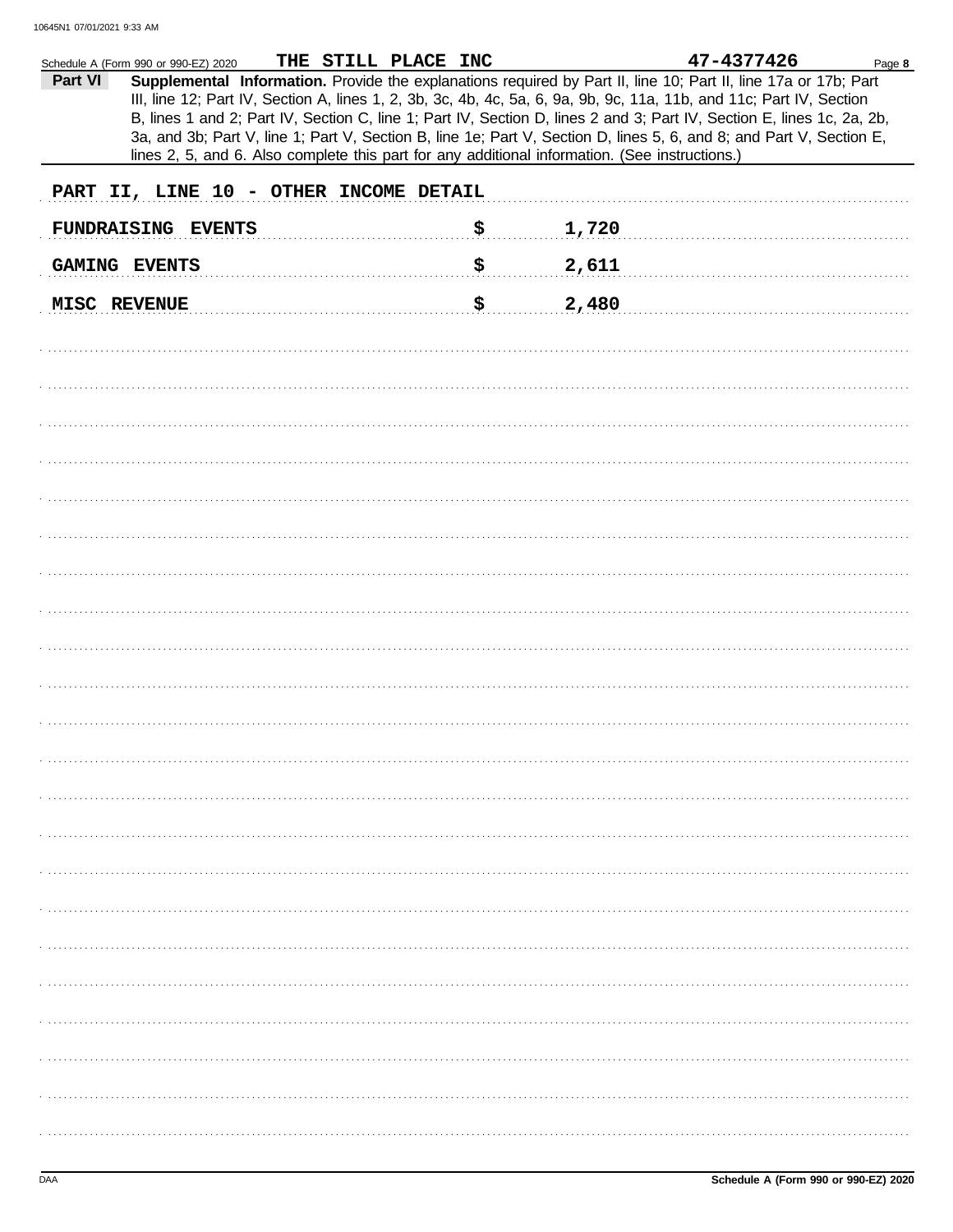### OMB No. 1545-0047 Department of the Treasury Internal Revenue Service Name of the organization **2020 Schedule of Contributors Schedule B (Form 990, 990-EZ, or 990-PF)** u **Attach to Form 990, Form 990-EZ, or Form 990-PF. Employer identification number Organization type** (check one): **Filers of: Section:** Form 990 or 990-EZ  $|\mathbf{X}|$  501(c)( 3) (enter number) organization u **Go to** *www.irs.gov/Form990* **for the latest information. THE STILL PLACE INC 47-4377426**  $|\mathbf{X}|$  501(c)(

4947(a)(1) nonexempt charitable trust **not** treated as a private foundation

4947(a)(1) nonexempt charitable trust treated as a private foundation

| Check if your organization is covered by the General Rule or a Special Rule.                                                          |
|---------------------------------------------------------------------------------------------------------------------------------------|
| <b>Note:</b> Only a section $501(c)(7)$ , (8), or (10) organization can check boxes for both the General Rule and a Special Rule. See |
| instructions.                                                                                                                         |
|                                                                                                                                       |

527 political organization

501(c)(3) taxable private foundation

Form 990-PF 1501(c)(3) exempt private foundation

### **General Rule**

For an organization filing Form 990, 990-EZ, or 990-PF that received, during the year, contributions totaling \$5,000 or more (in money or property) from any one contributor. Complete Parts I and II. See instructions for determining a contributor's total contributions.

#### **Special Rules**

| <b>X</b> For an organization described in section 501(c)(3) filing Form 990 or 990-EZ that met the 33 <sup>1</sup> /3% support test of the |
|--------------------------------------------------------------------------------------------------------------------------------------------|
| regulations under sections 509(a)(1) and 170(b)(1)(A)(vi), that checked Schedule A (Form 990 or 990-EZ), Part II, line                     |
| 13, 16a, or 16b, and that received from any one contributor, during the year, total contributions of the greater of (1)                    |
| \$5,000; or (2) 2% of the amount on (i) Form 990, Part VIII, line 1h; or (ii) Form 990-EZ, line 1. Complete Parts I and II.                |

literary, or educational purposes, or for the prevention of cruelty to children or animals. Complete Parts I (entering For an organization described in section 501(c)(7), (8), or (10) filing Form 990 or 990-EZ that received from any one contributor, during the year, total contributions of more than \$1,000 *exclusively* for religious, charitable, scientific, "N/A" in column (b) instead of the contributor name and address), II, and III.

For an organization described in section 501(c)(7), (8), or (10) filing Form 990 or 990-EZ that received from any one contributor, during the year, contributions *exclusively* for religious, charitable, etc., purposes, but no such contributions totaled more than \$1,000. If this box is checked, enter here the total contributions that were received during the year for an *exclusively* religious, charitable, etc., purpose. Don't complete any of the parts unless the **General Rule** applies to this organization because it received *nonexclusively* religious, charitable, etc., contributions totaling \$5,000 or more during the year . . . . . . . . . . . . . . . . . . . . . . . . . . . . . . . . . . . . . . . . . . . . . . . . . . . . . . . . . . . . . . . . . . . . . . . . . . . . . . . .

990-EZ, or 990-PF), but it **must** answer "No" on Part IV, line 2, of its Form 990; or check the box on line H of its Form 990-EZ or on its Form 990-PF, Part I, line 2, to certify that it doesn't meet the filing requirements of Schedule B (Form 990, 990-EZ, or 990-PF). **Caution:** An organization that isn't covered by the General Rule and/or the Special Rules doesn't file Schedule B (Form 990,

**For Paperwork Reduction Act Notice, see the instructions for Form 990, 990-EZ, or 990-PF.**

 $\triangleright$  \$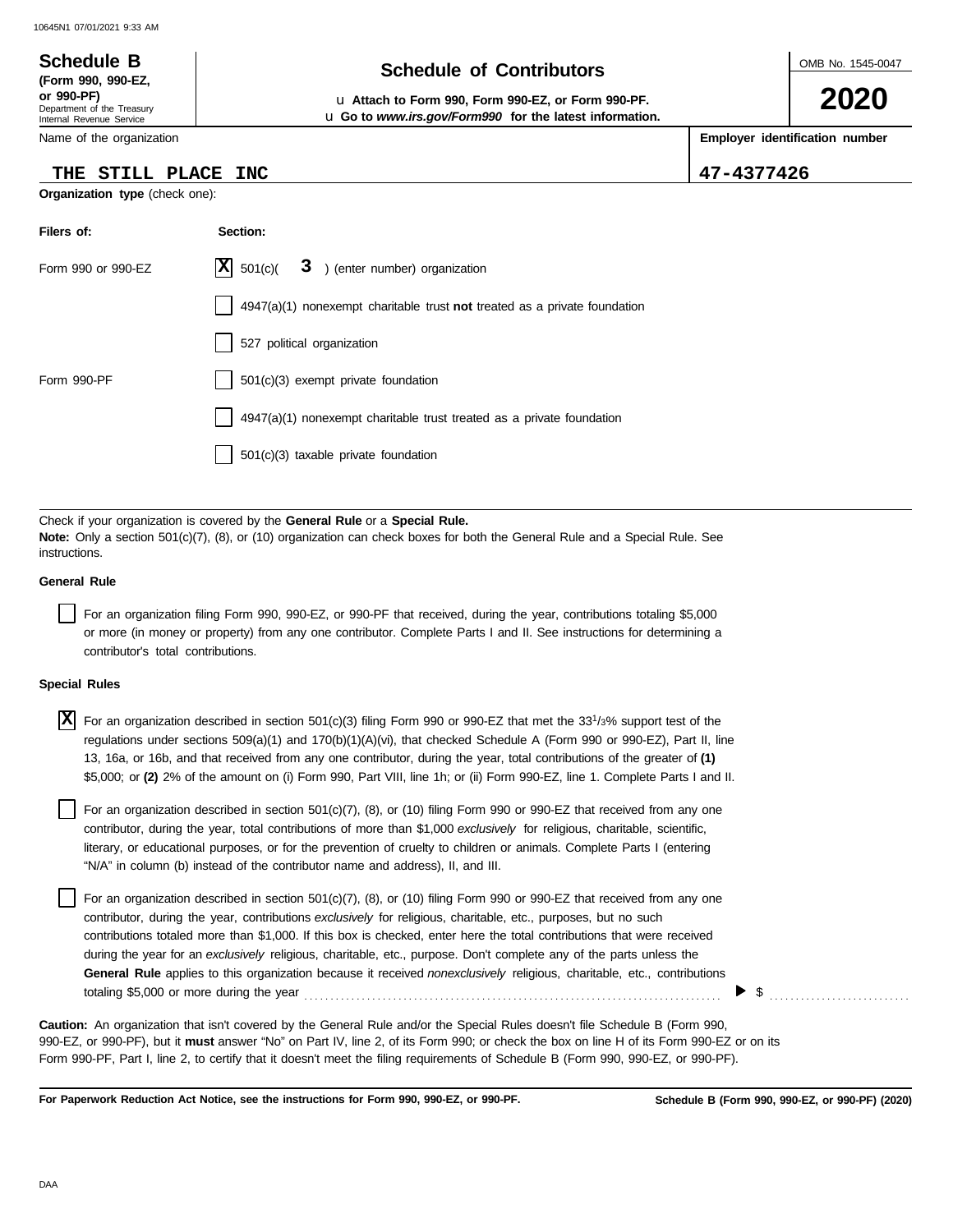| Name of organization | THE STILL PLACE INC                                                                            |                                           | Employer identification number<br>47-4377426                                                                       |
|----------------------|------------------------------------------------------------------------------------------------|-------------------------------------------|--------------------------------------------------------------------------------------------------------------------|
| Part I               | Contributors (see instructions). Use duplicate copies of Part I if additional space is needed. |                                           |                                                                                                                    |
| (a)<br>No.           | (b)<br>Name, address, and ZIP + 4                                                              | (c)<br><b>Total contributions</b>         | (d)<br>Type of contribution                                                                                        |
| $\mathbf{1}$         |                                                                                                | 22,000<br>$\frac{1}{2}$                   | X<br>Person<br>Payroll<br><b>Noncash</b><br>(Complete Part II for<br>noncash contributions.)                       |
| (a)<br>No.           | (b)<br>Name, address, and ZIP + 4                                                              | (c)<br><b>Total contributions</b>         | (d)<br>Type of contribution                                                                                        |
| $\overline{2}$       |                                                                                                | 6,000<br>\$                               | х<br>Person<br>Payroll<br>Noncash<br>(Complete Part II for<br>noncash contributions.)                              |
| (a)<br>No.           | (b)<br>Name, address, and ZIP + 4                                                              | (c)<br><b>Total contributions</b>         | (d)<br>Type of contribution                                                                                        |
| $\overline{3}$       |                                                                                                | 5,000<br>\$                               | х<br>Person<br>Payroll<br>Noncash<br>(Complete Part II for<br>noncash contributions.)                              |
| (a)<br>No.           | (b)<br>Name, address, and ZIP + 4                                                              | (c)<br><b>Total contributions</b>         | (d)<br>Type of contribution                                                                                        |
| 4                    |                                                                                                | 20,000<br>\$                              | $\overline{\mathbf{x}}$<br>Person<br><b>Pavroll</b><br>Noncash<br>(Complete Part II for<br>noncash contributions.) |
| (a)<br>No.           | (b)<br>Name, address, and ZIP + 4                                                              | (c)<br><b>Total contributions</b>         | (d)<br>Type of contribution                                                                                        |
| $\overline{5}$       |                                                                                                | 13,300<br>\$                              | X<br>Person<br>Payroll<br>Noncash<br>(Complete Part II for<br>noncash contributions.)                              |
| (a)                  | (b)                                                                                            | (c)                                       | (d)                                                                                                                |
| No.<br>6             | Name, address, and ZIP + 4                                                                     | <b>Total contributions</b><br>5,000<br>\$ | Type of contribution<br>X<br>Person<br>Payroll<br>Noncash                                                          |

. . . . . . . . . . . . . . . . . . . . . . . . . . . . . . . . . . . . . . . . . . . . . . . . . . . . . . . . . . . . . . . . . . . . . . . . . . . . .

(Complete Part II for noncash contributions.)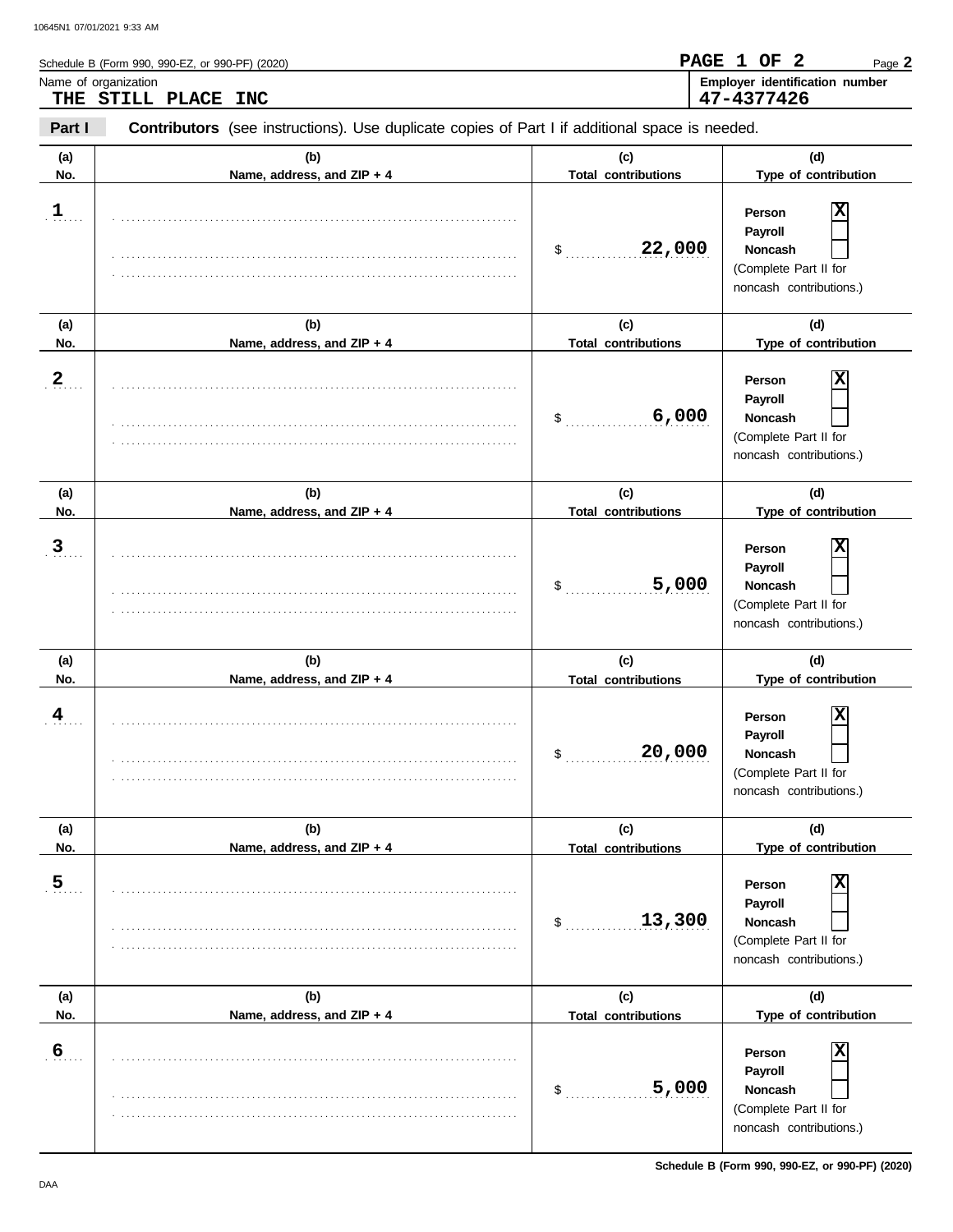|                | Schedule B (Form 990, 990-EZ, or 990-PF) (2020)                                                |                                   | PAGE 2 OF 2<br>Page 2                                                                                    |  |
|----------------|------------------------------------------------------------------------------------------------|-----------------------------------|----------------------------------------------------------------------------------------------------------|--|
|                | Name of organization<br>THE STILL PLACE INC                                                    |                                   | Employer identification number<br>47-4377426                                                             |  |
| Part I         | Contributors (see instructions). Use duplicate copies of Part I if additional space is needed. |                                   |                                                                                                          |  |
| (a)<br>No.     | (b)<br>Name, address, and ZIP + 4                                                              | (c)<br><b>Total contributions</b> |                                                                                                          |  |
| $\overline{z}$ |                                                                                                | 10,000<br>\$                      | X<br>Person<br>Payroll<br>Noncash<br>(Complete Part II for<br>noncash contributions.)                    |  |
| (a)<br>No.     | (b)<br>Name, address, and ZIP + 4                                                              | (c)<br><b>Total contributions</b> | (d)                                                                                                      |  |
|                |                                                                                                | \$                                | Type of contribution<br>Person<br>Payroll<br>Noncash<br>(Complete Part II for<br>noncash contributions.) |  |
| (a)<br>No.     | (b)<br>Name, address, and ZIP + 4                                                              | (c)<br><b>Total contributions</b> | (d)<br>Type of contribution                                                                              |  |
|                |                                                                                                | \$                                | Person<br>Payroll<br>Noncash<br>(Complete Part II for<br>noncash contributions.)                         |  |
| (a)<br>No.     | (b)<br>Name, address, and ZIP + 4                                                              | (c)<br><b>Total contributions</b> | (d)<br>Type of contribution                                                                              |  |
|                |                                                                                                | \$                                | Person<br>Payroll<br>Noncash<br>(Complete Part II for<br>noncash contributions.)                         |  |
| (a)            | (b)                                                                                            | (c)                               | (d)                                                                                                      |  |
| No.            | Name, address, and ZIP + 4                                                                     | <b>Total contributions</b><br>\$  | Type of contribution<br>Person<br>Payroll<br>Noncash<br>(Complete Part II for<br>noncash contributions.) |  |
| (a)<br>No.     | (b)                                                                                            | (c)                               | (d)<br>Type of contribution                                                                              |  |
|                | Name, address, and ZIP + 4                                                                     | <b>Total contributions</b><br>\$  | Person<br>Payroll<br>Noncash                                                                             |  |

. . . . . . . . . . . . . . . . . . . . . . . . . . . . . . . . . . . . . . . . . . . . . . . . . . . . . . . . . . . . . . . . . . . . . . . . . . . . .

**Noncash**  $\Box$ (Complete Part II for noncash contributions.)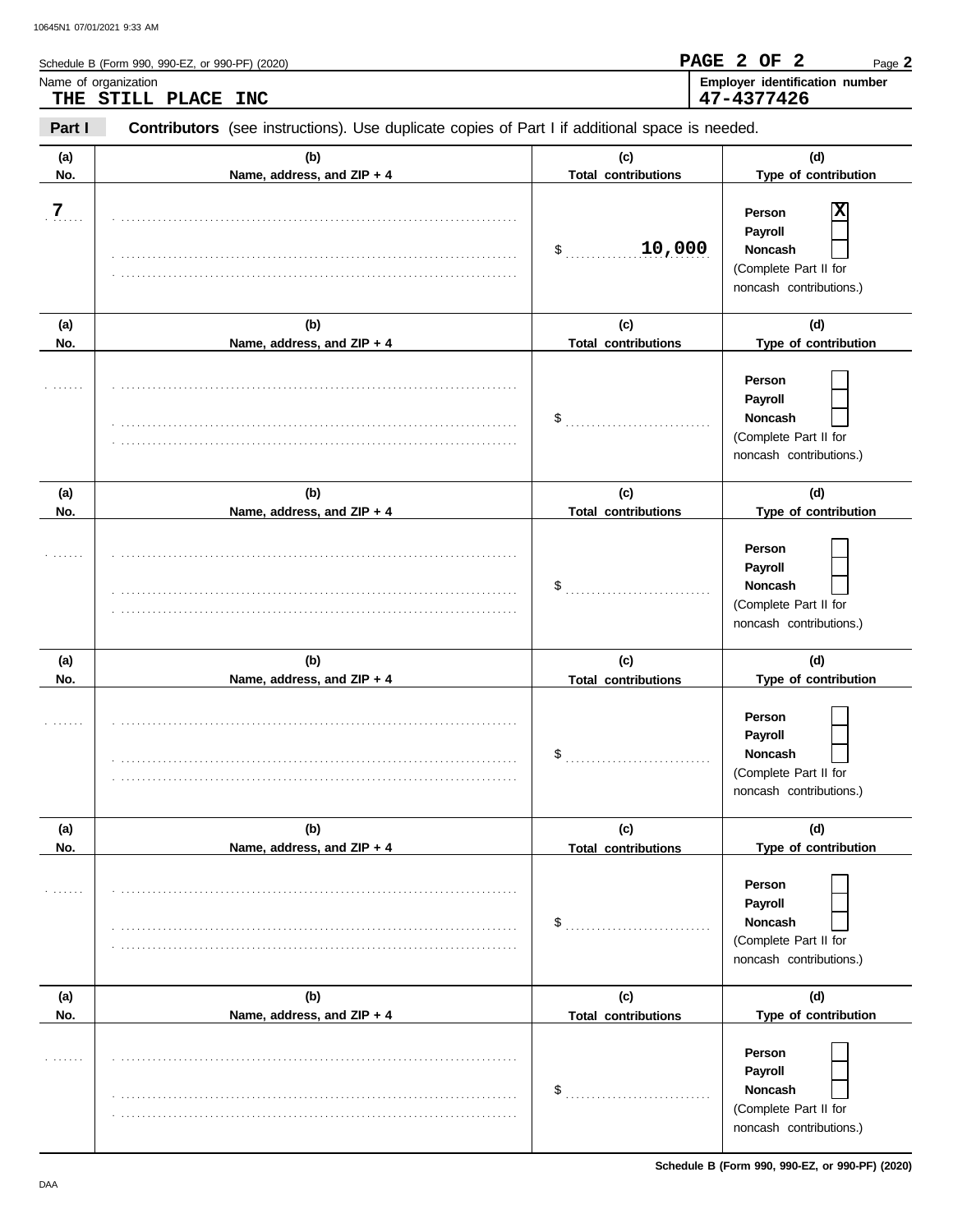Department of the Treasury Internal Revenue Service

**(Form 990)**

# **SCHEDULE D Supplemental Financial Statements**

**Part IV, line 6, 7, 8, 9, 10, 11a, 11b, 11c, 11d, 11e, 11f, 12a, or 12b.** u **Complete if the organization answered "Yes" on Form 990,**

u **Attach to Form 990.** 

u **Go to** *www.irs.gov/Form990* **for instructions and the latest information.**

**2020**

**Open to Public Inspection**

OMB No. 1545-0047

|              | Name of the organization                                                                                                                                                              |                                                    | Employer identification number  |
|--------------|---------------------------------------------------------------------------------------------------------------------------------------------------------------------------------------|----------------------------------------------------|---------------------------------|
|              | THE<br>STILL PLACE INC                                                                                                                                                                |                                                    | 47-4377426                      |
|              | Organizations Maintaining Donor Advised Funds or Other Similar Funds or Accounts.<br>Part I<br>Complete if the organization answered "Yes" on Form 990, Part IV, line 6.              |                                                    |                                 |
|              |                                                                                                                                                                                       | (a) Donor advised funds                            | (b) Funds and other accounts    |
| 1.           |                                                                                                                                                                                       |                                                    |                                 |
| 2            |                                                                                                                                                                                       |                                                    |                                 |
| 3            | Aggregate value of grants from (during year)                                                                                                                                          |                                                    |                                 |
| 4            |                                                                                                                                                                                       |                                                    |                                 |
| 5.           | Did the organization inform all donors and donor advisors in writing that the assets held in donor advised                                                                            |                                                    |                                 |
|              |                                                                                                                                                                                       |                                                    | Yes<br>No                       |
| 6            | Did the organization inform all grantees, donors, and donor advisors in writing that grant funds can be used                                                                          |                                                    |                                 |
|              | only for charitable purposes and not for the benefit of the donor or donor advisor, or for any other purpose                                                                          |                                                    |                                 |
|              |                                                                                                                                                                                       |                                                    | Yes<br>No                       |
|              | Part II<br><b>Conservation Easements.</b>                                                                                                                                             |                                                    |                                 |
|              | Complete if the organization answered "Yes" on Form 990, Part IV, line 7.                                                                                                             |                                                    |                                 |
| 1.           | Purpose(s) of conservation easements held by the organization (check all that apply).                                                                                                 |                                                    |                                 |
|              | Preservation of land for public use (for example, recreation or education)                                                                                                            | Preservation of a historically important land area |                                 |
|              | Protection of natural habitat                                                                                                                                                         | Preservation of a certified historic structure     |                                 |
|              | Preservation of open space                                                                                                                                                            |                                                    |                                 |
| $\mathbf{2}$ | Complete lines 2a through 2d if the organization held a qualified conservation contribution in the form of a conservation                                                             |                                                    |                                 |
|              | easement on the last day of the tax year.                                                                                                                                             |                                                    | Held at the End of the Tax Year |
| a            |                                                                                                                                                                                       |                                                    | 2a                              |
| b            |                                                                                                                                                                                       |                                                    | 2b                              |
| c            | Number of conservation easements on a certified historic structure included in (a) [[[[[[[[[[[[[[[[[[[[[[[[[]]]]]]]                                                                   |                                                    | 2c                              |
|              | d Number of conservation easements included in (c) acquired after 7/25/06, and not on a                                                                                               |                                                    |                                 |
|              |                                                                                                                                                                                       |                                                    | 2d                              |
| 3            | Number of conservation easements modified, transferred, released, extinguished, or terminated by the organization during the                                                          |                                                    |                                 |
|              | tax year $\mathbf u$                                                                                                                                                                  |                                                    |                                 |
|              | Number of states where property subject to conservation easement is located u                                                                                                         |                                                    |                                 |
| 5            | Does the organization have a written policy regarding the periodic monitoring, inspection, handling of                                                                                |                                                    | Yes<br>No                       |
| 6            | Staff and volunteer hours devoted to monitoring, inspecting, handling of violations, and enforcing conservation easements during the year                                             |                                                    |                                 |
|              | $\mathbf{u}$                                                                                                                                                                          |                                                    |                                 |
| 7            | Amount of expenses incurred in monitoring, inspecting, handling of violations, and enforcing conservation easements during the year                                                   |                                                    |                                 |
|              | <b>u</b> \$                                                                                                                                                                           |                                                    |                                 |
|              | Does each conservation easement reported on line $2(d)$ above satisfy the requirements of section $170(h)(4)(B)(i)$                                                                   |                                                    |                                 |
|              |                                                                                                                                                                                       |                                                    | Yes<br>No                       |
| 9            | In Part XIII, describe how the organization reports conservation easements in its revenue and expense statement and                                                                   |                                                    |                                 |
|              | balance sheet, and include, if applicable, the text of the footnote to the organization's financial statements that describes the                                                     |                                                    |                                 |
|              | organization's accounting for conservation easements.                                                                                                                                 |                                                    |                                 |
|              | Organizations Maintaining Collections of Art, Historical Treasures, or Other Similar Assets.<br>Part III<br>Complete if the organization answered "Yes" on Form 990, Part IV, line 8. |                                                    |                                 |
|              | 1a If the organization elected, as permitted under FASB ASC 958, not to report in its revenue statement and balance sheet works                                                       |                                                    |                                 |
|              | of art, historical treasures, or other similar assets held for public exhibition, education, or research in furtherance of public                                                     |                                                    |                                 |
|              | service, provide in Part XIII the text of the footnote to its financial statements that describes these items.                                                                        |                                                    |                                 |
|              | <b>b</b> If the organization elected, as permitted under FASB ASC 958, to report in its revenue statement and balance sheet works of                                                  |                                                    |                                 |
|              | art, historical treasures, or other similar assets held for public exhibition, education, or research in furtherance of public service,                                               |                                                    |                                 |
|              | provide the following amounts relating to these items:                                                                                                                                |                                                    |                                 |
|              |                                                                                                                                                                                       |                                                    | u \$                            |
|              |                                                                                                                                                                                       |                                                    | $\mathbf{u}$ \$                 |
| 2            | If the organization received or held works of art, historical treasures, or other similar assets for financial gain, provide the                                                      |                                                    |                                 |
|              | following amounts required to be reported under FASB ASC 958 relating to these items:                                                                                                 |                                                    |                                 |
|              | a Revenue included on Form 990, Part VIII, line 1                                                                                                                                     |                                                    | u \$                            |

Assets included in Form 990, Part X . . . . . . . . . . . . . . . . . . . . . . . . . . . . . . . . . . . . . . . . . . . . . . . . . . . . . . . . . . . . . . . . . . . . . . . . . . . . . . . . . . . . . **b**

<u>u \$</u>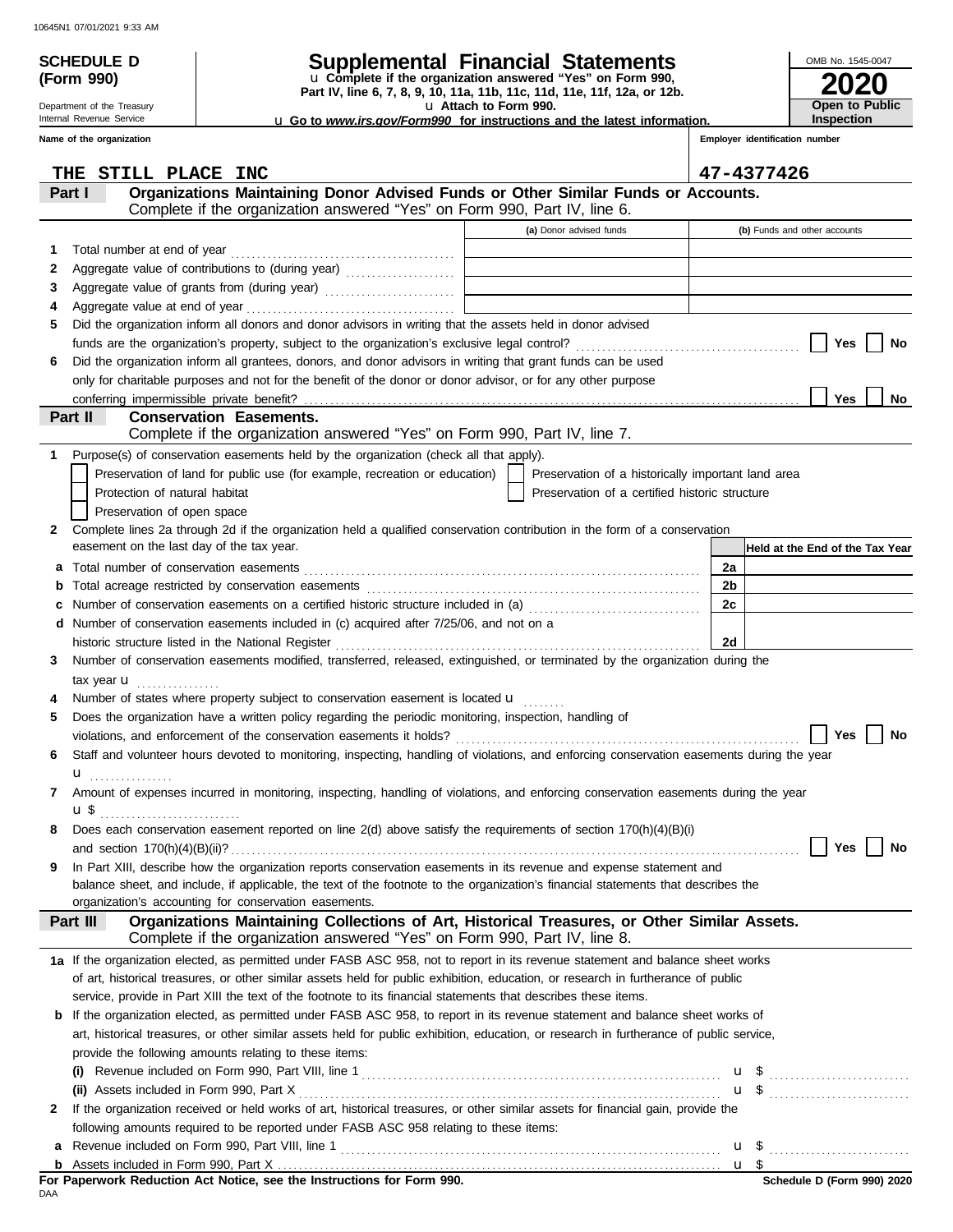|                                                                                                                                                                                  | Schedule D (Form 990) 2020 THE STILL PLACE INC                                                                                                                                                                                      |                         |                          |                         | 47-4377426      |                      |                | Page 2              |
|----------------------------------------------------------------------------------------------------------------------------------------------------------------------------------|-------------------------------------------------------------------------------------------------------------------------------------------------------------------------------------------------------------------------------------|-------------------------|--------------------------|-------------------------|-----------------|----------------------|----------------|---------------------|
| Organizations Maintaining Collections of Art, Historical Treasures, or Other Similar Assets (continued)<br>Part III                                                              |                                                                                                                                                                                                                                     |                         |                          |                         |                 |                      |                |                     |
| Using the organization's acquisition, accession, and other records, check any of the following that make significant use of its<br>3<br>collection items (check all that apply): |                                                                                                                                                                                                                                     |                         |                          |                         |                 |                      |                |                     |
| a                                                                                                                                                                                | Public exhibition                                                                                                                                                                                                                   | d                       | Loan or exchange program |                         |                 |                      |                |                     |
| b                                                                                                                                                                                | Scholarly research                                                                                                                                                                                                                  | е                       |                          |                         |                 |                      |                |                     |
| c                                                                                                                                                                                | Preservation for future generations                                                                                                                                                                                                 |                         |                          |                         |                 |                      |                |                     |
|                                                                                                                                                                                  | Provide a description of the organization's collections and explain how they further the organization's exempt purpose in Part                                                                                                      |                         |                          |                         |                 |                      |                |                     |
|                                                                                                                                                                                  | XIII.                                                                                                                                                                                                                               |                         |                          |                         |                 |                      |                |                     |
| 5.                                                                                                                                                                               | During the year, did the organization solicit or receive donations of art, historical treasures, or other similar                                                                                                                   |                         |                          |                         |                 |                      |                |                     |
|                                                                                                                                                                                  |                                                                                                                                                                                                                                     |                         |                          |                         |                 |                      | Yes            | <b>No</b>           |
|                                                                                                                                                                                  | Part IV<br><b>Escrow and Custodial Arrangements.</b>                                                                                                                                                                                |                         |                          |                         |                 |                      |                |                     |
|                                                                                                                                                                                  | Complete if the organization answered "Yes" on Form 990, Part IV, line 9, or reported an amount on Form                                                                                                                             |                         |                          |                         |                 |                      |                |                     |
|                                                                                                                                                                                  | 990, Part X, line 21.                                                                                                                                                                                                               |                         |                          |                         |                 |                      |                |                     |
|                                                                                                                                                                                  | 1a Is the organization an agent, trustee, custodian or other intermediary for contributions or other assets not                                                                                                                     |                         |                          |                         |                 |                      |                |                     |
|                                                                                                                                                                                  |                                                                                                                                                                                                                                     |                         |                          |                         |                 |                      | Yes            | No                  |
|                                                                                                                                                                                  | b If "Yes," explain the arrangement in Part XIII and complete the following table:                                                                                                                                                  |                         |                          |                         |                 |                      |                |                     |
|                                                                                                                                                                                  |                                                                                                                                                                                                                                     |                         |                          |                         |                 |                      | Amount         |                     |
| c                                                                                                                                                                                |                                                                                                                                                                                                                                     |                         |                          |                         |                 | 1с                   |                |                     |
|                                                                                                                                                                                  |                                                                                                                                                                                                                                     |                         |                          |                         |                 | 1d                   |                |                     |
| е                                                                                                                                                                                |                                                                                                                                                                                                                                     |                         |                          |                         |                 | 1е                   |                |                     |
|                                                                                                                                                                                  | Ending balance <i>communication</i> and the contract of the contract of the contract of the contract of the contract of the contract of the contract of the contract of the contract of the contract of the contract of the contrac |                         |                          |                         |                 | 1f                   |                |                     |
|                                                                                                                                                                                  | 2a Did the organization include an amount on Form 990, Part X, line 21, for escrow or custodial account liability?                                                                                                                  |                         |                          |                         |                 |                      | <b>Yes</b>     | <b>No</b>           |
|                                                                                                                                                                                  |                                                                                                                                                                                                                                     |                         |                          |                         |                 |                      |                |                     |
|                                                                                                                                                                                  | <b>Endowment Funds.</b><br>Part V                                                                                                                                                                                                   |                         |                          |                         |                 |                      |                |                     |
|                                                                                                                                                                                  | Complete if the organization answered "Yes" on Form 990, Part IV, line 10.                                                                                                                                                          |                         |                          |                         |                 |                      |                |                     |
|                                                                                                                                                                                  |                                                                                                                                                                                                                                     | (a) Current year        | (b) Prior year           | (c) Two years back      |                 | (d) Three years back |                | (e) Four years back |
|                                                                                                                                                                                  | 1a Beginning of year balance                                                                                                                                                                                                        |                         |                          |                         |                 |                      |                |                     |
|                                                                                                                                                                                  | <b>b</b> Contributions                                                                                                                                                                                                              |                         |                          |                         |                 |                      |                |                     |
|                                                                                                                                                                                  | c Net investment earnings, gains, and                                                                                                                                                                                               |                         |                          |                         |                 |                      |                |                     |
|                                                                                                                                                                                  |                                                                                                                                                                                                                                     |                         |                          |                         |                 |                      |                |                     |
|                                                                                                                                                                                  | d Grants or scholarships                                                                                                                                                                                                            |                         |                          |                         |                 |                      |                |                     |
|                                                                                                                                                                                  | e Other expenditures for facilities and                                                                                                                                                                                             |                         |                          |                         |                 |                      |                |                     |
|                                                                                                                                                                                  |                                                                                                                                                                                                                                     |                         |                          |                         |                 |                      |                |                     |
|                                                                                                                                                                                  | f Administrative expenses                                                                                                                                                                                                           |                         |                          |                         |                 |                      |                |                     |
| a                                                                                                                                                                                |                                                                                                                                                                                                                                     |                         |                          |                         |                 |                      |                |                     |
|                                                                                                                                                                                  | 2 Provide the estimated percentage of the current year end balance (line 1g, column (a)) held as:                                                                                                                                   |                         |                          |                         |                 |                      |                |                     |
|                                                                                                                                                                                  | a Board designated or quasi-endowment u                                                                                                                                                                                             | %                       |                          |                         |                 |                      |                |                     |
| b                                                                                                                                                                                | Permanent endowment <b>u</b> %                                                                                                                                                                                                      |                         |                          |                         |                 |                      |                |                     |
| c                                                                                                                                                                                | Term endowment <b>u</b><br>.                                                                                                                                                                                                        |                         |                          |                         |                 |                      |                |                     |
|                                                                                                                                                                                  | The percentages on lines 2a, 2b, and 2c should equal 100%.                                                                                                                                                                          |                         |                          |                         |                 |                      |                |                     |
|                                                                                                                                                                                  | 3a Are there endowment funds not in the possession of the organization that are held and administered for the                                                                                                                       |                         |                          |                         |                 |                      |                |                     |
|                                                                                                                                                                                  | organization by:                                                                                                                                                                                                                    |                         |                          |                         |                 |                      |                | Yes<br>No           |
|                                                                                                                                                                                  |                                                                                                                                                                                                                                     |                         |                          |                         |                 |                      | 3a(i)          |                     |
|                                                                                                                                                                                  |                                                                                                                                                                                                                                     |                         |                          |                         |                 |                      | 3a(ii)         |                     |
|                                                                                                                                                                                  |                                                                                                                                                                                                                                     |                         |                          |                         |                 |                      | 3b             |                     |
|                                                                                                                                                                                  | Describe in Part XIII the intended uses of the organization's endowment funds.<br>Land, Buildings, and Equipment.                                                                                                                   |                         |                          |                         |                 |                      |                |                     |
|                                                                                                                                                                                  | Part VI<br>Complete if the organization answered "Yes" on Form 990, Part IV, line 11a. See Form 990, Part X, line 10.                                                                                                               |                         |                          |                         |                 |                      |                |                     |
|                                                                                                                                                                                  | Description of property                                                                                                                                                                                                             | (a) Cost or other basis |                          | (b) Cost or other basis | (c) Accumulated |                      | (d) Book value |                     |
|                                                                                                                                                                                  |                                                                                                                                                                                                                                     | (investment)            |                          | (other)                 | depreciation    |                      |                |                     |
|                                                                                                                                                                                  |                                                                                                                                                                                                                                     |                         |                          |                         |                 |                      |                |                     |
|                                                                                                                                                                                  |                                                                                                                                                                                                                                     |                         |                          |                         |                 |                      |                |                     |
|                                                                                                                                                                                  |                                                                                                                                                                                                                                     |                         |                          |                         |                 |                      |                |                     |
|                                                                                                                                                                                  | c Leasehold improvements                                                                                                                                                                                                            |                         |                          | 22,562                  |                 | 19,061               |                | 3,501               |
|                                                                                                                                                                                  |                                                                                                                                                                                                                                     |                         |                          |                         |                 |                      |                |                     |
|                                                                                                                                                                                  |                                                                                                                                                                                                                                     |                         |                          |                         |                 | $\mathbf{u}$         |                | 3,501               |
|                                                                                                                                                                                  |                                                                                                                                                                                                                                     |                         |                          |                         |                 |                      |                |                     |

**Schedule D (Form 990) 2020**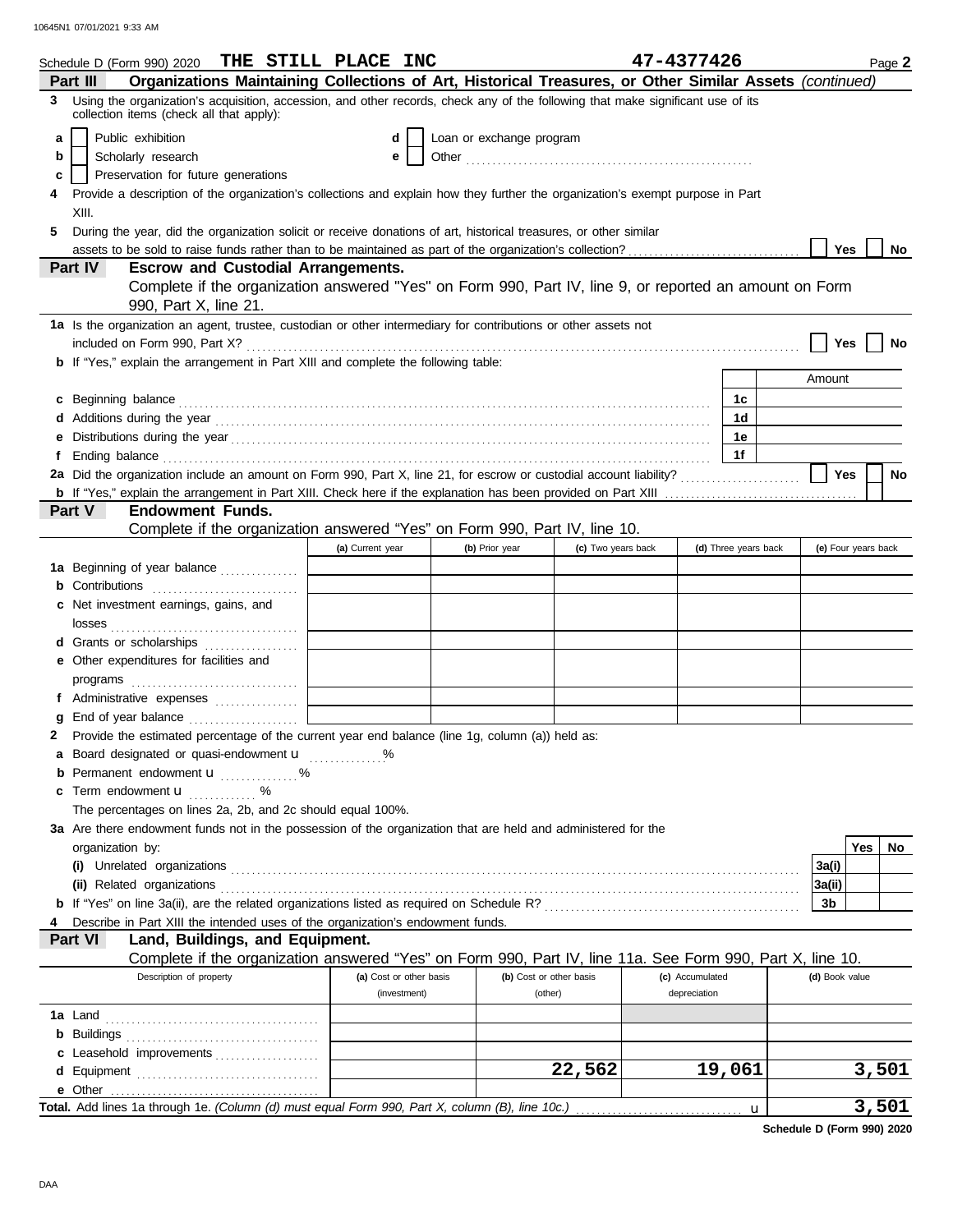| Schedule D (Form 990) 2020 | THE STILL PLACE INC                                                                                                            |                | 47-4377426                       | Page 3         |
|----------------------------|--------------------------------------------------------------------------------------------------------------------------------|----------------|----------------------------------|----------------|
| <b>Part VII</b>            | <b>Investments - Other Securities.</b>                                                                                         |                |                                  |                |
|                            | Complete if the organization answered "Yes" on Form 990, Part IV, line 11b. See Form 990, Part X, line 12.                     |                |                                  |                |
|                            | (a) Description of security or category                                                                                        | (b) Book value | (c) Method of valuation:         |                |
|                            | (including name of security)                                                                                                   |                | Cost or end-of-year market value |                |
| (1) Financial derivatives  |                                                                                                                                |                |                                  |                |
|                            |                                                                                                                                |                |                                  |                |
| $(3)$ Other                |                                                                                                                                |                |                                  |                |
| (A)                        |                                                                                                                                |                |                                  |                |
| (B)<br>(C)                 |                                                                                                                                |                |                                  |                |
| $\ldots$ (D)               |                                                                                                                                |                |                                  |                |
| $\mathbf{E}(\mathsf{E})$   |                                                                                                                                |                |                                  |                |
| (F)                        |                                                                                                                                |                |                                  |                |
| (G)                        |                                                                                                                                |                |                                  |                |
| (H)                        |                                                                                                                                |                |                                  |                |
|                            | Total. (Column (b) must equal Form 990, Part X, col. (B) line 12.)<br>u                                                        |                |                                  |                |
| Part VIII                  | Investments - Program Related.                                                                                                 |                |                                  |                |
|                            | Complete if the organization answered "Yes" on Form 990, Part IV, line 11c. See Form 990, Part X, line 13.                     |                |                                  |                |
|                            | (a) Description of investment                                                                                                  | (b) Book value | (c) Method of valuation:         |                |
|                            |                                                                                                                                |                | Cost or end-of-year market value |                |
| (1)                        |                                                                                                                                |                |                                  |                |
| (2)<br>(3)                 |                                                                                                                                |                |                                  |                |
| (4)                        |                                                                                                                                |                |                                  |                |
| (5)                        |                                                                                                                                |                |                                  |                |
| (6)                        |                                                                                                                                |                |                                  |                |
| (7)                        |                                                                                                                                |                |                                  |                |
| (8)                        |                                                                                                                                |                |                                  |                |
| (9)                        |                                                                                                                                |                |                                  |                |
|                            | Total. (Column (b) must equal Form 990, Part X, col. (B) line 13.)<br>u                                                        |                |                                  |                |
| Part IX                    | Other Assets.                                                                                                                  |                |                                  |                |
|                            | Complete if the organization answered "Yes" on Form 990, Part IV, line 11d. See Form 990, Part X, line 15.<br>(a) Description  |                |                                  | (b) Book value |
| (1)                        |                                                                                                                                |                |                                  |                |
| (2)                        |                                                                                                                                |                |                                  |                |
| (3)                        |                                                                                                                                |                |                                  |                |
| (4)                        |                                                                                                                                |                |                                  |                |
| (5)                        |                                                                                                                                |                |                                  |                |
| (6)                        |                                                                                                                                |                |                                  |                |
| (7)                        |                                                                                                                                |                |                                  |                |
| (8)                        |                                                                                                                                |                |                                  |                |
| (9)                        |                                                                                                                                |                |                                  |                |
|                            | Total. (Column (b) must equal Form 990, Part X, col. (B) line 15.)                                                             |                | u                                |                |
| Part X                     | Other Liabilities.<br>Complete if the organization answered "Yes" on Form 990, Part IV, line 11e or 11f. See Form 990, Part X, |                |                                  |                |
|                            | line 25.                                                                                                                       |                |                                  |                |
| 1.                         | (a) Description of liability                                                                                                   |                |                                  | (b) Book value |
| (1)                        | Federal income taxes                                                                                                           |                |                                  |                |
| (2)                        |                                                                                                                                |                |                                  |                |
| (3)                        |                                                                                                                                |                |                                  |                |
| (4)                        |                                                                                                                                |                |                                  |                |
| (5)                        |                                                                                                                                |                |                                  |                |
| (6)                        |                                                                                                                                |                |                                  |                |
| (7)                        |                                                                                                                                |                |                                  |                |
| (8)                        |                                                                                                                                |                |                                  |                |
| (9)                        | Total. (Column (b) must equal Form 990, Part X, col. (B) line 25.)                                                             |                |                                  |                |
|                            |                                                                                                                                |                | u                                |                |

**Total.** *(Column (b) must equal Form 990, Part X, col. (B) line 25.)* ...

Liability for uncertain tax positions. In Part XIII, provide the text of the footnote to the organization's financial statements that reports the **2.** organization's liability for uncertain tax positions under FASB ASC 740. Check here if the text of the footnote has been provided in Part XIII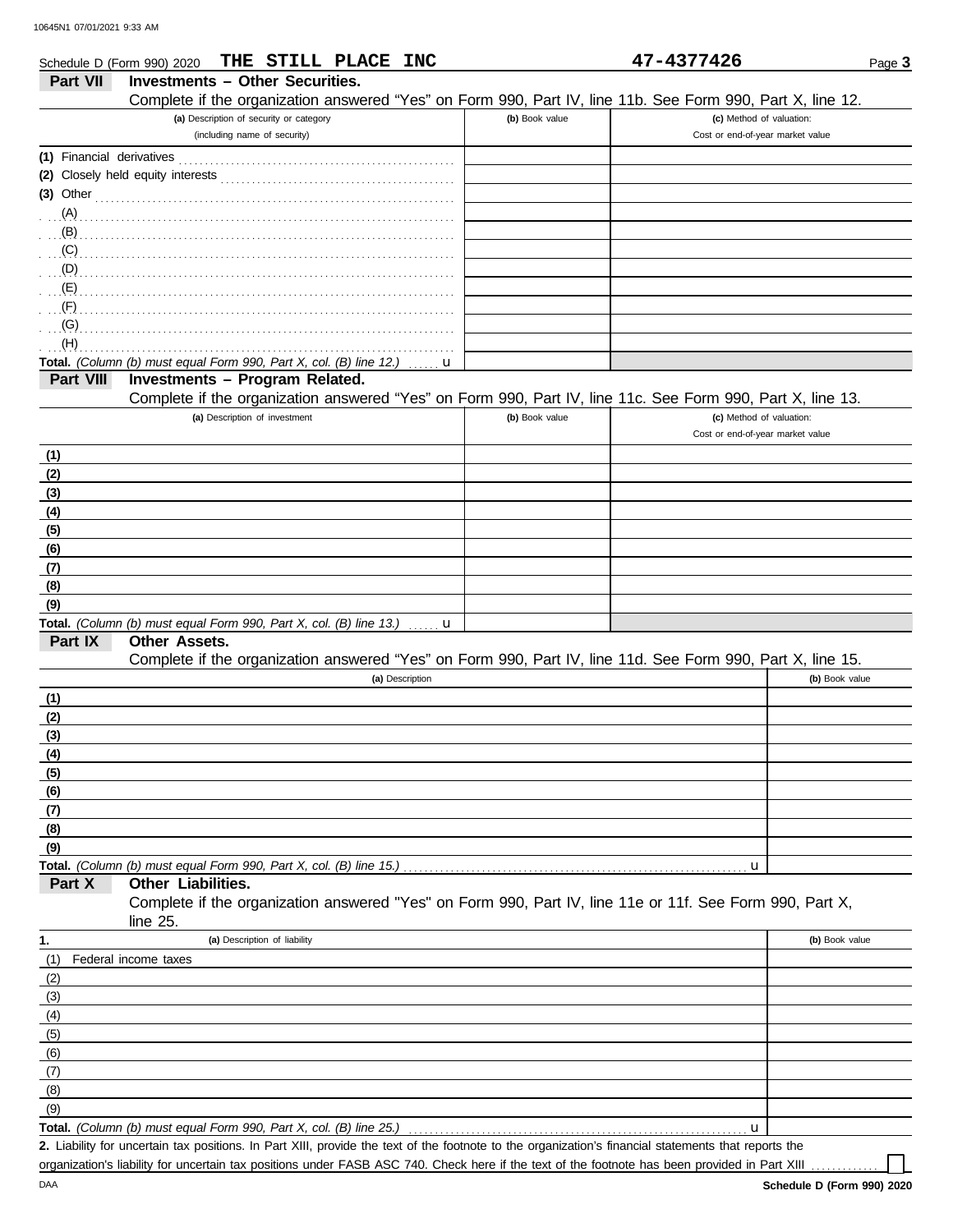| THE STILL PLACE INC<br>Schedule D (Form 990) 2020                                                                                                                                                                                             |                | 47-4377426   | Page 4 |  |
|-----------------------------------------------------------------------------------------------------------------------------------------------------------------------------------------------------------------------------------------------|----------------|--------------|--------|--|
| Reconciliation of Revenue per Audited Financial Statements With Revenue per Return.<br>Part XI                                                                                                                                                |                |              |        |  |
| Complete if the organization answered "Yes" on Form 990, Part IV, line 12a.                                                                                                                                                                   |                |              |        |  |
| 1                                                                                                                                                                                                                                             |                | $\mathbf{1}$ |        |  |
| Amounts included on line 1 but not on Form 990, Part VIII, line 12:<br>2                                                                                                                                                                      |                |              |        |  |
| а                                                                                                                                                                                                                                             | 2a             |              |        |  |
| <b>b</b> Donated services and use of facilities <b>constants</b> and the service of the series of facilities <b>by the service of the service of the series</b> service of the series of the series of the series of the series of the series | 2 <sub>b</sub> |              |        |  |
| c                                                                                                                                                                                                                                             | 2c             |              |        |  |
| d                                                                                                                                                                                                                                             | 2d             |              |        |  |
| Add lines 2a through 2d [11] Additional Property and Property and Property and Property and Property and Property and Property and Property and Property and Property and Property and Property and Property and Property and<br>е            |                | 2e           |        |  |
| 3                                                                                                                                                                                                                                             |                | 3            |        |  |
| Amounts included on Form 990, Part VIII, line 12, but not on line 1:<br>4                                                                                                                                                                     |                |              |        |  |
|                                                                                                                                                                                                                                               | 4a             |              |        |  |
| <b>b</b> Other (Describe in Part XIII.) <b>CONSIDENT</b> 2014 12:20 12:20 12:20 12:20 12:20 12:20 12:20 12:20 12:20 12:20 12:20 12:20 12:20 12:20 12:20 12:20 12:20 12:20 12:20 12:20 12:20 12:20 12:20 12:20 12:20 12:20 12:20 12:20 12      | 4b             |              |        |  |
| c Add lines 4a and 4b                                                                                                                                                                                                                         |                | 4с           |        |  |
|                                                                                                                                                                                                                                               |                | 5            |        |  |
| Part XII<br>Reconciliation of Expenses per Audited Financial Statements With Expenses per Return.                                                                                                                                             |                |              |        |  |
| Complete if the organization answered "Yes" on Form 990, Part IV, line 12a.                                                                                                                                                                   |                |              |        |  |
| Total expenses and losses per audited financial statements<br>1                                                                                                                                                                               |                | $\mathbf{1}$ |        |  |
| Amounts included on line 1 but not on Form 990, Part IX, line 25:<br>2                                                                                                                                                                        |                |              |        |  |
| а                                                                                                                                                                                                                                             | 2a             |              |        |  |
|                                                                                                                                                                                                                                               | 2 <sub>b</sub> |              |        |  |
|                                                                                                                                                                                                                                               | 2c             |              |        |  |
| d                                                                                                                                                                                                                                             | 2d             |              |        |  |
| Add lines 2a through 2d [11] Additional Property and Table 1 and Table 1 and Table 1 and Table 1 and Table 1 and Table 1 and Table 1 and Table 1 and Table 1 and Table 1 and Table 1 and Table 1 and Table 1 and Table 1 and T<br>е           |                | 2e           |        |  |
| 3                                                                                                                                                                                                                                             |                | 3            |        |  |
| Amounts included on Form 990, Part IX, line 25, but not on line 1:<br>4                                                                                                                                                                       |                |              |        |  |
|                                                                                                                                                                                                                                               | 4a             |              |        |  |
| <b>b</b> Other (Describe in Part XIII.) <b>CONSIDENT</b> 2014 12:20 12:20 12:20 12:20 12:20 12:20 12:20 12:20 12:20 12:20 12:20 12:20 12:20 12:20 12:20 12:20 12:20 12:20 12:20 12:20 12:20 12:20 12:20 12:20 12:20 12:20 12:20 12:20 12      | 4 <sub>b</sub> |              |        |  |
| c Add lines 4a and 4b                                                                                                                                                                                                                         |                | 4с           |        |  |
|                                                                                                                                                                                                                                               |                | 5            |        |  |
| Part XIII Supplemental Information.                                                                                                                                                                                                           |                |              |        |  |
| Provide the descriptions required for Part II, lines 3, 5, and 9; Part III, lines 1a and 4; Part IV, lines 1b and 2b; Part V, line 4; Part X, line                                                                                            |                |              |        |  |
| 2; Part XI, lines 2d and 4b; and Part XII, lines 2d and 4b. Also complete this part to provide any additional information.                                                                                                                    |                |              |        |  |
|                                                                                                                                                                                                                                               |                |              |        |  |
|                                                                                                                                                                                                                                               |                |              |        |  |
|                                                                                                                                                                                                                                               |                |              |        |  |
|                                                                                                                                                                                                                                               |                |              |        |  |
|                                                                                                                                                                                                                                               |                |              |        |  |
|                                                                                                                                                                                                                                               |                |              |        |  |
|                                                                                                                                                                                                                                               |                |              |        |  |
|                                                                                                                                                                                                                                               |                |              |        |  |
|                                                                                                                                                                                                                                               |                |              |        |  |
|                                                                                                                                                                                                                                               |                |              |        |  |
|                                                                                                                                                                                                                                               |                |              |        |  |
|                                                                                                                                                                                                                                               |                |              |        |  |
|                                                                                                                                                                                                                                               |                |              |        |  |
|                                                                                                                                                                                                                                               |                |              |        |  |
|                                                                                                                                                                                                                                               |                |              |        |  |
|                                                                                                                                                                                                                                               |                |              |        |  |
|                                                                                                                                                                                                                                               |                |              |        |  |
|                                                                                                                                                                                                                                               |                |              |        |  |
|                                                                                                                                                                                                                                               |                |              |        |  |
|                                                                                                                                                                                                                                               |                |              |        |  |
|                                                                                                                                                                                                                                               |                |              |        |  |
|                                                                                                                                                                                                                                               |                |              |        |  |
|                                                                                                                                                                                                                                               |                |              |        |  |
|                                                                                                                                                                                                                                               |                |              |        |  |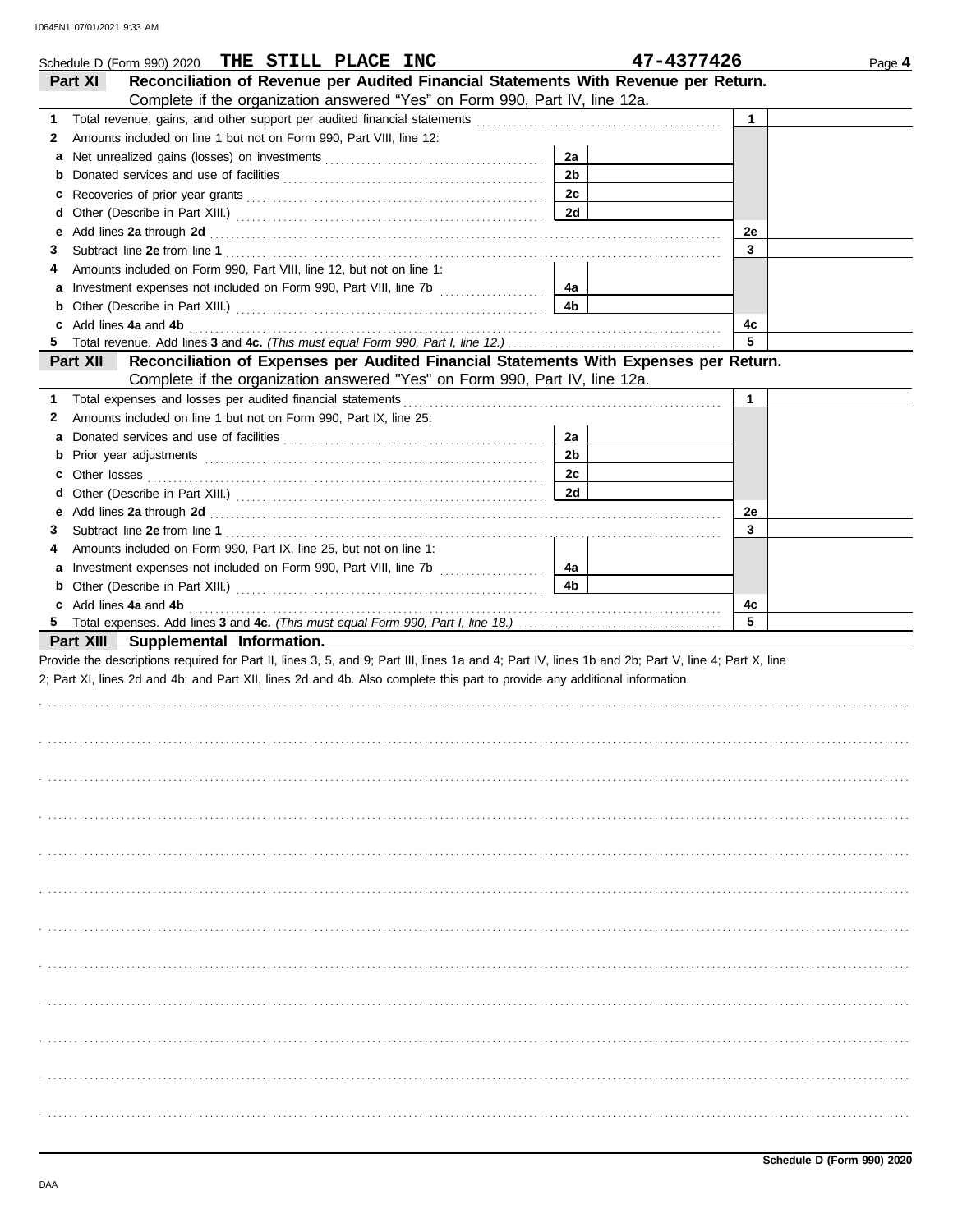Schedule D (Form 990) 2020

THE STILL PLACE INC

| Part XIII Supplemental Information (continued) |
|------------------------------------------------|
|                                                |
|                                                |
|                                                |
|                                                |
|                                                |
|                                                |
|                                                |
|                                                |
|                                                |
|                                                |
|                                                |
|                                                |
|                                                |
|                                                |
|                                                |
|                                                |
|                                                |
|                                                |
|                                                |
|                                                |
|                                                |
|                                                |
|                                                |
|                                                |
|                                                |
|                                                |
|                                                |
|                                                |
|                                                |
|                                                |
|                                                |
|                                                |
|                                                |
|                                                |
|                                                |
|                                                |
|                                                |
|                                                |
|                                                |

47-4377426